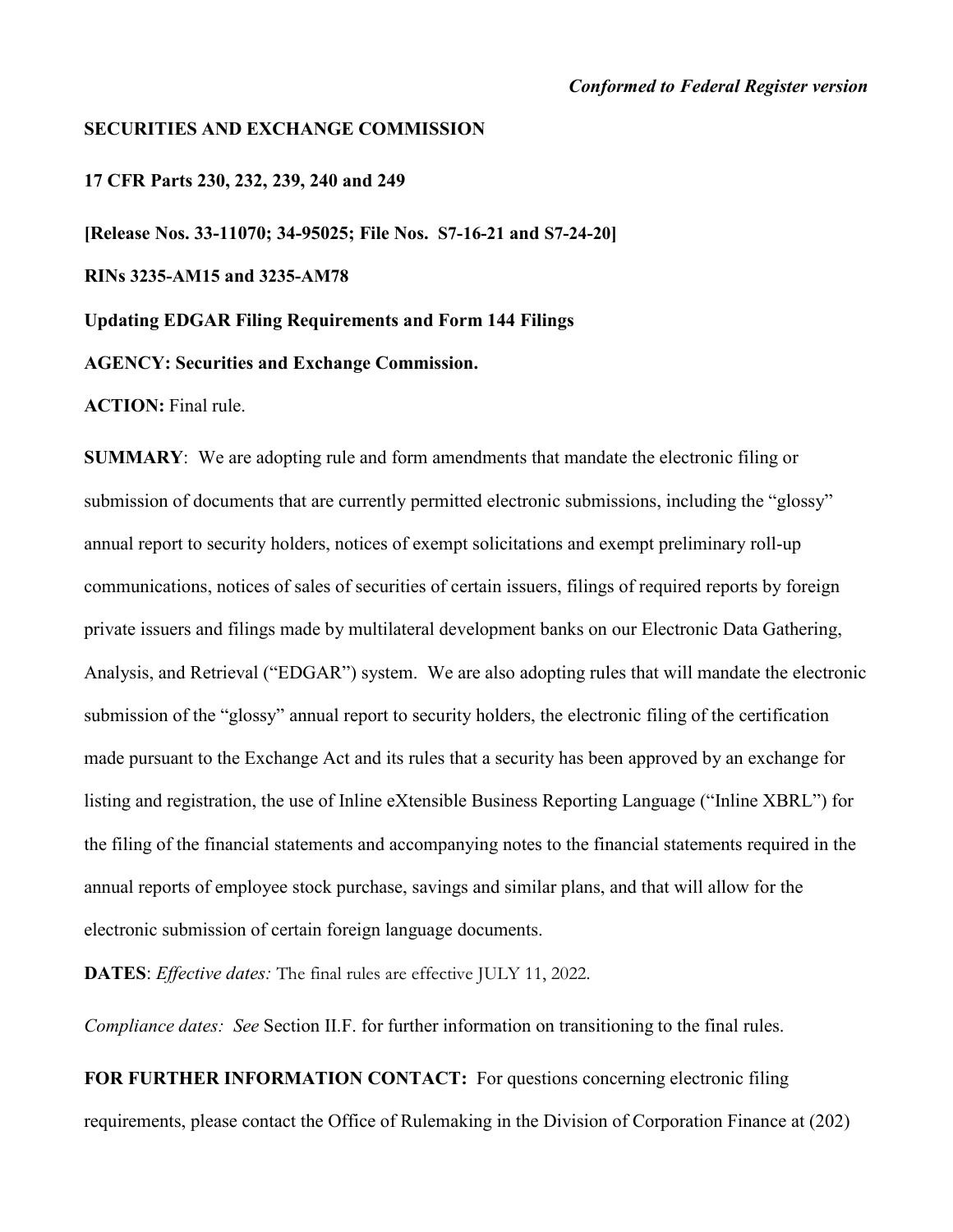551-3430. For technical questions concerning Inline XBRL, please contact the Office of Structured

Disclosure in the Division of Economic and Risk Analysis at (202) 551-5494.

**SUPPLEMENTARY INFORMATION:** We are adopting amendments to:

<span id="page-1-1"></span><span id="page-1-0"></span>

| <b>Commission Reference</b>                                      | CFR Citation(17 CFR) |                              |
|------------------------------------------------------------------|----------------------|------------------------------|
| Regulation S-T                                                   |                      | §§ 232.11 through<br>232.903 |
|                                                                  | Rule 101             | § 232.101                    |
|                                                                  | Rule 306             | $§$ 232.306                  |
|                                                                  | <b>Rule 311</b>      | § 232.311                    |
|                                                                  | Rule 405             | § 232.405                    |
| Securities Act of 1933 <sup>1</sup> ("Securities<br>Act")        |                      |                              |
|                                                                  | Rule 158             | $§ 230.\overline{158}$       |
|                                                                  | Form SE              | \$239.64                     |
|                                                                  | Form 144             | § 239.144                    |
| Securities Exchange Act of 1934 <sup>2</sup><br>("Exchange Act") |                      |                              |
|                                                                  | Rule 12d1-3          | $§$ 240.12d1-3               |
|                                                                  | Rule $14a-3(c)$      | $§ 240.14a-3(c)$             |
|                                                                  | Rule 14c-3(b)        | § 240.14c-3(b)               |
|                                                                  | Form $20-F$          | § 249.220f                   |
|                                                                  | Form 40-F            | $§$ 249.240f                 |
|                                                                  | Form $6-K$           | $§$ 249.306                  |
|                                                                  | Form 10-K            | § 249.310                    |
|                                                                  | Form 11-K            | § 249.311                    |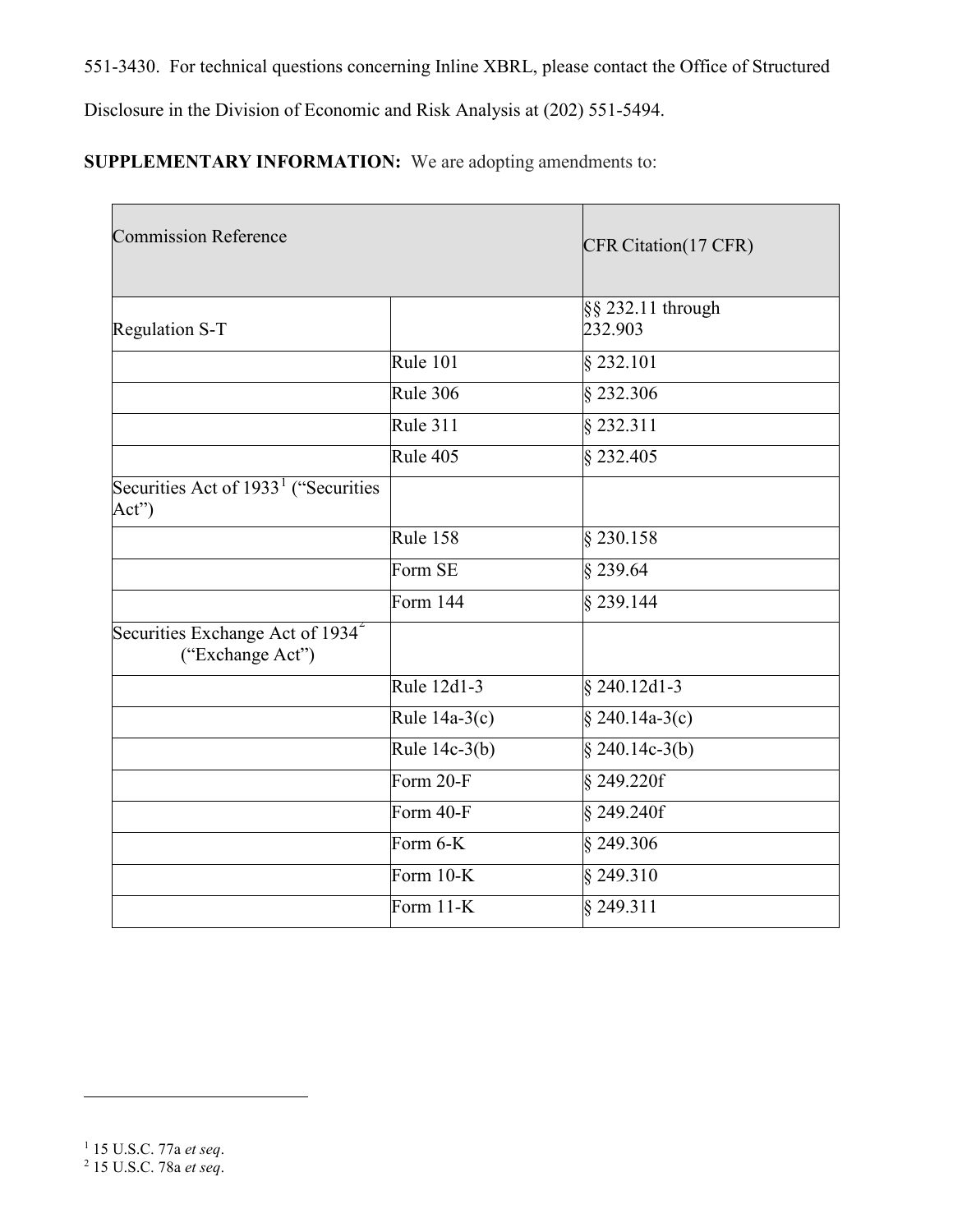In addition, we are adopting technical amendments to 17 CFR 239.40 ("Form F-10"), 17 CFR

239.42 ("Form F-X") and 17 CFR 239.800 ("Form CB") to remove certain outdated references in these

forms. The rule text of these technical changes has been included with the adopted amendments.

# **I. TABLE OF CONTENTS**

# **II. INTRODUCTION**

# **DISCUSSION OF FINAL AMENDMENTS**

A, Mandating the Electronic Filing or Submission of Permissible Electronic Submissions

- 1. Proposing Releases
- 2. Public Comments
- 3. Final Rules
- B. Mandating the Electronic Submission of the "Glossy" Annual Report to Security Holders
- C. Requiring the Electronic Filing of Certifications of Approval of Exchange Listing
- D. Mandating Use of Inline XBRL for the Filing of Financial Statements and Accompanying Notes to the Financial Statements Required by Form 11-K
- E. Electronic Submission of Certain Foreign Language Documents
- F. Transition Periods
- **III. OTHER MATTERS**
- **IV. ECONOMIC ANALYSIS**
- A. Introduction
- B. Economic Baseline
- C. Economic Effects
	- 1. Benefits
	- 2. Costs
	- 3. Efficiency, Competition, and Capital Formation
- D. Reasonable Alternatives

# **V. PAPERWORK REDUCTION ACT**

- A. Background
- B. Summary of the Comment Letters and the Effect of the Final Amendments on Existing Collections of Information
- C. Burden and Cost Estimates Related to the Amendments

# **VI. FINAL REGULATORY FLEXIBILITY ACT ANALYSIS**

- A. Need for, and Objectives of, the Final Amendments
- B. Small Entities Subject to the Final Amendments
- C. Significant Issues Raised by Public Comments
- D. Projected Reporting, Recordkeeping, and Other Compliance Requirements
- E. Agency Action to Minimize Effect on Small Entities

# **VII**. **STATUTORY AUTHORITY**

# **I. INTRODUCTION**

Registrants and individuals submit most documents required to be filed or otherwise submitted to the

Commission under the Federal securities laws in electronic format using the Commission's EDGAR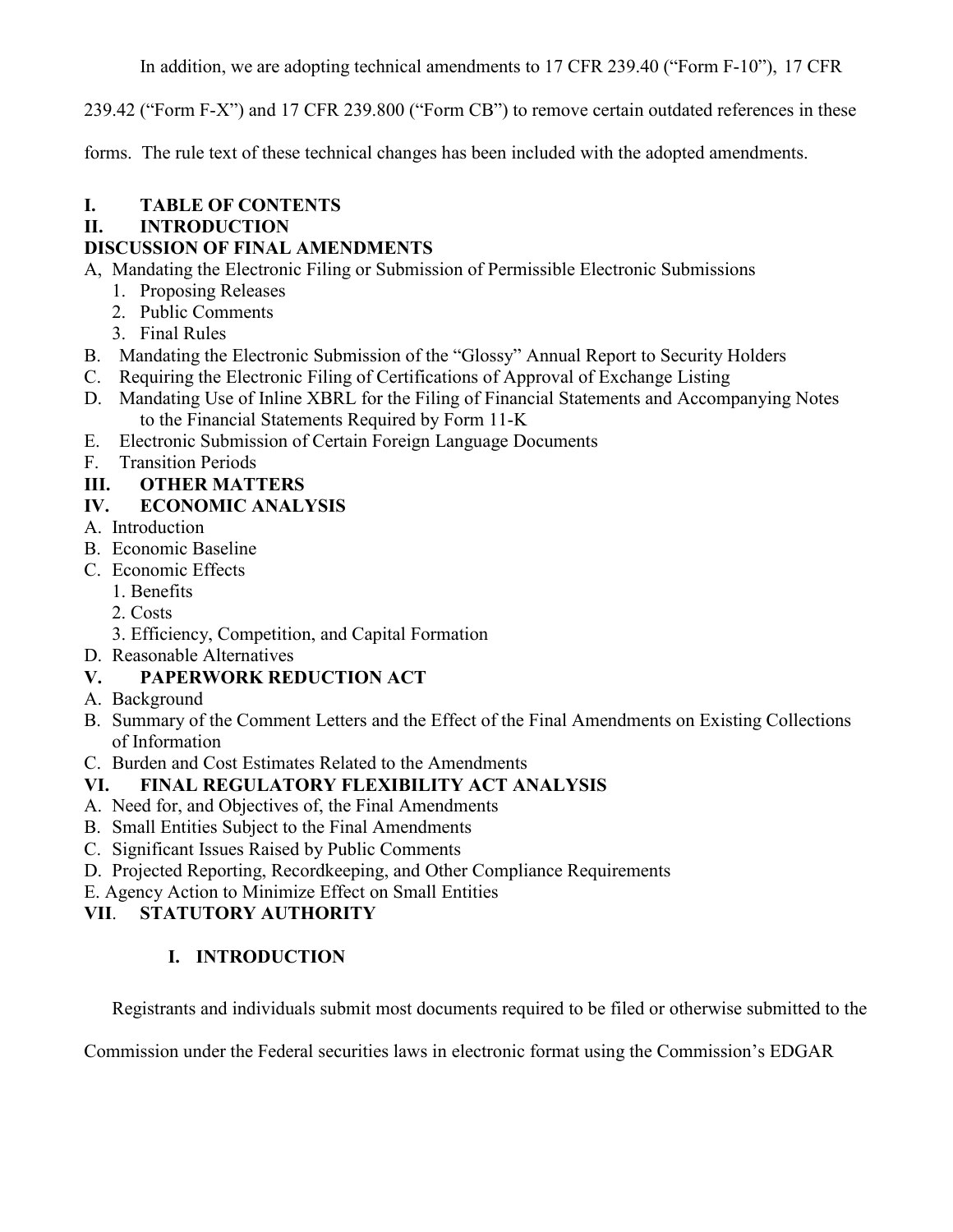system. EDGAR filings are available to the public on our website.<sup>[3](#page-3-0)</sup> During the 2021 calendar year, electronic filers submitted approximately 916,000 filings on EDGAR. These electronic filings enable investors and other EDGAR users to access more quickly the information contained in registration statements, periodic reports, and other filings made with the Commission. In contrast, investors or other parties wishing to access and review paper filings must do so in person at the Commission's public reference room, or subscribe to a third-party information service that scans and distributes the information after a paper filing is made. As such, it can be time consuming and/or costly to obtain these filings in paper. $4$ 

In 1993, when the Commission began to mandate the electronic filing of documents on EDGAR, it adopted Regulation S-T and other rule and form amendments to implement the operational phase of EDGAR.<sup>[5](#page-3-2)</sup> When the Commission adopted Regulation S-T it did not mandate electronic filing for all documents that are required to be filed under the Federal securities laws.<sup>[6](#page-3-3)</sup> Currently, 17 CFR 232.101(a) ("Rule 101(a)") mandates the electronic filing of over 400 different forms, schedules, reports, and applications. However, 17 CFR 232.101(b) ("Rule 101(b)") identifies a number of documents that filers may choose (but are not required) to submit in electronic format via EDGAR and 17 CFR 232.101(c) ("Rule 101(c)") identifies a number of documents that are not permitted to be filed in electronic format via EDGAR.

Since implementation of EDGAR, the Commission has increasingly sought to make the system more comprehensive by including more filings in the mandated electronic filing category. For example, in 2002, the Commission adopted amendments to require foreign private issuers and foreign governments

<span id="page-3-0"></span><sup>&</sup>lt;sup>3</sup> EDGAR filings are also available through some third-party information providers that obtain filings from EDGAR and disseminate them through their own websites.

<span id="page-3-1"></span><sup>&</sup>lt;sup>4</sup> In this regard, the Commission's public reference room is currently closed in recognition of the health and safety concerns related to COVID-19. *See infra* note 14.

<span id="page-3-2"></span><sup>5</sup> *See Rulemaking for EDGAR System,* Release No. 33-6977 (Feb. 23, 1993) [58 FR 14628].

<span id="page-3-3"></span> $6$  As one example, the Commission recognized that, at that time, certain documents, due to the graphical content or the format of data contained in the document, and the limitations of information technology, could be difficult to convert into an electronic format.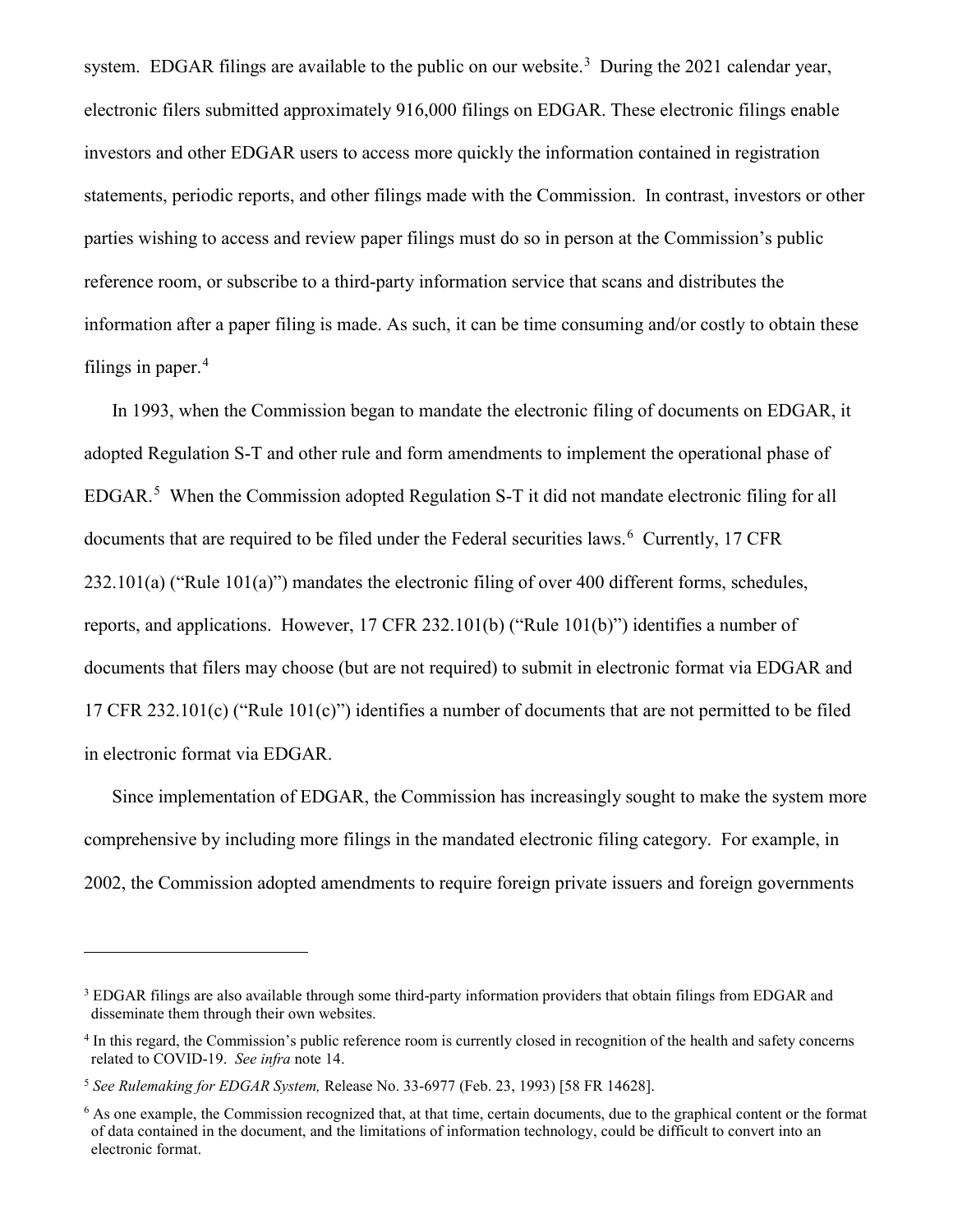to submit electronically via EDGAR many of the documents that they are required to file.<sup>[7](#page-4-0)</sup> In 2003,<sup>[8](#page-4-1)</sup> the Commission adopted rule and form amendments to mandate the electronic filing of Forms 3, 4, and 5.<sup>[9](#page-4-2)</sup>

In furtherance of this objective, on November 4, 2021, we proposed amendments to update additional EDGAR filing requirements.<sup>10</sup> Specifically, we proposed rule and form amendments that would: (1) mandate the electronic filing or submission of most of the documents that are currently permitted electronic submissions under Rule 101(b) of Regulation S-T; (2) mandate the electronic submission of the "glossy" annual report to security holders; (3) mandate the electronic filing of the certification made pursuant to 15 U.S.C. 78l(d) ("Section 12(d) of the Exchange Act") and 17 CFR 240.12d1-3 ("Exchange Act Rule 12d1-3") that a security has been approved by an exchange for listing and registration; (4) mandate the use of Inline XBRL for the filing of the financial statements and accompanying notes to the financial statements required by Form 11-K; and (5) allow for the electronic submission of certain foreign language documents.

In addition, on December 22, 2020, as part of a broader rule proposal relating to 17 CFR 230.144 ("Rule 144"), we proposed to mandate electronic filing of Form 144 with respect to securities issued by issuers subject to the reporting requirements of Section 13 or 15(d) of the Exchange Act.<sup>11</sup>

We are now adopting amendments reflecting the above rule and form proposals, substantially as proposed. We believe that these changes will continue and further the Commission's ongoing efforts to

<span id="page-4-0"></span><sup>7</sup> *See Mandated EDGAR Filing for Foreign Issuers*, Release No. 33-8099 (May 14, 2002) [67 FR 36678].

<span id="page-4-1"></span><sup>8</sup> *See Mandated Electronic Filing and Website Posting for Forms 3, 4 and 5*, Release No. 33-8230 (May 7, 2003) [68 FR 25788].

<span id="page-4-2"></span><sup>9</sup> 17 CFR 249.103; 17 CFR 249.104; 17 CFR 232.105.

<span id="page-4-3"></span><sup>10</sup> See *Updating EDGAR Filing Requirements Release* No. 33-11005 (Nov. 4, 2021) [86 FR 66231] ("Updating EDGAR Proposing Release").

<span id="page-4-4"></span><sup>11</sup> *See* Rule 144 Holding Period and Form 144 Filings, Release No. 33-10991(Dec. 22, 2020) [85 FR 79936] ("Rule 144 Proposing Release"). We are not taking any action concerning the remaining proposals in the Rule 144 Proposing Release at this time. In particular, we are not adopting the proposal to eliminate the Form 144 filing requirement for the sale of securities of companies that are not subject to the reporting requirements of Section 13 or 15(d) of the Exchange Act. As such, affiliates relying on Rule 144 when the issuer of the securities is not subject to the reporting requirements of Section 13 or 15(d) of the Exchange Act will still be required to file a notice of sale on Form 144 in paper form pursuant to Rule 101(c)(6) of Regulation S-T and Rule 144. Accordingly, we are adopting a conforming amendment to Rule 144 (new Rule 144(h)(2)) to reflect that non-reporting issuers will continue to file in paper.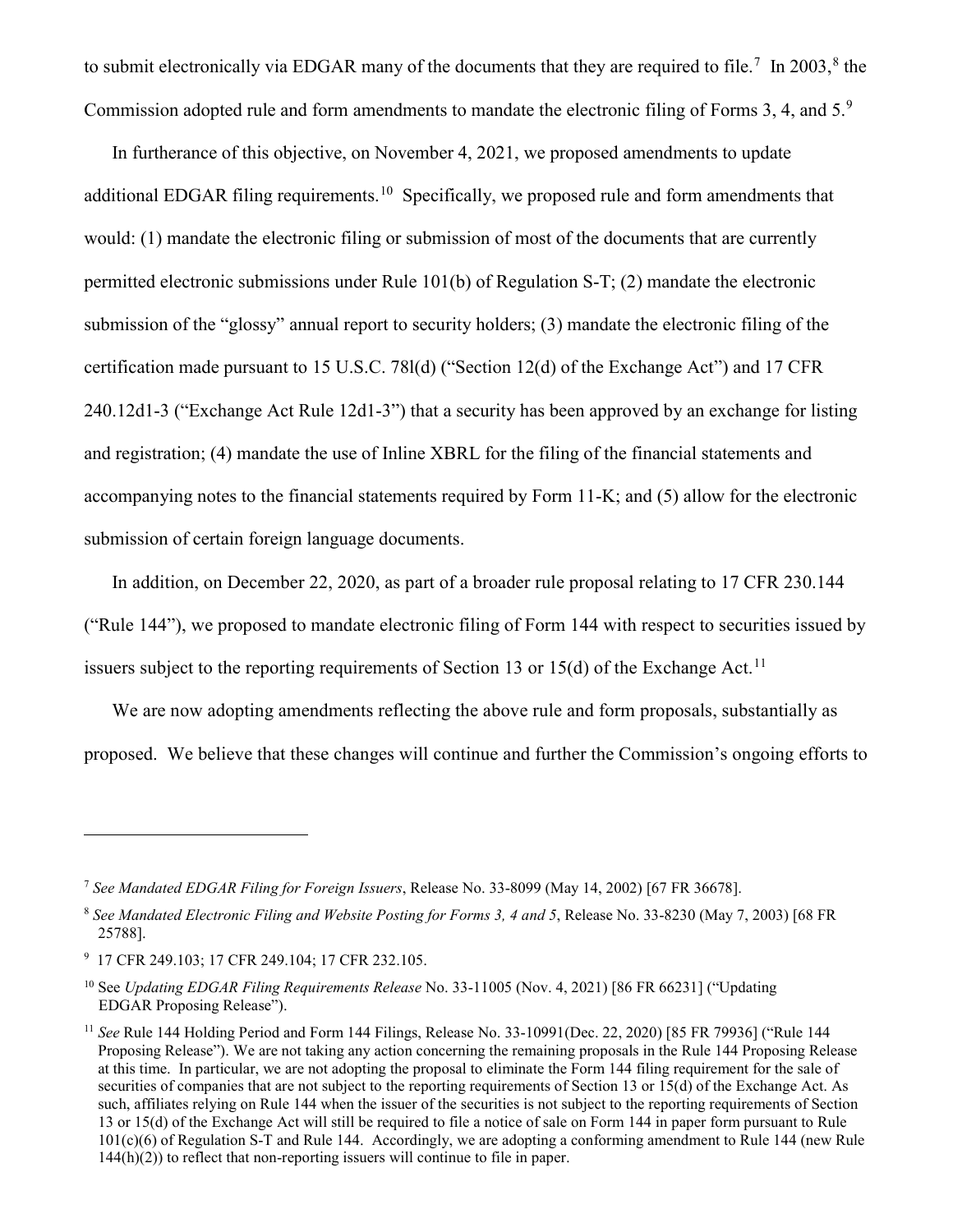make the EDGAR system more comprehensive by including more filings in the mandated electronic filing category.

# **II. DISCUSSION OF FINAL AMENDMENTS**

# **A. Mandating the Electronic Filing or Submission of Permissible Electronic Submissions**

Rule 101(b) of Regulation S-T currently permits filers to submit the following documents either electronically or in paper format:

• Annual reports to security holders (colloquially referred to as the "glossy" annual reports)

furnished for the information of the Commission pursuant to 17 CFR 240.14a-3(c) ("Exchange Act

Rule 14a-3(c)") or 17 CFR 240.14c-3(b) ("Exchange Act Rule 14c-3(b)"), or under the requirements

of Form 10–K for registrants reporting pursuant to 15 U.S.C. 78o(d) ("Section 15(d) of the Exchange

Act"), <sup>[12](#page-5-0)</sup> or by foreign private issuers on Form 6–K pursuant to Exchange Act Rules 17 CFR

240.13a-16 or 17 CFR 240.15d-16;

 $\overline{a}$ 

• Notices of exempt solicitation furnished for the information of the Commission pursuant to 17

CFR 240.14a-6(g), and notices of exempt preliminary roll-up communications furnished for the

information of the Commission pursuant to 17 CFR 240.14a-6(n);

• Annual reports for employee benefit plans on 17 CFR 249.311 ("Form  $11-K$ ");<sup>[13](#page-5-1)</sup>

<span id="page-5-0"></span> $12 \text{ In } 2016$ , the Division of Corporation Finance indicated that it would not object if a registrant posts an electronic version of its "glossy" annual report to security holders to its corporate website by the applicable date specified in Exchange Act Rule 14a-3(c), Exchange Act Rule 14c-3(b), or in Form 10-K, in lieu of mailing paper copies or submitting it on EDGAR if the report remains accessible for at least one year after posting. *See* Proxy Rules and Schedule 14A (Regarding Submission of Annual Reports to SEC Under Rules 14a-c(3) and 14c-3(b)), U.S. Sec. & Exch. Comm'n (Nov. 2, 2016), available under "Compliance and Disclosure Interpretations – Proxy Rules and Schedule 14A" at https://www.sec.gov/divisions/corpfin/guidance/exchange-act-rule-14a3-14c3.htm ("2016 Staff Guidance"). The 2016 Staff Guidance will be withdrawn upon the compliance date of amended Rule  $101(a)(1)(xxiii)$  of Regulation S-T as it is superseded by the rule amendments. EDGAR will serve as a repository for electronic copies of the "glossy" annual reports to security holders, whether or not registrants post the reports on their corporate websites.

<span id="page-5-1"></span><sup>&</sup>lt;sup>13</sup> Registrants who satisfy their Form 11-K filing obligations by filing an amendment to Form 10-K, as provided by 17 CFR 240.15d-21 ("Exchange Act Rule 15d-21") Exchange Act Rule 15d-21, may also file these amendments in paper or electronic format.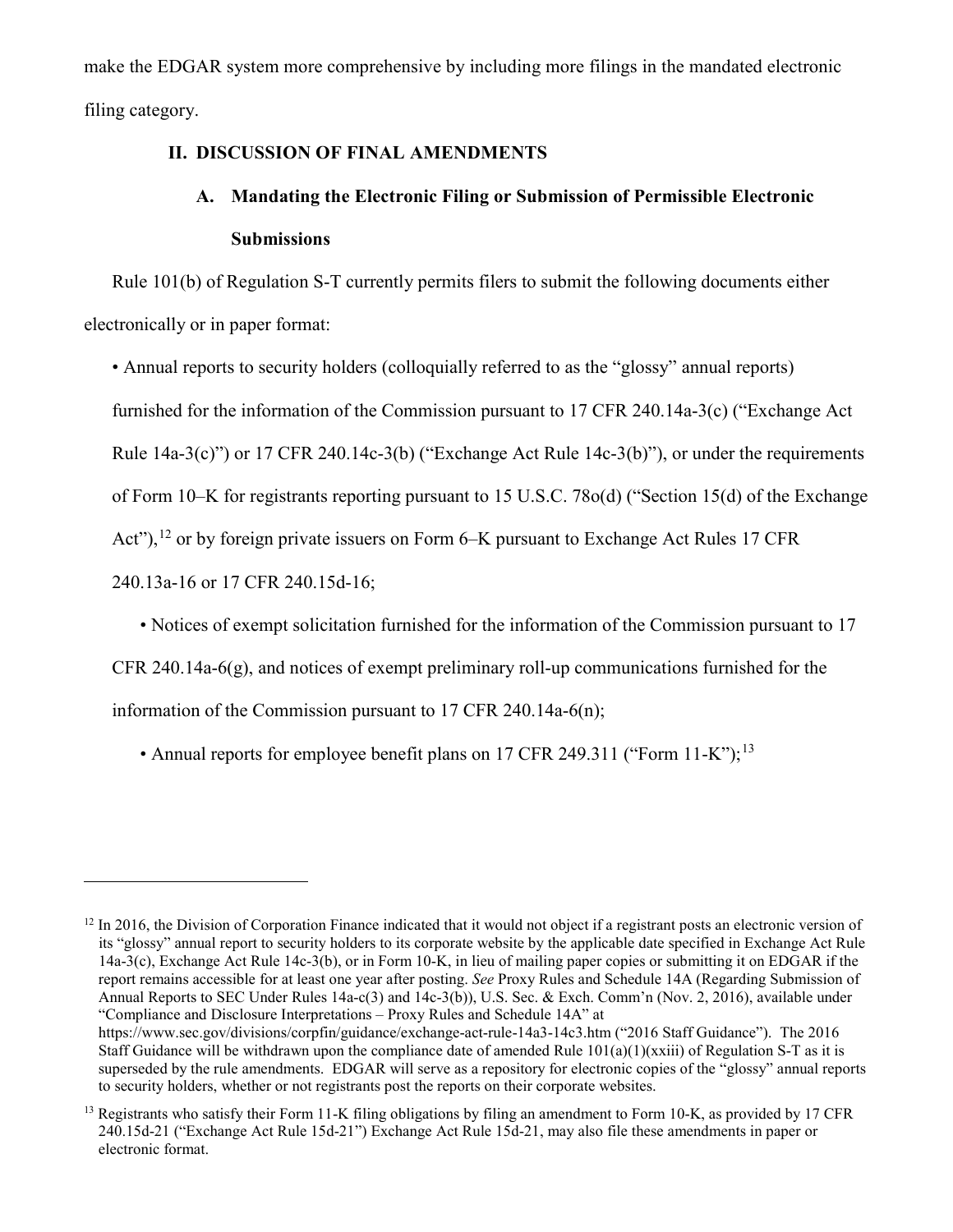• Notice of proposed sale of securities on 17 CFR 239.144 ("Form 144") where the issuer of the securities is subject to the reporting requirements under Section 13 or 15(d) of the Exchange Act:<sup>[14](#page-6-0)</sup>

• Periodic reports and reports with respect to distributions of primary obligations filed by the International Bank for Reconstruction and Development, the Inter-American Development Bank, the Asian Development Bank, the African Development Bank, the International Finance Corporation, or the European Bank for Reconstruction and Development (collectively, the "Development Banks");<sup>[15](#page-6-1)</sup> • Reports or other documents submitted by a foreign private issuer under cover of 17 CFR 249.306 ("Form 6–K") that the foreign private issuer must furnish and make public under the laws of the jurisdiction in which the issuer is incorporated, domiciled or legally organized (the foreign private issuer's "home country"), or under the rules of the home country exchange on which the foreign private issuer's securities are traded, as long as the report or other document is not a press release, is not required to be and has not been distributed to the issuer's security holders, and, if discussing a material event, has already been the subject of a Form 6-K or other Commission filing or submission on EDGAR; and

• Documents filed with the Commission pursuant to 15 U.S.C. 80a-32 ("Section 33 of the Investment Company Act").[16](#page-6-2)

<span id="page-6-0"></span><sup>&</sup>lt;sup>14</sup> In April 2020, in recognition of several logistical difficulties related to the submission of Form 144 in paper pursuant to Rules  $101(b)(4)$  or  $101(c)(6)$  of Regulation S-T, as well as ongoing health and safety concerns related to COVID-19, the Division of Corporation Finance issued a statement announcing a temporary no-action position that it would not recommend enforcement action to the Commission if Forms 144 for the period from and including April 10, 2020 to June 30, 2020 were submitted as a complete PDF attachment and emailed to the Commission in lieu of filing the form in paper. Subsequently, on June 25, 2020, the Division of Corporation Finance indefinitely extended this statement from the period beginning on April 10, 2020. *See Division of Corporation Finance Statement Regarding Requirements for Form 144 Paper Filings in Light of COVID-19 Concerns*, U.S. Sec. & Exch. Comm'n (June 25, 2020), available at https://www.sec.gov/corpfin/announcement/form-144-paper-filings-email-option-update. The 2020 statement will be withdrawn upon the compliance date of amended Rules  $144(h)(2)$  and  $101(a)(1)(xxv)$  of Regulation S-T as it is no longer necessary due to the rule amendments.

<span id="page-6-1"></span><sup>&</sup>lt;sup>15</sup> Pursuant to rules adopted by the Commission, the Development Banks are required to file annual and quarterly reports with the Commission in connection with the distribution of primary obligations issued by the Development Banks. In addition, the Development Banks are required to file a distribution report with the Commission on or prior to the date on which any distribution of primary obligations are issued to the public in the United States. *See* 17 CFR 285-290.

<span id="page-6-2"></span><sup>16</sup> *See* Rule 101(b)(9) of Regulation S-T [17 CFR 232.101(b)(9)].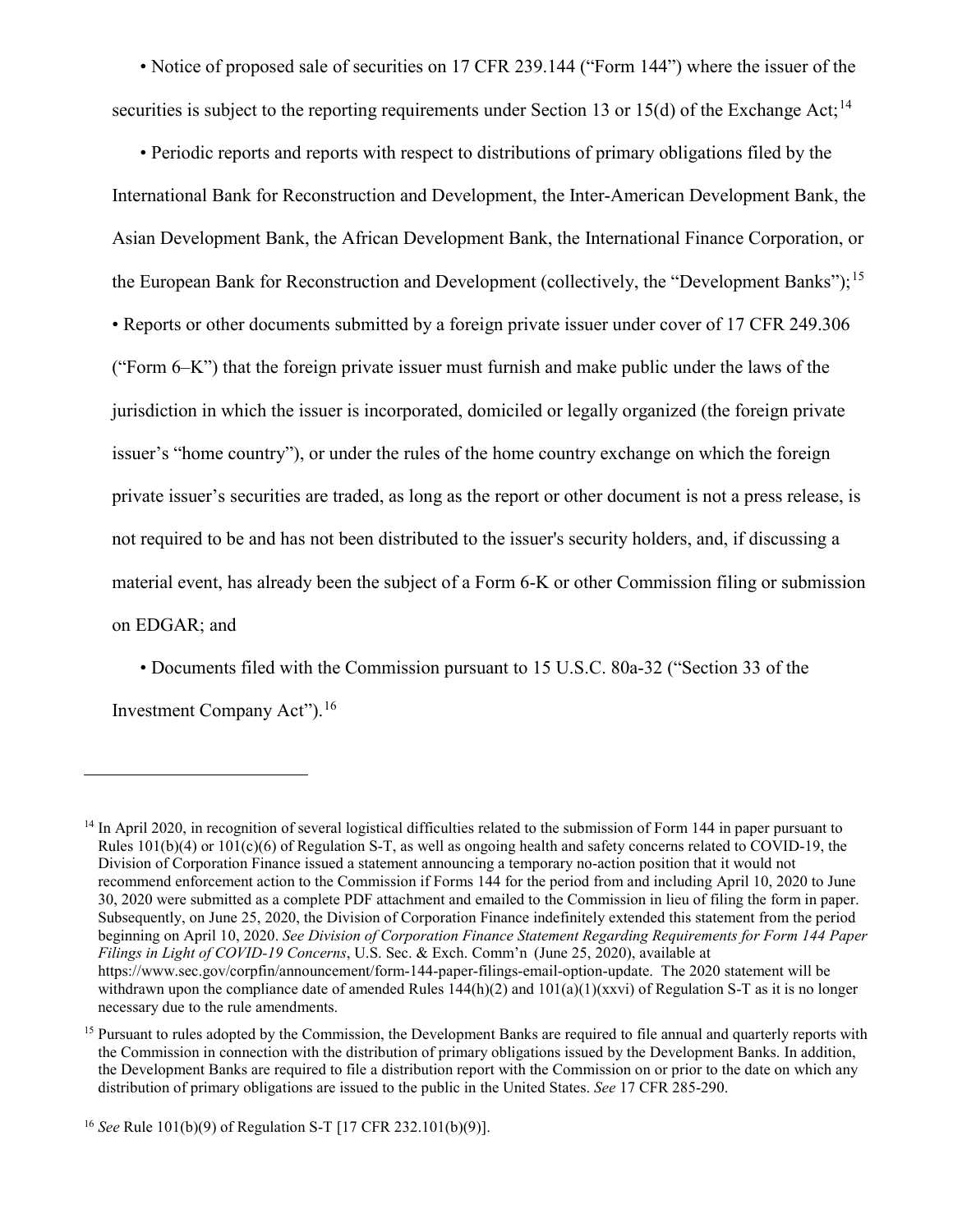#### 1. Proposing Releases

 $\overline{a}$ 

In two separate rule proposals,  $17$  we proposed to amend Rule 101 of Regulation S-T to mandate the electronic filing of the documents listed above; all of which are currently permitted electronic filings under Rule 101(b).

In the Updating EDGAR Proposing Release, we proposed amendments that would remove the permitted electronic submissions listed in Rule 101(b)(1) through paragraph (b)(6), with the exception of current paragraph 101(b)(4) relating to Rule 144 filings, as well as paragraph  $(b)(9)^{18}$  $(b)(9)^{18}$  $(b)(9)^{18}$  and add those items to the list of mandated electronic submissions contained in Rule  $101(a)(1)$  of Regulation S-T.<sup>[19](#page-7-2)</sup>

In the Rule 144 Proposing Release,<sup>[20](#page-7-3)</sup> we proposed to remove the permitted electronic submission of all Form 144 filings for the sale of securities of Exchange Act reporting companies in Rule 101(b)(4) of Regulation S-T and add that item to the list of mandated electronic submissions contained in Rule  $101(a)(1)$  of Regulation S-T.<sup>21</sup> We also proposed to amend Rule 144(h)(1) to delete the requirement that

<span id="page-7-0"></span><sup>17</sup> *See* the Updating EDGAR Proposing Release, *supra* note 10 and the Rule 144 Proposing Release, *supra* note 11.

<span id="page-7-1"></span><sup>&</sup>lt;sup>18</sup> *See in this regard* Electronic Submission of Applications for Orders under the Advisers Act and the Investment Company Act, Confidential Treatment Requests for Filings on Form 13F, and Form ADV-NR; Amendments to Form 13F Release No. 34-93518 (Nov. 4, 2021) [86 FR 64839] in which we proposed to update the filing requirements for certain Investment Company Act and Investment Advisor Act forms and applications.

<span id="page-7-2"></span><sup>&</sup>lt;sup>19</sup> In addition to the proposed changes to Rules 101(a) and 101(b), in the Updating EDGAR Proposing Release we also proposed corresponding amendments to Rules 158, 306, 311, 405, 12d1-3, 14a-3 and 14c-3, as well as Forms 6-K, 10-K, 11-K, 20-F, and 40-F to implement these changes. We are also adopting the corresponding changes as proposed.

<span id="page-7-3"></span> $20$  Under Securities Act Rule 144(h), an affiliate who intends to resell restricted or control securities of the issuer in reliance upon Securities Act Rule 144 during any three-month period in a transaction that exceeds either 5,000 shares or has an aggregate sales price of more than \$50,000 must file a Form 144 concurrently with either the placing of an order with a broker to execute the sale or the execution of a sale directly with a market maker. Rule 101(b) of Regulation S-T permits Form 144 to be filed electronically or in paper if the issuer of the securities is subject to Exchange Act reporting requirements. In calendar year 2021, approximately 30,000 Forms 144 were filed. Although the vast majority (approximately 99%, or 29,700) of these Form 144 filings can be made electronically on EDGAR (because the issuer of the securities is subject to Exchange Act reporting requirements), only 234 Form 144 filings were electronically filed on EDGAR. The remainder were filed in paper or as a PDF via email. If the issuer of the securities is not subject to Exchange Act reporting requirements, Rule 101(c)(6) of Regulation S-T requires Form 144 to be filed in paper. *See also supra* note 17.

<span id="page-7-4"></span><sup>&</sup>lt;sup>21</sup> We also proposed minor changes to Form 144 to update the form to reflect these changes and to eliminate certain personally identifiable information ("PII") and immaterial information fields that are unnecessary. Specifically, we proposed to delete the fields requiring the home address of the person for whose account the securities are to be sold and the IRS identification number of the issuer of the securities. For purposes of Form 144, we have determined that we can achieve our regulatory objectives without the PII. Furthermore, the IRS identification number of the issuer is redundant as this information is required to be disclosed on the cover page of registration statements and periodic reports and would be available through these forms. We are also adopting these changes as proposed.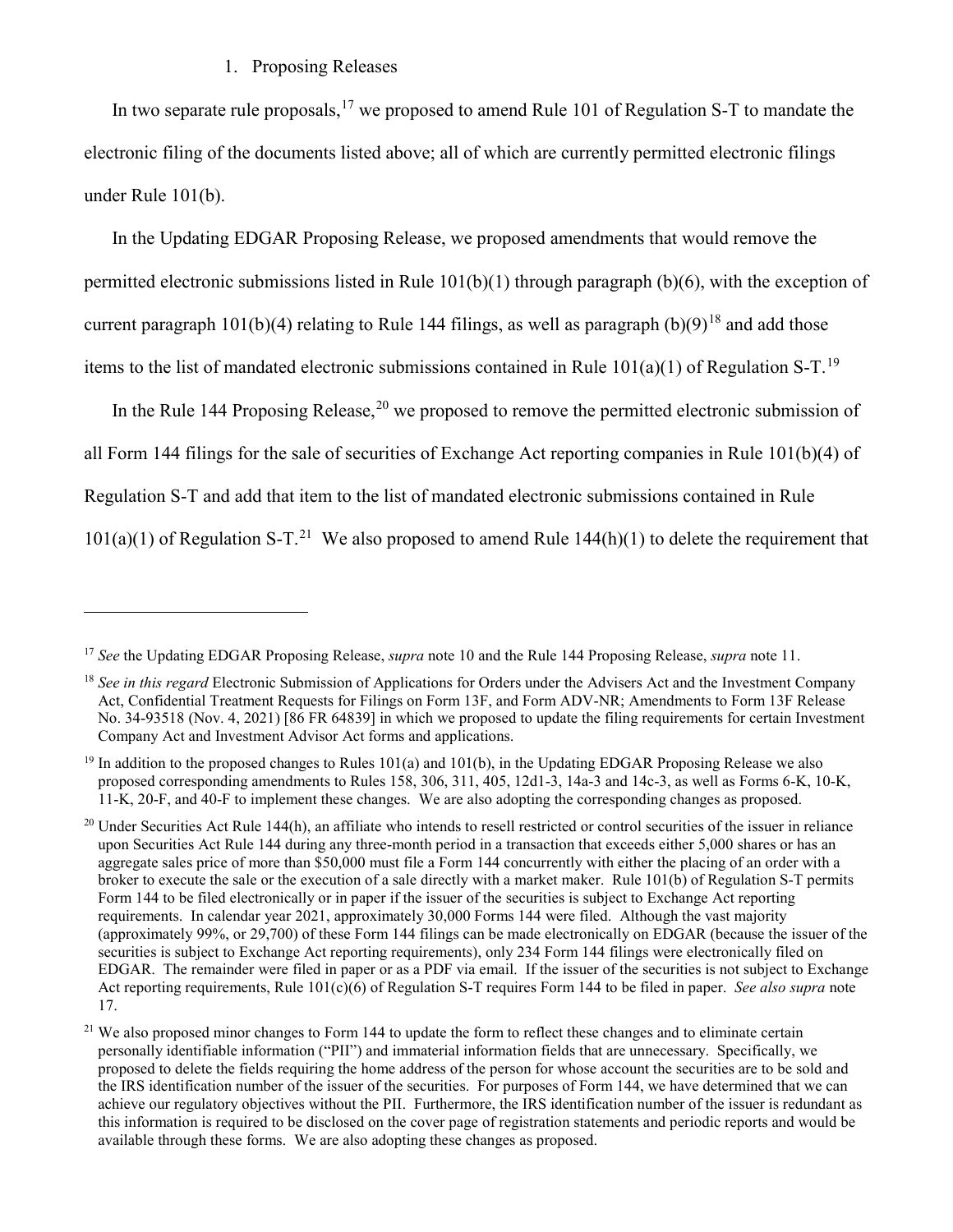an affiliate send one copy of the Form 144 notice to the principal exchange, if any, on which the restricted securities are admitted to trading, as this provision was designed for paper Form 144 filings. We proposed to provide a six-month transition period after the effective date of the amendments to Regulation S-T to give Form 144 paper filers who would be first-time electronic filers on EDGAR sufficient time to apply for access to file on EDGAR. Additionally, the Rule 144 Proposing Release noted that we would make Form 144 available online as a fillable document that could be used by filers.

#### 1. Public Comments

We received eight comment letters on the Updating EDGAR Proposing Release. One was supportive of the mandate to make the glossy annual report a mandatory EDGAR filing;<sup>[22](#page-8-0)</sup> two addressed the electronic filing of forms that were not part of the proposal; $^{23}$  $^{23}$  $^{23}$  one addressed substantive disclosure requirements not addressed in, and beyond the scope of, the proposal,<sup>[24](#page-8-2)</sup> one addressed a filing process that was not proposed,<sup>[25](#page-8-3)</sup> and one requested a longer comment period.<sup>[26](#page-8-4)</sup> We did not receive any comments opposing this proposal.

We received twelve comment letters on the Rule 144 Proposing Release addressing the proposed amendment to mandate electronic filing of Form 144, most of which expressed support for mandating the electronic filing of Form 144. For example, several of these commenters stated that proposed amendments would allow for a more convenient and improved filing process.<sup>27</sup> A number of

<span id="page-8-0"></span><sup>22</sup> *See* letter dated Dec. 2, 2021 from Parker Smith.

<span id="page-8-1"></span><sup>&</sup>lt;sup>23</sup> See letter dated Dec. 17, 2021 from Dorothy Donohue, Deputy General Counsel - Securities Regulation, Investment Company Institute and letter dated Dec. 17, 2021 from Martha Redding, Associate General Counsel, Assistant Secretary, NYSE Group, Inc.

<span id="page-8-2"></span><sup>&</sup>lt;sup>24</sup> *See* letter dated Jan. 4, 2022 from Andrew MacInnes, BrilLiquid LLC.

<span id="page-8-3"></span><sup>25</sup> *See* letter dated Nov. 17, 2021 from Joseph Snyder

<span id="page-8-4"></span><sup>26</sup> *See* letter dated Jan. 10, 2022 from Patrick McHenry, Ranking Member, House Committee on Financial Services, and Pat Toomey, Ranking Member, Senate Committee on Banking, Housing, and Urban Affairs. Neither of the remaining two letters addressed mandating electronic filings. One noted that "people everywhere deserve free and open markets," and another requested that the Commission "shut down dark pools."

<span id="page-8-5"></span><sup>&</sup>lt;sup>27</sup> See letter dated Mar. 16, 2021 from the Basile Law Firm P.C., letter dated Feb. 15, 2021 from Hamilton & Associates Law Group, P.A. ("Hamilton"), letter dated Mar. 11, 2021 from Sydney Linnick ("Linnick"), letter dated Mar. 17, 2021 from Rachel Mullinax ("Mullinax"), and letter dated Mar. 17, 2021 from North American Securities Administrators Association, Inc. ("NASAA").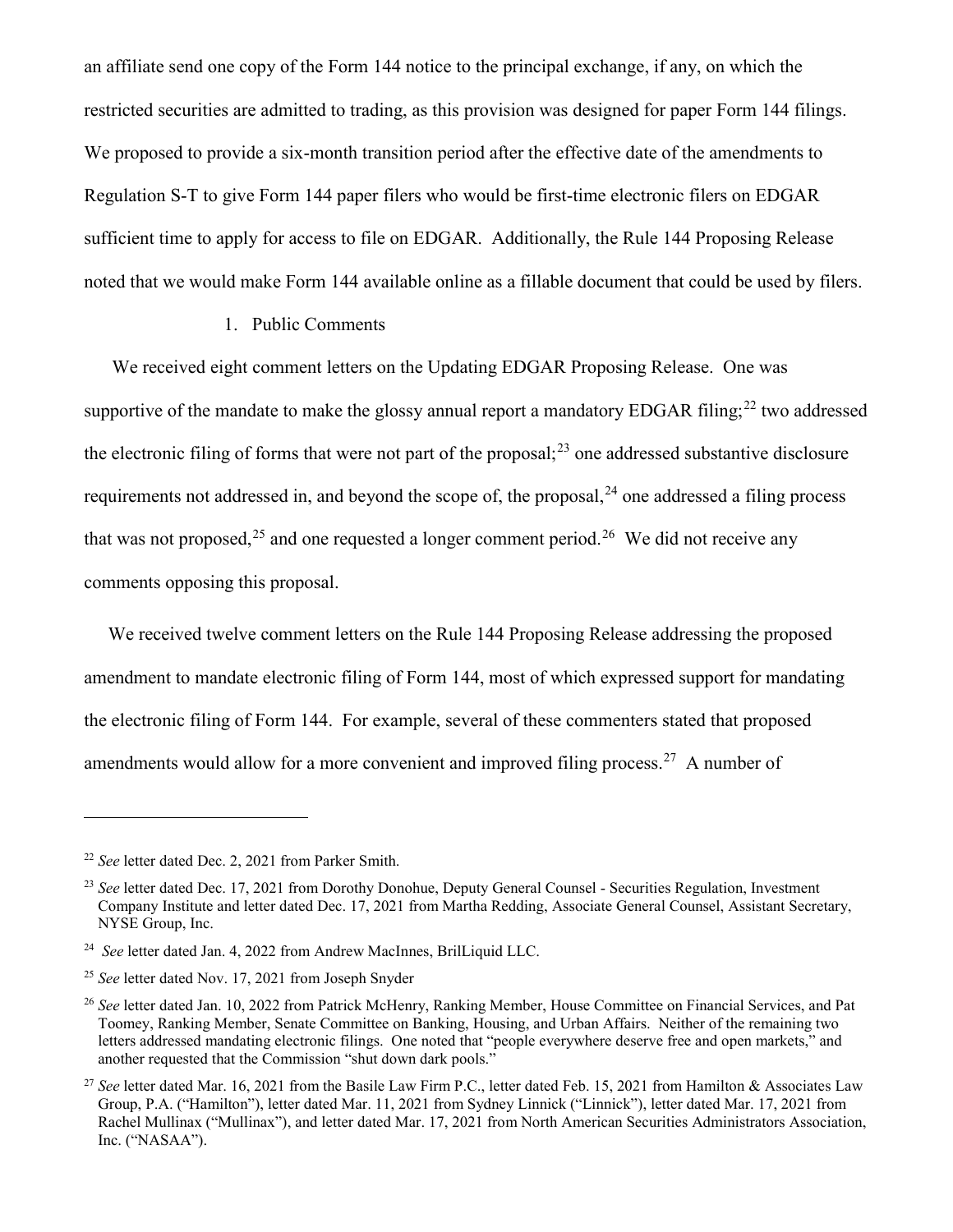commenters noted that filing Form 144 in paper makes it difficult for investors and other users of the disclosures (such as researchers and other regulatory bodies) to access the information contained in these filings.[28](#page-9-0)

One commenter stated that the importance of the information contained in Form 144 is demonstrated by the activities of third party vendors that regularly visit the Commission's Reading Room to scan, digitize, and disseminate Forms 144 to clients that pay for the information.<sup>29</sup> This commenter stated the Commission's Form 144 paper filing regime has created a two-tiered disclosure system that makes public disclosure of Form 144 essentially only accessible to large institutional clients that have the resources pay for this information, but inaccessible to individual investors.<sup>30</sup>

Another commenter, although supportive of the goals of this proposal, expressed concern that the proposed amendments would present significant logistical challenges for broker-dealers that prepare and submit Form 144 filings on behalf of their clients and may result in firms deciding to cease providing such services.<sup>[31](#page-9-3)</sup> This commenter stated that mandating the electronic filing of Form 144 will require firms to log-in and log-out of the SEC's system using a Form 144 filer's EDGAR credentials, "which will be extremely time-consuming and labor-intensive" given the number of Form 144 filings that this commenter indicated are filed by broker-dealers.<sup>[32](#page-9-4)</sup> This commenter also stated that an electronic filing mandate would require a brokerage firm to develop and maintain processes to collect, securely store, and properly update all of the EDGAR access credentials for each of its clients that are required to file a

<span id="page-9-0"></span><sup>28</sup> *See* letter dated Mar. 18, 2021 from the Council of Institutional Investors, letters from Hamilton, Linnick, Mullinax, NASAA, letter dated Mar. 10, 2021 from Alan D. Jagolinzer, Professor of Financial Accounting of the University of Cambridge's Judge Business School; Head of the Accounting Faculty Subject Group; and Co-Director of Cambridge Centre for Financial Reporting & Accountability, and letter dated Mar. 10, 2021 from David Larcker, Graduate School of Business, Stanford University, Director, Stanford Corporate Governance Research Initiative; Daniel Taylor, The Wharton School, University of Pennsylvania, Director, Wharton Forensic Analytics Lab; and Bradford Lynch, The Wharton School, University of Pennsylvania ("Prof. Larcker *et al.*").

<span id="page-9-1"></span><sup>29</sup> *See* letter from Prof. Larcker et al.

<span id="page-9-2"></span><sup>30</sup> *Id*.

<span id="page-9-3"></span><sup>&</sup>lt;sup>31</sup> See letter dated Mar. 22, 2021 from the Securities Industry and Financial Markets Association.

<span id="page-9-4"></span><sup>&</sup>lt;sup>32</sup> *Id* (noting that, according to data from the Washington Service Bureau, dealers filed 20,864 Form 144 filings in 2020).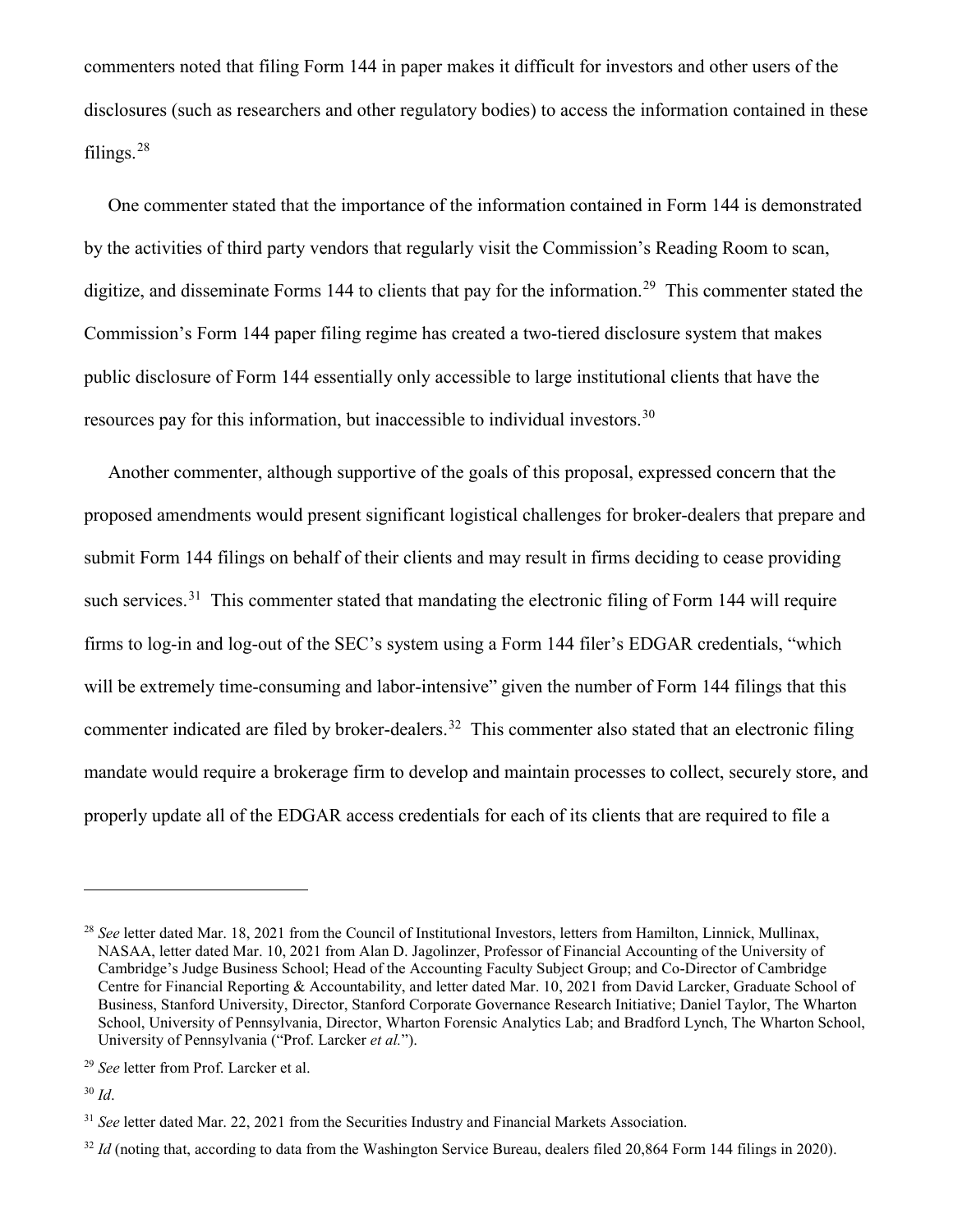Form 144. This commenter recommended, as an alternative, that the Commission adopt an approach that would allow brokerage firms to bulk file Forms 144 on a daily or every-other-business-day basis (or whatever time period the Commission considers appropriate) and that the Commission also provide a twelve-month transition period.<sup>[33](#page-10-0)</sup>

### 2. Final Rules

After considering the public comments, we are adopting the amendments to mandate electronic filing as proposed, with the exception of the compliance date for the electronic filing of Form 144, which is discussed further in Section II.F, below. We believe that mandating the electronic filing of these documents will benefit investors and other users by making the information contained in these filings accessible to the public almost immediately after filing on EDGAR. It will thus enable investors, market participants, and other EDGAR users to retrieve and use the information in these documents promptly, as compared to a paper filing, facilitating their analysis of this information. The use of EDGAR will also facilitate efficient storage of this information, improve the Commission's ability to track and process filings, and modernize the Commission's records management process. Moreover, eliminating the permitted electronic submissions of documents that are filed or furnished pursuant to Rules  $101(b)(1)-(3)$ ,  $(5)$ ,  $(6)$  and  $(9)$  will eliminate a paper option that as a practical matter is not used by the vast majority of registrants.<sup>[34](#page-10-1)</sup>

In addition, Form 144 filers will benefit from the planned changes to make the form an online fillable document that would facilitate electronic filing. An online fillable form will enable the convenient input of information, and support the electronic assembly of such information and transmission to EDGAR, without requiring a Form 144 filer to purchase or maintain additional software

<span id="page-10-0"></span><sup>33</sup> *Id*.

<span id="page-10-1"></span><sup>&</sup>lt;sup>34</sup> For example, in calendar years 2020 and 2021 combined, there were more than 48,000 Forms 6-Ks filed electronically and only two filed in paper. Similarly, for the same two-year period, there were approximately 20,000 Forms 11-K filed electronically and only 22 filed in paper. *See also infra* note 42.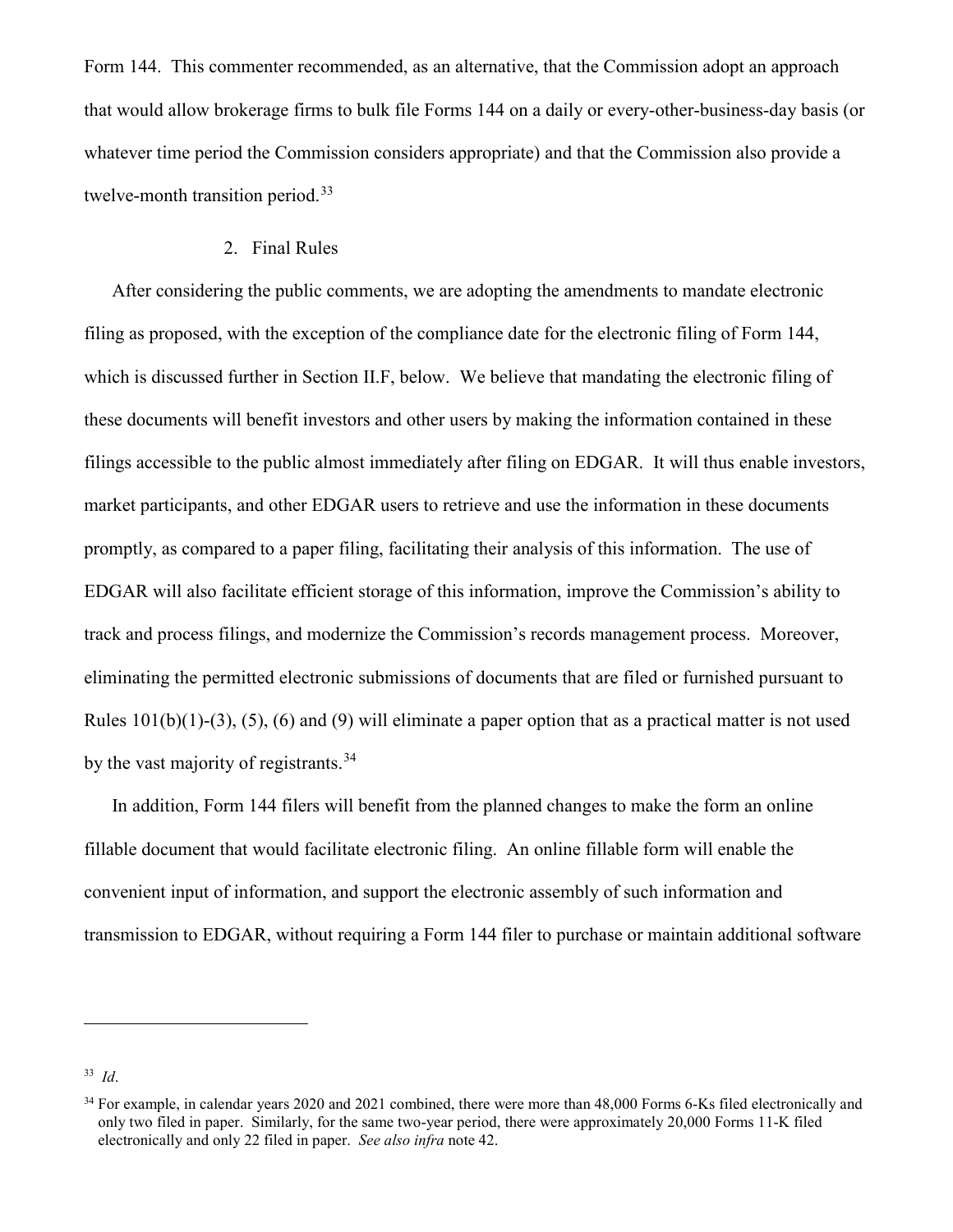or technology. The fillable form will be similar to other fillable forms that are currently available to file other Form-specific XML filings on EDGAR such as Forms D, 3, 4, and 5.[35](#page-11-0) As such, the Form 144 data will be machine-readable and thus available for automated and efficient analysis.

We acknowledge the concerns voiced by one commenter about potential logistical challenges for brokers and dealers.<sup>[36](#page-11-1)</sup> We note that EDGAR allows for bulk filing of forms, including forms for multiple different CIKs, simultaneously. As such, a single broker-dealer could bulk file Forms 144 simultaneously for multiple clients.<sup>37</sup> In addition, we are providing a longer transition period than what was proposed for Form 144 paper filers to file the forms electronically on EDGAR. Specifically, we are adopting a six-month transition period commencing from the date when the Commission adopts a version of the EDGAR Filer Manual that addresses the updates to Form 144.<sup>[38](#page-11-3)</sup>

# **B. Mandating the Electronic Submission of the "Glossy" Annual Report to Security Holders**

Exchange Act Rules 14a-3(c) and 14c-3(b) require registrants subject to these rules to furnish to the

Commission, for its information, seven copies of their "glossy" annual report to security holders.<sup>[39](#page-11-4)</sup>

Form 10-K contains a similar provision that requires registrants that are required to file a Form 10-K

pursuant to Section 15(d) of the Exchange Act to furnish to the Commission four copies of their

<span id="page-11-0"></span><sup>&</sup>lt;sup>35</sup> We are also adopting the proposed amendment to Rule  $144(h)(1)$  to delete the requirement that an affiliate send one copy of the Form 144 notice to the principal exchange, if any, on which the restricted securities are admitted to trading. This requirement was designed for paper Form 144 filings and will no longer be necessary now that we are mandating the electronic filing of Form 144.

<span id="page-11-1"></span><sup>36</sup> *See supra* note 31.

<span id="page-11-2"></span><sup>&</sup>lt;sup>37</sup> In addition, the Commission recently issued a request for comment regarding potential technical changes to EDGAR filer access and filer account management processes. The request for comment may be relevant to the commenter's concerns about managing the EDGAR accounts of multiple Form 144 filers, for which broker-dealers would provide filing services. *See* Request for Comment on Potential Technical Changes to EDGAR Filer Access and Filer Account Management Processes, Release No. 34-93204 (Sept. 30, 2021) [86 FR 55029]; *see also* https://www.sec.gov/edgar/filerinformation/edgar-next.

<span id="page-11-3"></span><sup>38</sup> *See infra* Section II.F.

<span id="page-11-4"></span><sup>39</sup> In 1967, the Commission amended Exchange Act Rules 14a-3(c) and 14c-3(b) to require registrants to furnish to the Commission, solely for its information, seven copies of their "glossy" annual report to security holders. *See* Proxy and Stockholder Information Rules, Release No. 34-8029 (Jan. 24, 1967) [32 FR 1035]. Prior to these amendments, registrants were required to furnish to the Commission four copies of their "glossy" annual report to security holders.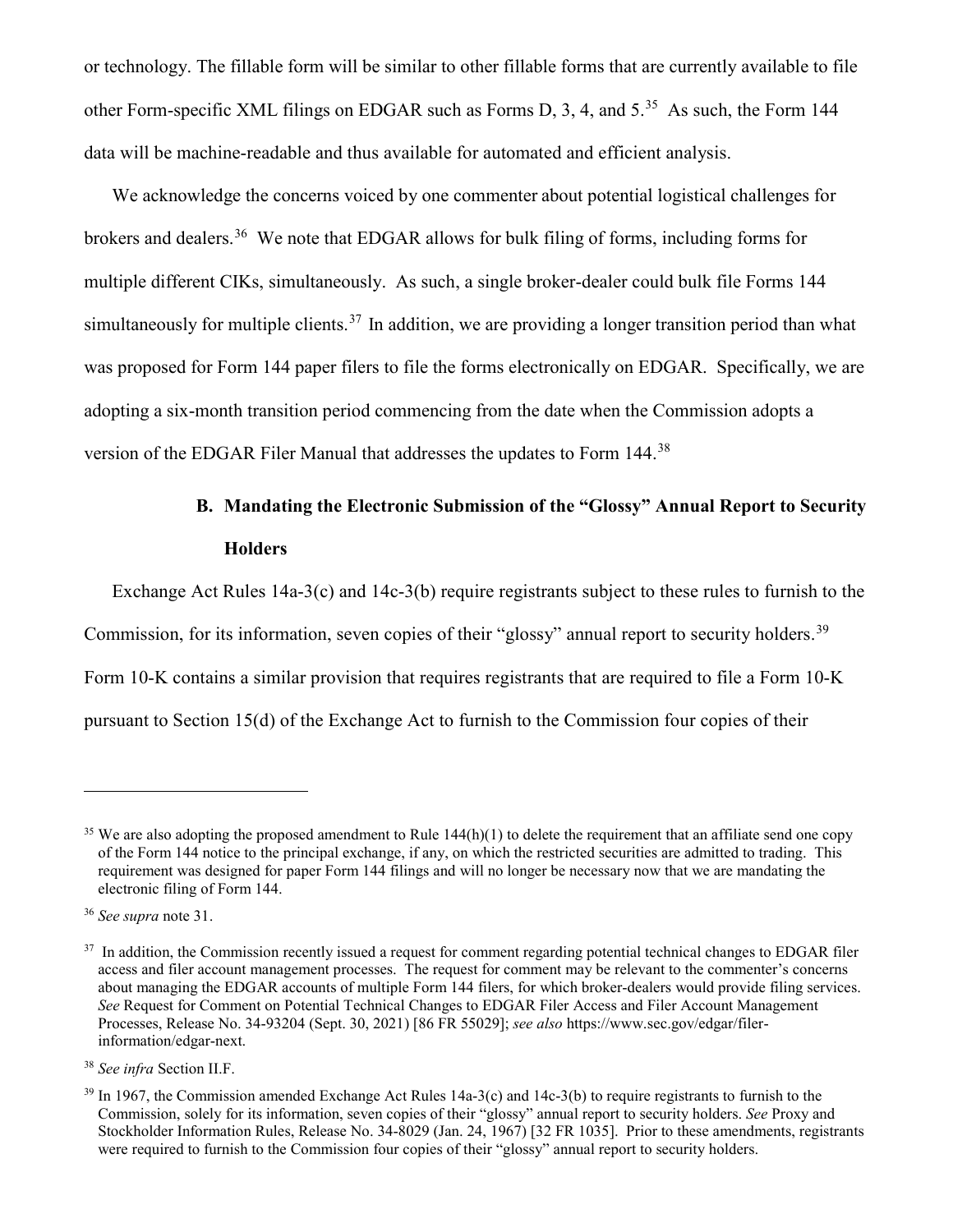"glossy" annual report to security holders.<sup>[40](#page-12-0)</sup> In addition, foreign private issuers are often required to furnish to the Commission their "glossy" annual report to security holders in response to the requirements of Form 6-K.<sup>[41](#page-12-1)</sup>

Rule 101(b)(1) of Regulation S-T permits all of these registrants to satisfy the above requirements by submitting to the Commission their "glossy" annual report to security holders in either paper or electronically on EDGAR. During the 2020 and 2021 calendar years, we received minimal paper submissions and very few electronic submissions of annual reports.<sup>[42](#page-12-2)</sup>

We proposed to require registrants to submit to the Commission their "glossy" annual report to security holders via an electronic submission on EDGAR, in accordance with the EDGAR Filer Manual, by adding Rule 101(a)(1)(xxiii) of Regulation S-T and removing Rule 101(b)(1) of Regulation S-T. $43$  Registrants would no longer be permitted to submit their "glossy" annual report to security holders to the Commission in paper.

We are now adopting the amendments as proposed. We believe the requirements to furnish these reports to the Commission in paper format under Exchange Act Rule 14a-3(c), Exchange Act Rule 14c-3(b) and Form 10-K are unnecessary. We also believe that, in addition to helping inform the Commission, investors will benefit from the ability to access electronic copies of the "glossy" annual reports to security holders on EDGAR.

<span id="page-12-0"></span><sup>40</sup> *See* Form 10-K, Supplemental Information to be Furnished With Reports Filed Pursuant to Section 15(d) of the Act by Registrants Which Have Not Registered Securities Pursuant to Section 12 of the Act. Form 10-K also currently requires registrants required to file a Form 10-K pursuant to Section 15(d) of the Exchange Act to furnish to the Commission every proxy statement, form of proxy or other proxy soliciting material sent to more than ten of the registrant's security holders with respect to any annual or other meeting of security holders.

<span id="page-12-1"></span><sup>41</sup> *See supra* Section II.A.

<span id="page-12-2"></span> $42$  We received 23 and 18 electronic submissions of glossy annual reports in calendar years 2020 and 2021, respectively. The staff no longer tallies the number of these reports submitted in paper format. We believe, however, that the number is minimal as issuers typically avail themselves of the 2016 Staff Guidance. *See supra* note 12 (discussing the 2016 Staff Guidance regarding a registrant posting an electronic version of its "glossy" annual report to security holders to its corporate website in lieu of mailing paper copies or submitting it on EDGAR).

<span id="page-12-3"></span><sup>43</sup> We also proposed corresponding amendments to Rules 14a-3(c), 14c-3(b), and 158(b)(2), as well as Forms 20-F, 6-K and 10-K to implement these changes and are adopting these changes as proposed.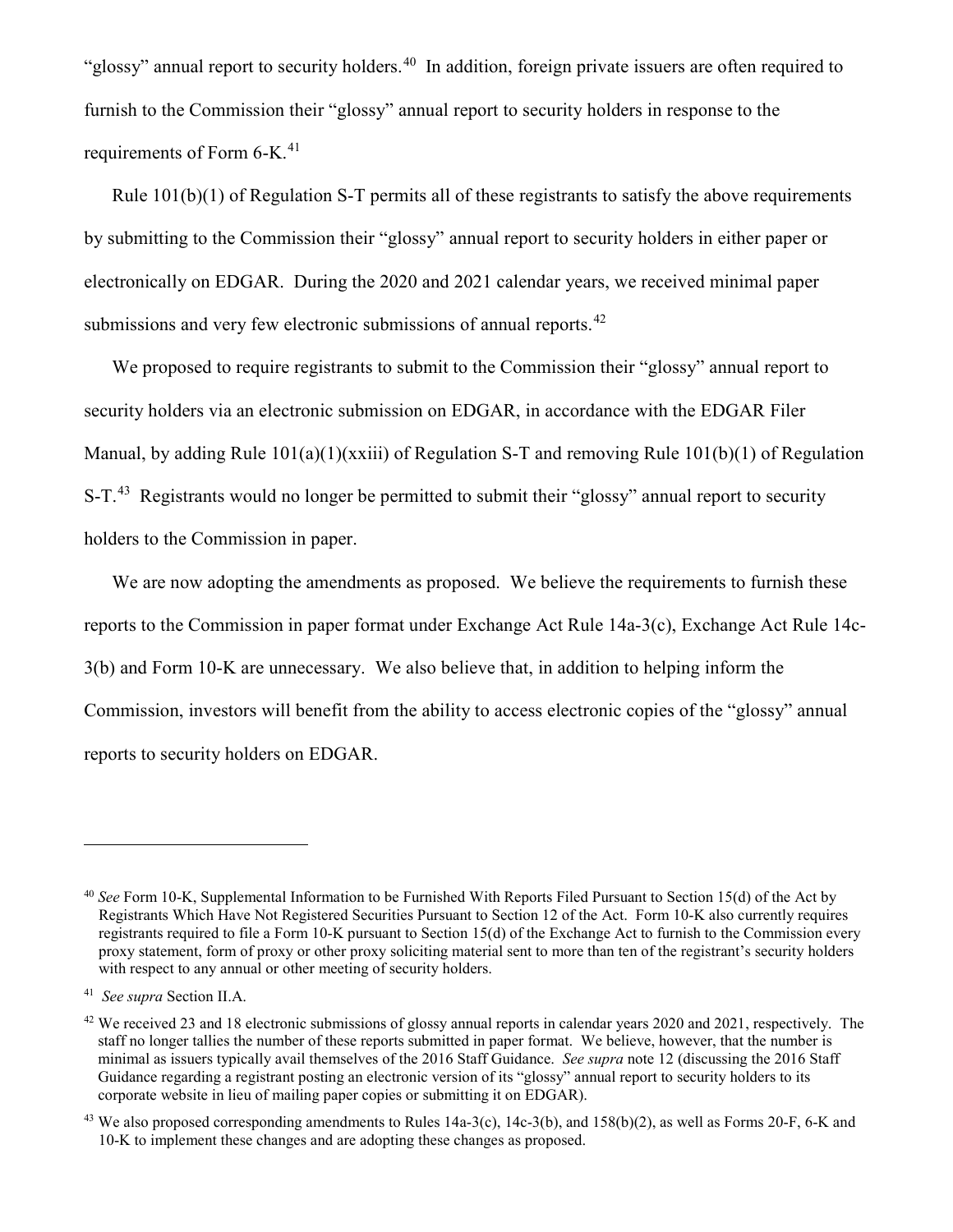Going forward, EDGAR will serve as a repository for electronic copies of the "glossy" annual reports to security holders, whether or not registrants decide to post the reports on their corporate websites.<sup>[44](#page-13-0)</sup> An archive of electronic copies of the "glossy" annual reports to security holders will ensure long-term access to these reports in a centralized database available to the public and will avoid the burden for investors of having to search individual corporate websites and other resources for this information. In addition, electronic submission of the "glossy" annual report to security holders should capture the graphics, styles of presentation, and prominence of disclosures (including text size, placement, color, and offset, as applicable) contained in the reports.<sup>[45](#page-13-1)</sup>

In addition to deleting Rule 101(b)(1) of Regulation S-T, we are also amending Exchange Act Rule 14a-3(c), Exchange Act Rule 14c-3(b), and Form 10-K to eliminate the option for registrants to furnish to the Commission paper copies of their "glossy" annual report to security holders. Instead, we are requiring the electronic submission of these reports in accordance with the EDGAR Filer Manual. We are also amending Securities Act Rule 158(b)(2) to replace the reference to the furnishing of copies of the "glossy" annual report to security holders to the Commission with a reference to furnishing the report to the Commission in accordance with the EDGAR Filer Manual.<sup>[46](#page-13-2)</sup>

Notwithstanding these amendments, our proxy rules will continue to require certain registrants subject to the proxy rules to publish their "glossy" annual report to security holders on a website other than the Commission's website.<sup>[47](#page-13-3)</sup>

With respect to foreign private issuers, we are similarly amending Form 6-K to remove references to the paper submission to the Commission of a "glossy" annual report to security holders and instead

<span id="page-13-0"></span><sup>44</sup> *See supra* note 12 (these amendments will supersede the 2016 Staff Guidance, which will be withdrawn).

<span id="page-13-1"></span><sup>&</sup>lt;sup>45</sup> Under the amendments, the "glossy" annual report to security holders should not be re-formatted, re-sized, or otherwise redesigned for purposes of the submission on EDGAR. Currently, the only format that EDGAR supports is portable data format ("PDF"). If EDGAR is upgraded to accommodate other formats appropriate for electronic filing of the "glossy" annual report, the Commission will communicate the upgrade by adopting an updated EDGAR Filer Manual that supports such formats.

<span id="page-13-2"></span><sup>46</sup> *See* 17 CFR 230.158(b)(2) ("Securities Act Rule 158(b)(2)").

<span id="page-13-3"></span><sup>47</sup> *See* Exchange Act Rule 14a-16(b) [17 CFR 240.14a-16]; *see also* Shareholder Choice Regarding Proxy Materials, Exchange Act Release No. 34–56135 (July 26, 2007) [72 FR 42222].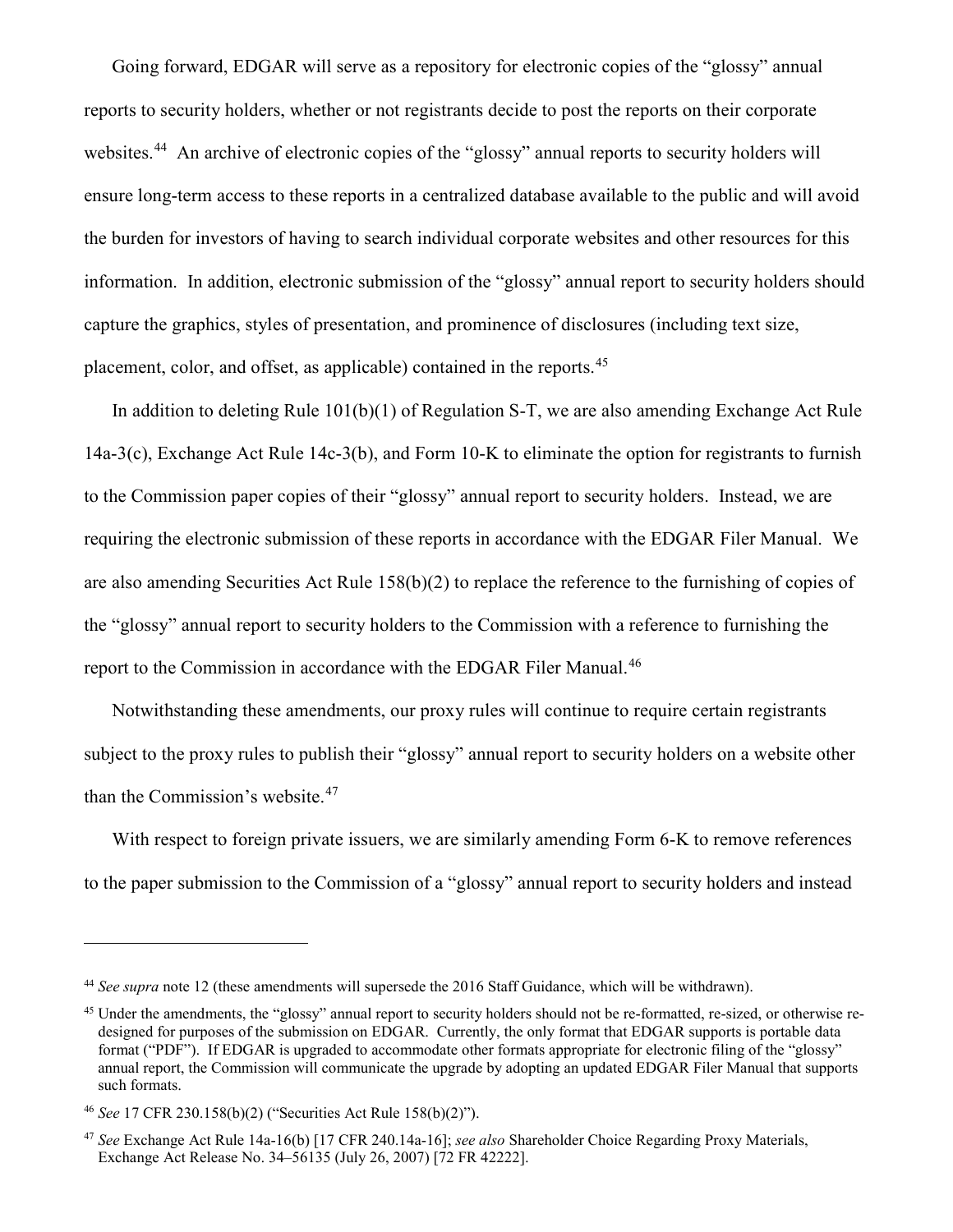will require foreign private issuers to satisfy their Form 6-K requirement to furnish such a report by submitting the report electronically on EDGAR, in accordance with the EDGAR Filer Manual.

# **C. Requiring the Electronic Filing of Certifications of Approval of Exchange Listing**

For securities to be listed on an exchange, Exchange Act Rule 12d1-3 requires the national securities exchange to file a certification with the Commission that the security has been approved by the exchange for listing and registration pursuant to Section 12(d) of the Exchange Act.<sup>[48](#page-14-0)</sup> The certification must specify (1) the approval of the exchange for listing and registration; (2) the title of the security so approved; (3) the date of filing with the exchange of the application for registration and of any amendments thereto; and (4) any conditions imposed on such certification.

This certification is not included in any of the EDGAR filing requirements or exceptions in Rule 101 of Regulation S-T. In December 2017, the Commission modified EDGAR to permit the voluntary electronic submission of the certifications on EDGAR.<sup>[49](#page-14-1)</sup> During the 2020 calendar year, the Commission received 1,184 certifications from national securities exchanges. All of the certifications were submitted electronically, except one. In light of the overwhelming use of this option, we proposed to amend Exchange Act Rule 12d1-3 and Rule 101(a) of Regulation S-T to mandate the electronic filing of these certifications. We received no comments on this aspect of the proposed amendments. We are adopting the amendments as proposed.<sup>[50](#page-14-2)</sup>

# **D. Mandating the Use of Inline XBRL for the Filing of Financial Statements and Accompanying Notes to the Financial Statements Required by Form 11-K**

<span id="page-14-0"></span><sup>&</sup>lt;sup>48</sup> Exchange Act Rule 12d1-3(c) specifies that the certification may be made by telegram but in such case must be confirmed in writing, and all certifications in writing and all amendments thereto must be filed with the Commission in duplicate.

<span id="page-14-1"></span><sup>49</sup> Among other things, EDGAR Release 17.4 updated EDGAR to allow, but not require, national securities exchanges to submit a new certification form type on EDGAR to evidence the approval of securities for listing on an exchange. *See* Adoption of Updated EDGAR Filer Manual, Release No. 33-10444 (Dec. 8, 2017) [83 FR 2369]. Prior to the 2017 modification, we received only paper certifications that a security has been approved for listing and registration.

<span id="page-14-2"></span><sup>&</sup>lt;sup>50</sup> Amended Rule 101(a) of Regulation S-T will require the filing of the certification electronically as is currently permitted.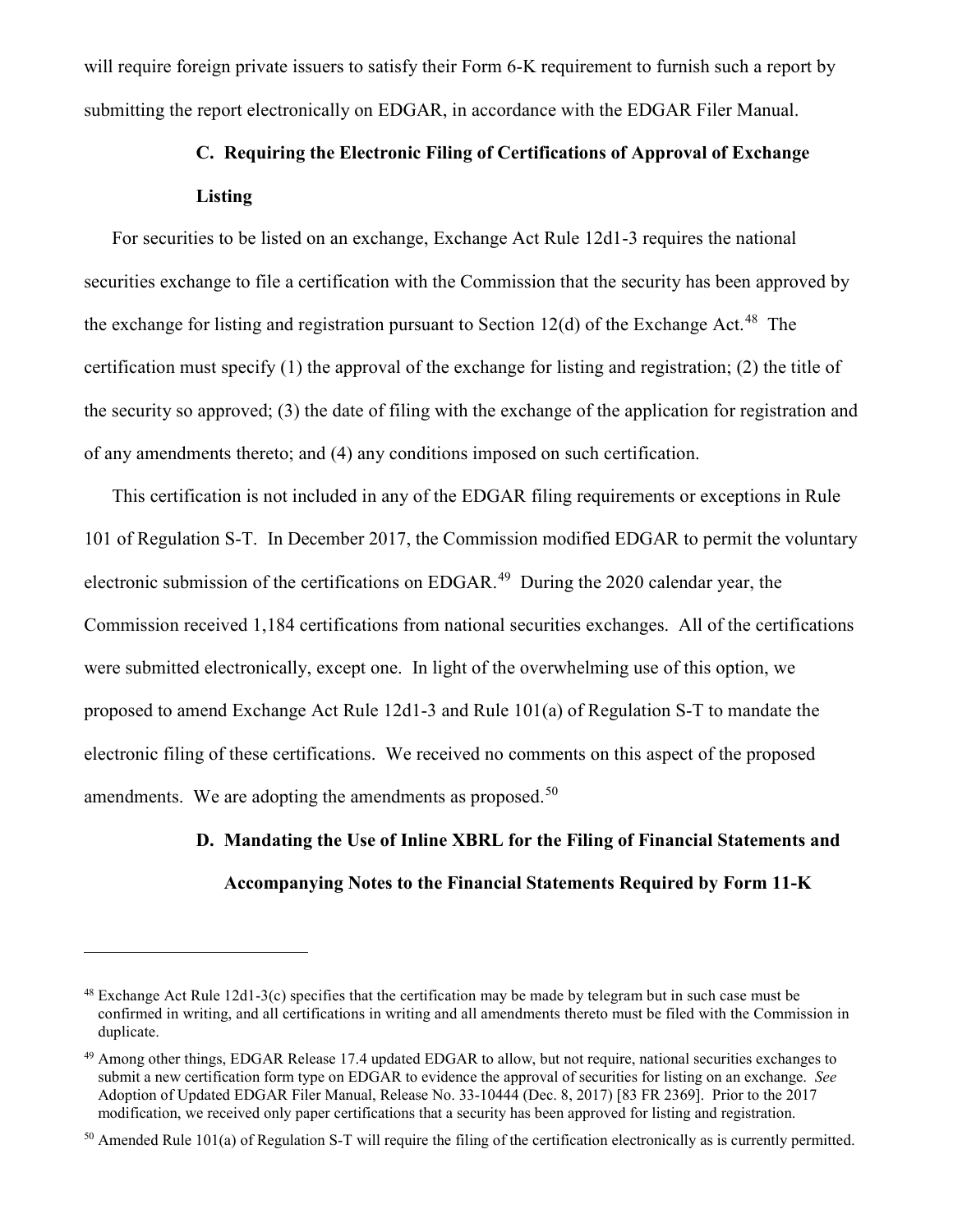In 2009, the Commission adopted rules requiring operating companies to submit the information from the financial statements included in certain registration statements and periodic and current reports in a structured, machine-readable data language using XBRL.<sup>51</sup> In 2018, the Commission adopted modifications to these requirements by requiring issuers to use Inline XBRL, which is both machinereadable and human-readable, to reduce the time and effort associated with preparing XBRL filings and improve the quality and usability of XBRL data for investors.<sup>52</sup> Since then, the Commission has completed phasing-in the adopted Inline XBRL requirements and has expanded the scope of disclosures that must be tagged using Inline  $XBRL<sup>53</sup>$  $XBRL<sup>53</sup>$  $XBRL<sup>53</sup>$ 

Form 11-K is the form used for annual reports of employee stock purchase, savings and similar plans that are filed with the Commission pursuant to Section 15(d) of the Exchange Act. Currently, annual reports on Form 11-K are not subject to structured data reporting requirements. Accordingly, the financial statements required by Form 11-K are not machine-readable. These financial statements, which must be prepared in accordance with the applicable provisions of Article 6A of Regulation S-X (17 CFR 210.6A-01—.6A-05), include:

- An audited statement of financial condition as of the end of the latest two fiscal years of the plan (or such lesser period as the plan has been in existence); and
- An audited statement of comprehensive income (either in a single continuous financial statement or in two separate but consecutive financial statements; or a statement of net income if there was no other comprehensive income) and changes in plan equity for each of the latest three fiscal years of the plan (or such lesser period as the plan has been in existence.

<span id="page-15-0"></span><sup>51</sup> *See* Interactive Data to Improve Financial Reporting, Securities Act Release No. 9002 (Jan. 30, 2009) [74 FR 6776 2009)] (requiring submission of an Interactive Data File to the Commission in exhibits to such reports); see also Securities Act Release No. 9002A (Apr. 1, 2009) [74 FR 15666)].

<span id="page-15-1"></span><sup>52</sup> See Inline XBRL Filing of Tagged Data, Securities Act Release No. 10514 (June 28, 2018) [83 FR 40846, 40847] ("Inline XBRL Adopting Release"). Inline XBRL allows filers to embed XBRL data directly into an HTML document, eliminating the need to tag a copy of the information in a separate XBRL exhibit. Inline XBRL is both human-readable and machinereadable for purposes of validation, aggregation, and analysis. *Id* at 40851.

<span id="page-15-2"></span><sup>53</sup> *See, e.g.,* Filing Fee Disclosure and Payment Methods Modernization, Release No. 33-10997 (Oct. 13, 2021) [86 FR 770166].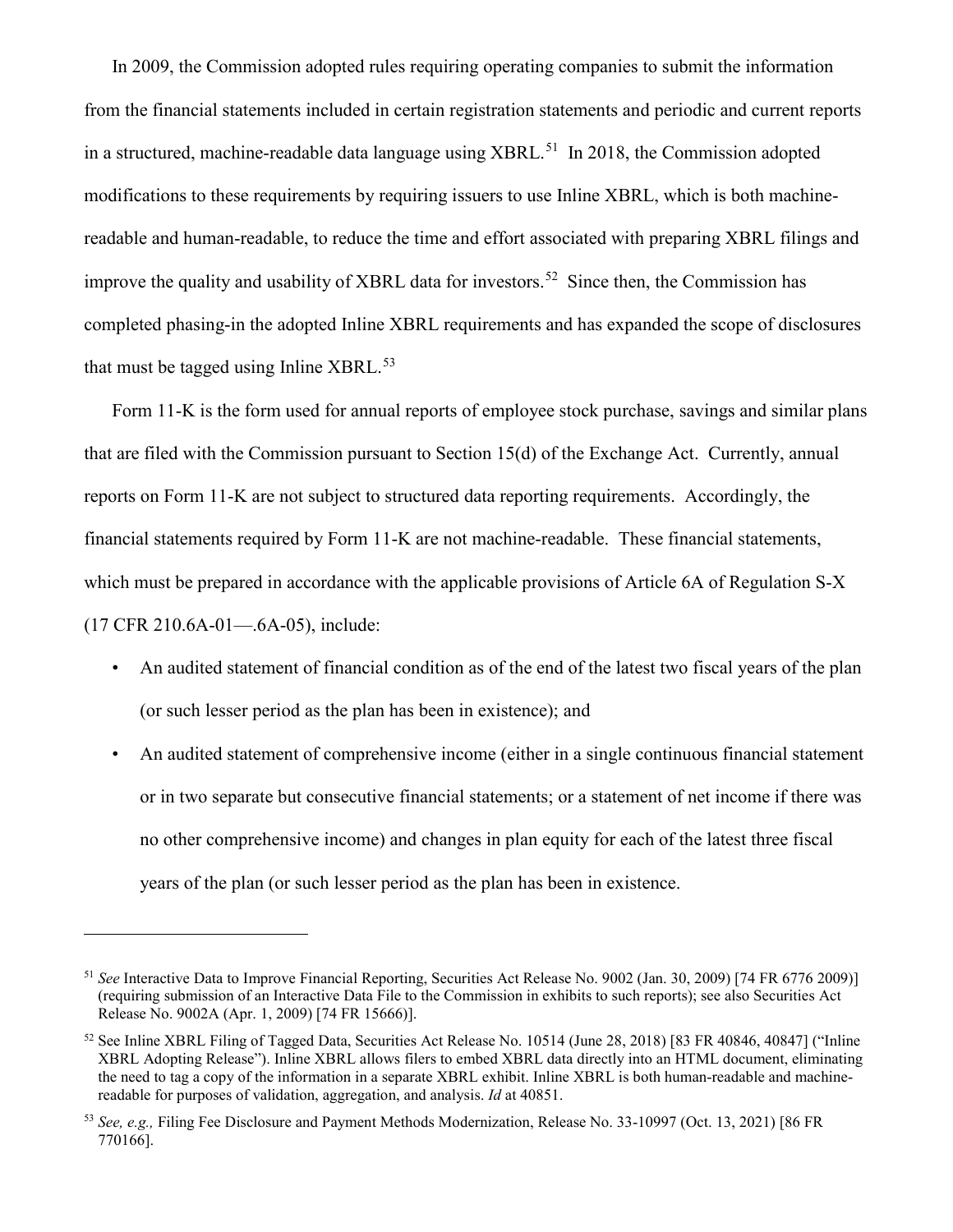Form 11-K also provides filers with the option to file plan financial statements and schedules prepared in accordance with the financial reporting requirements of 29 U.S.C. 18 et seq (the "Employee Retirement Income Security Act of 1974" or "ERISA").<sup>54</sup> When filers elect this option, plan financial statements are embedded within the filing or filed as exhibits in a non-structured format.<sup>[55](#page-16-1)</sup>

We proposed to require registrants to present the financial information required by Form 11-K, whether prepared in accordance with Regulation S-X or the financial reporting requirements of ERISA, in Inline XBRL.<sup>[56](#page-16-2)</sup> Under the proposed amendments the tagging requirement for annual reports on Form 11-K would mirror the Inline XBRL requirements for financial information contained in annual reports on Forms 10-K, 20-F, and 40-F. As such, every data point in the financial statements required by Form 11-K would be tagged in Inline XBRL. Further, where there are narrative disclosures (e.g., notes to the financial statements), registrants would be required, like filers of Forms 10-K, 20-F, and 40-F, to apply block tags to the narrative disclosures and detailed tags to any numeric amounts presented in the narrative text.

We received no comments on this aspect of the proposal and are adopting these amendments as proposed.<sup>57</sup> Structuring this data will enable analytical tools to extract tagged information in an efficient, automated manner. As a result, plan participants, analysts, and the Commission will be better able to access, organize, and evaluate the information presented by filers. As amended, the tagging requirement will be specified in the Instructions to Form 11-K and in Rule 405 of Regulation S-T.[58](#page-16-4)

<span id="page-16-0"></span><sup>54</sup> 29 U.S.C, 18 *et seq.* Plan financial statements required under ERISA are prepared on Form 5500. *See* Form 5500, Annual Return/Report of Employee Benefit Plan, available at https://www.dol.gov/sites/dolgov/files/EBSA/employers-andadvisers/plan-administration-and-compliance/reporting-and-filing/form-5500/2020-form-5500.pdf.

<span id="page-16-1"></span><sup>55</sup> Under paragraph 4 of Required Information of Form 11-K, plans may include all or a portion of Form 5500 into the Form 11-K filing with the Commission.

<span id="page-16-2"></span><sup>56</sup> *See supra* Note 13. The proposed amendments would also apply to financial statements required by Form 11-K that are filed in accordance with Exchange Act Rule 15d-21.

<span id="page-16-3"></span><sup>57</sup> As discussed in Section II.A., *supra,* we are also mandating the electronic submission of Form 11-K.

<span id="page-16-4"></span><sup>&</sup>lt;sup>58</sup> We are not adopting the proposed changes to the definition of Related Official Filing in Rule 11 of Regulation S-T. We have determined that it is not necessary to change that definition, as the amendments to Rule 405 of Regulation S-T that we are adopting are sufficient to reflect this new requirement.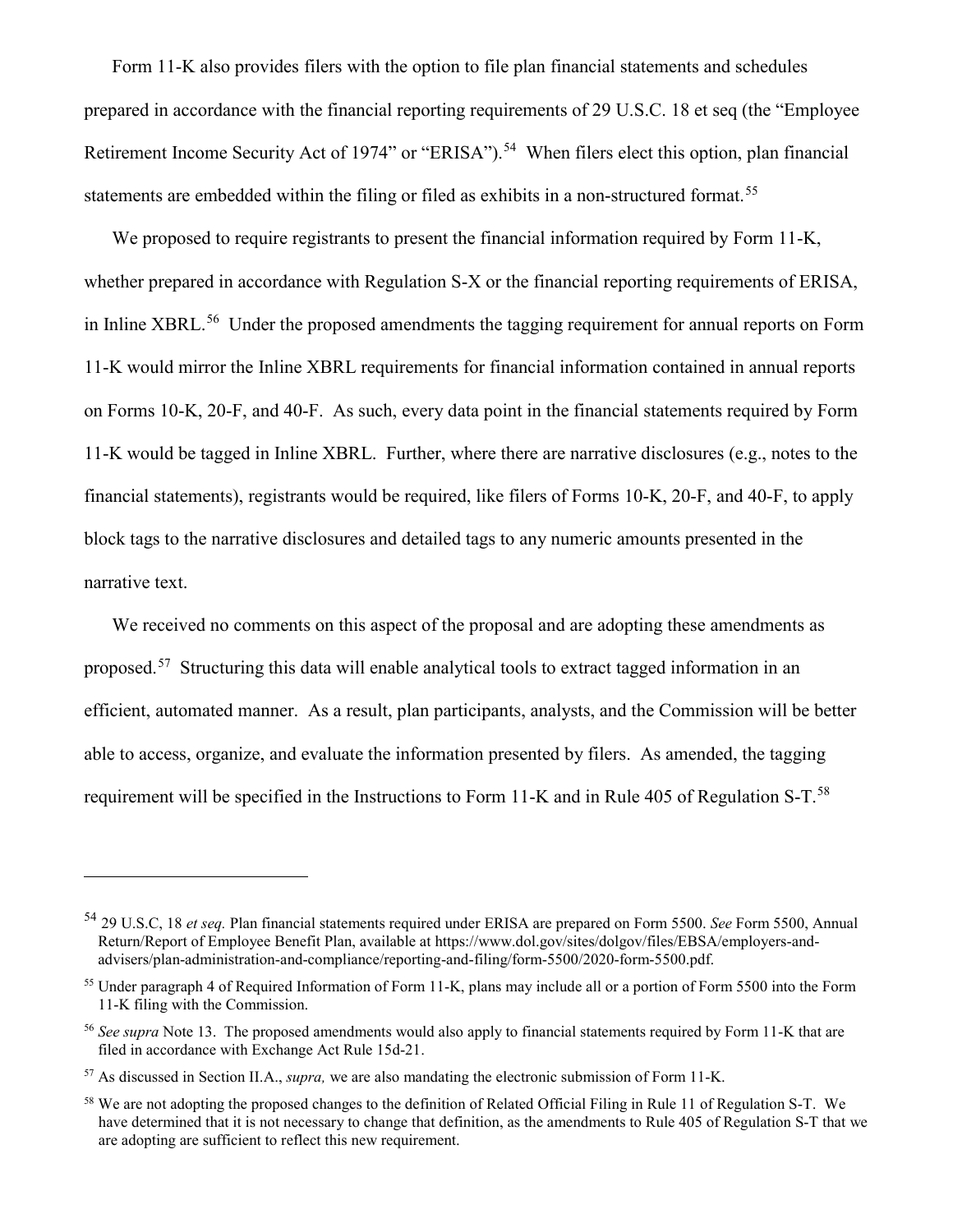#### **E. Electronic Submission of Certain Foreign Language Documents**

Generally, all filings and submissions to the Commission must be in English.<sup>[59](#page-17-0)</sup> Rule 306(a) of Regulation S-T prohibits the electronic filing or submission of a document that is in a foreign language.<sup>[60](#page-17-1)</sup> If an electronic filing or submission requires the inclusion of a foreign language document, the document must either be translated into, or (if it is an exhibit or attachment to a filing or submission) summarized in English and submitted in electronic format.<sup>[61](#page-17-2)</sup>

Currently, Rules 306(b) and (c) of Regulation S-T govern the submission of a foreign language document by an electronic filer.<sup>[62](#page-17-3)</sup> Rule 306(b) permits the paper submission of an unabridged foreign language document if an English translation or summary of that document has already been provided in an electronic filing or submission. Rule 306(c) requires the paper submission of a foreign language version of a foreign government or its political subdivision's latest annual budget if an English translation of the budget is unavailable and such an exhibit is required by Form 18 or Form 18-K. We proposed to amend Rule 306 to eliminate paper submission of the above two types of foreign language documents.<sup>63</sup> Instead, these documents would be required to be submitted electronically in an appropriate format that EDGAR supports, currently as PDFs.<sup>[64](#page-17-5)</sup>

<span id="page-17-0"></span><sup>59</sup> *See* 17 CFR 230.403; 17 CFR 240.12b-12; and Rule 306 of Regulation S-T.

<span id="page-17-1"></span> $60$  Rule 306(d) of Regulation S-T provides for one exception to Rule 306(a) and allows for the electronic filing of certain documents that contain both French and English by Canadian issuers [17 CFR 232.306(d)].

<span id="page-17-2"></span><sup>61</sup> *See* 17 CFR 230.403(c); 17 CFR 240.12b-12(d); and 17 CFR 232.306(a).

<span id="page-17-3"></span> $62$  Currently, electronic filers may not submit these untranslated foreign language documents in electronic format. 17 CFR  $232.101(c)(8)$  ("Rule 101(c)(8) of Regulation S-T") states that documents and symbols in a foreign language shall not be submitted in electronic format and, thus, may only be submitted in paper.

<span id="page-17-4"></span> $63$  We also proposed to amend Rule 311 of Regulation S-T and Form SE to clarify that these two types of foreign language documents may no longer be submitted in paper under the cover of Form SE. We are adopting these amendments as proposed.

<span id="page-17-5"></span><sup>&</sup>lt;sup>64</sup> We similarly proposed to remove and reserve Rule  $101(c)(8)$  of Regulation S-T. As noted above, Rule  $101(c)(8)$  prohibits the electronic submission of documents and symbols in a foreign language. We are also adopting this amendment as proposed. We note in this regard that even with the removal of this prohibition, Rule 306(a) of Regulation S-T will still generally require all electronic filings and submissions to be in English.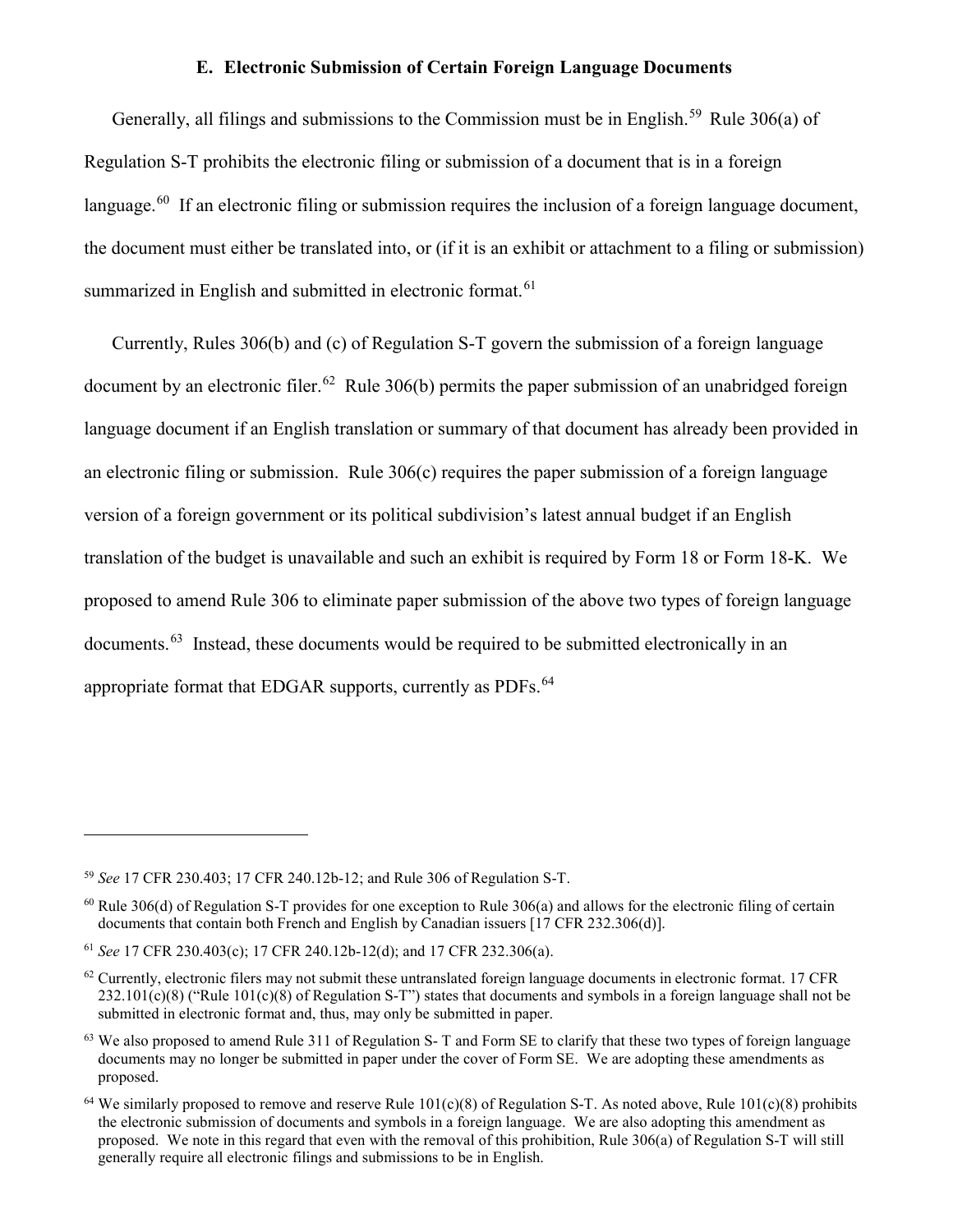We did not receive any comments on these amendments and are now adopting these amendments as proposed. We believe that these changes will reduce the number of paper submissions we receive and increase the public's access to these foreign language documents.

#### **F. Transition Periods**

We are adopting the proposed six-month transition period after the effective date of the amendments for when filers will be required to file or submit electronically "glossy" annual reports to security holders (in PDF), notices of exempt solicitations and exempt preliminary roll-up communications, annual reports for employee benefit plans on Form 11-K, periodic reports and reports with respect to distributions of primary obligations filed by the Development Banks, reports or other documents submitted by a foreign private issuer under cover of Form 6-K, certain foreign language documents (in PDF), and certifications made pursuant to the Exchange Act and its rules that a security has been approved by an exchange for listing and registration. We believe that this transition period will provide registrants with sufficient time to prepare to submit these documents electronically in accordance with the EDGAR Filer Manual, including providing paper filers who would be first-time EDGAR filers adequate time to apply for access to file on EDGAR on behalf of their clients and/or apply for a filing agent CIK in order to make electronic filings.

 In response to the comment requesting a longer transition period to allow a firm to collect EDGAR filing credentials from its Form 144 filing clients and to establish adequate new processes governing the filing of the forms and the maintenance of EDGAR credentials, <sup>[65](#page-18-0)</sup> we are adopting a longer transition period than what we proposed for when filers will be required to file Forms 144 on EDGAR for sales of securities of issuers subject to the reporting requirements of Section 13 or 15(d) of the Exchange Act. Specifically, the requirement to file Form 144 electronically on EDGAR will commence six months from the date of publication in the Federal Register of the Commission release that adopts the version of the EDGAR Filer Manual addressing updates to Form 144. We currently expect that the Commission

<span id="page-18-0"></span><sup>65</sup> *See supra* note 31.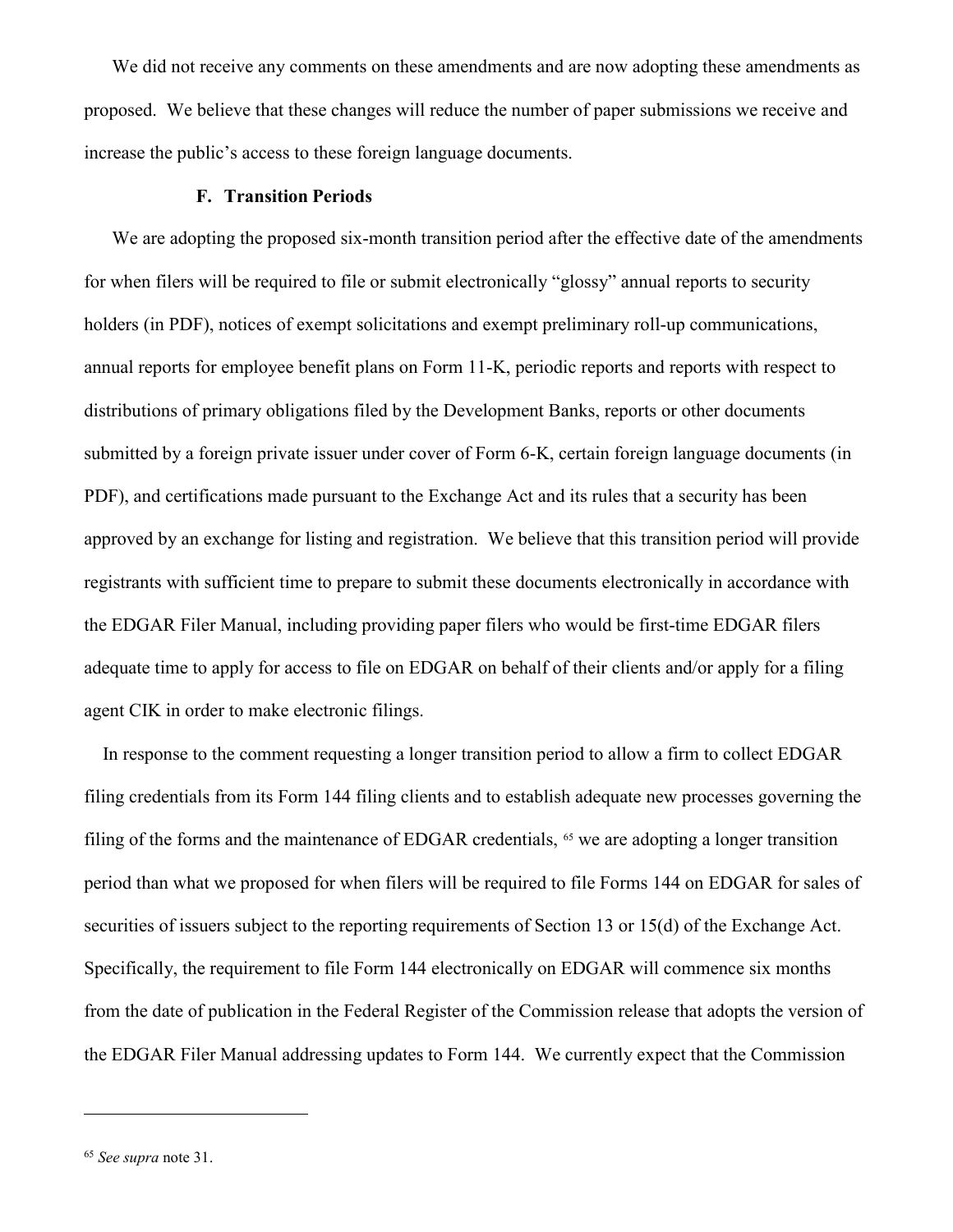would consider adoption of the relevant version of the EDGAR Filer Manual addressing updates to Form 144 in September 2022, and publication in the Federal Register would occur thereafter. We believe this extended transition period will provide sufficient time for broker-dealers to transition clients for whom they prepare and submit Form 144 filings, including time for those clients who do not currently have access to EDGAR to apply for EDGAR access.

We are providing Form 11-K filers a three-year transition period after the effective date of the amendments in which to comply with the requirement to submit the financial statements and accompanying notes to the financial statements required by Form 11-K in Inline XBRL. We believe that a three-year transition period will provide employee stock purchase, savings and similar plans with sufficient time to prepare for Inline XBRL submissions taking into account that such registrants are not currently obligated to submit any information in XBRL or Inline XBRL.<sup>[66](#page-19-0)</sup>

## **III. OTHER MATTERS**

If any of the provisions of these rules, or the application thereof to any person or circumstance, is held to be invalid, such invalidity shall not affect other provisions or application of such provisions to other persons or circumstances that can be given effect without the invalid provision or application.

Pursuant to the Congressional Review Act, the Office of Information and Regulatory Affairs has designated these rules not a "major rule," as defined by 5 U.S.C. 804(2).

## **IV. ECONOMIC ANALYSIS**

#### **A. Introduction**

 $\overline{a}$ 

The Commission is adopting rule and form amendments to update filing requirements under the EDGAR system. We are mindful of the costs imposed by, and the benefits obtained from, our rules and

<span id="page-19-0"></span><sup>&</sup>lt;sup>66</sup> In this regard, the three-year transition period is consistent with the transition times provided in other rules where registrants would be newly obligated to tag financial information in Inline XBRL*. See, e.g.,* Inline XBRL Filing of Tagged Data, Securities Act Release No. 10514 (June 28, 2018) [83 FR 40846, 40847].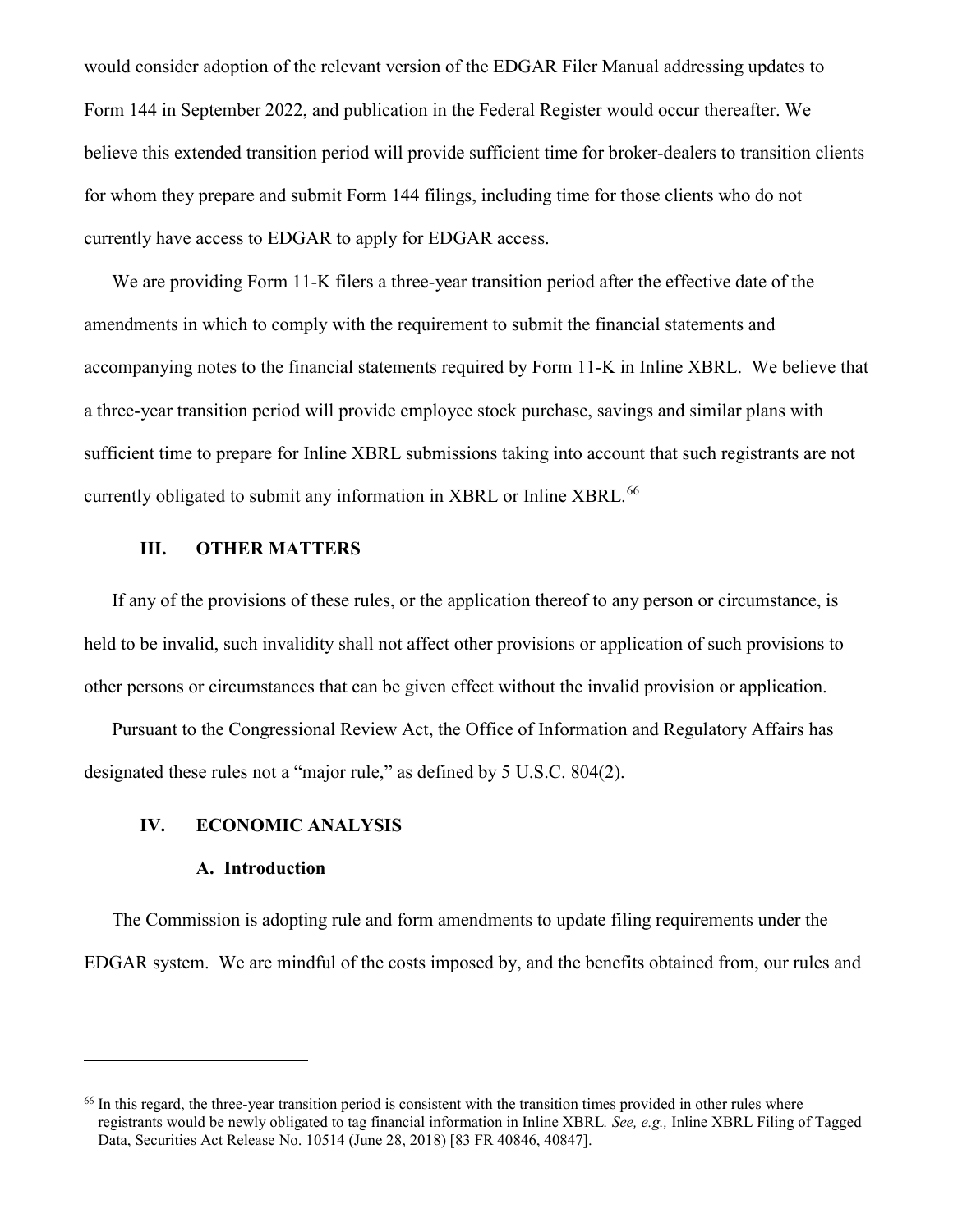the amendments.<sup>[67](#page-20-0)</sup> The discussion below addresses the potential economic effects of the amendments. These effects include the likely benefits and costs of the amendments and reasonable alternatives thereto, as well as any potential effects on efficiency, competition, and capital formation. We attempt to quantify these economic effects whenever possible; however, due to data limitations, we are unable to do so in many cases. For example, we are unable to quantify the value to the public of being able to more quickly access a document on EDGAR compared to accessing it on paper. When we cannot provide a quantitative assessment, we provide a qualitative discussion of the economic effects instead.

The Commission is adopting these rule and form amendments to facilitate the efficient submission of documents to the Commission; to reduce burdens and inefficiencies associated with the filing, dissemination, storage, and retrieval of non-electronic and paper submissions; to allow for quicker public access to information; to improve the Commission's ability to track and process such filings; and to modernize the Commission's records management processes.

The rule and form amendments would:

- Mandate the electronic filing of several documents that are currently permitted electronic submissions under Regulation S-T, including all filings on Form 6-K and filings made by Development Banks;
- Mandate that certain registrants electronically file their "glossy" annual report to security holders;
- Mandate the electronic filing of the certification made pursuant to Section  $12(d)$  of the Exchange Act and Exchange Act Rule 12d1-3 that a security has been approved by an exchange for listing and registration;

<span id="page-20-0"></span><sup>&</sup>lt;sup>67</sup> Section 2(b) of the Securities Act [15 U.S.C. 77b(b)] and Section 3(f) of the Exchange Act [15 U.S.C. 78c(f)] require us, when engaging in rulemaking that requires us to consider or determine whether an action is necessary or appropriate in the public interest, to consider, in addition to the protection of investors, whether the action will promote efficiency, competition and capital formation. In addition, Section  $23(a)(2)$  of the Exchange Act [15 U.S.C. 78w(a)(2)] requires us to consider the effects on competition of any rules that the Commission adopts under the Exchange Act and prohibits the Commission from adopting any rule that would impose a burden on competition not necessary or appropriate in furtherance of the purposes of the Exchange Act.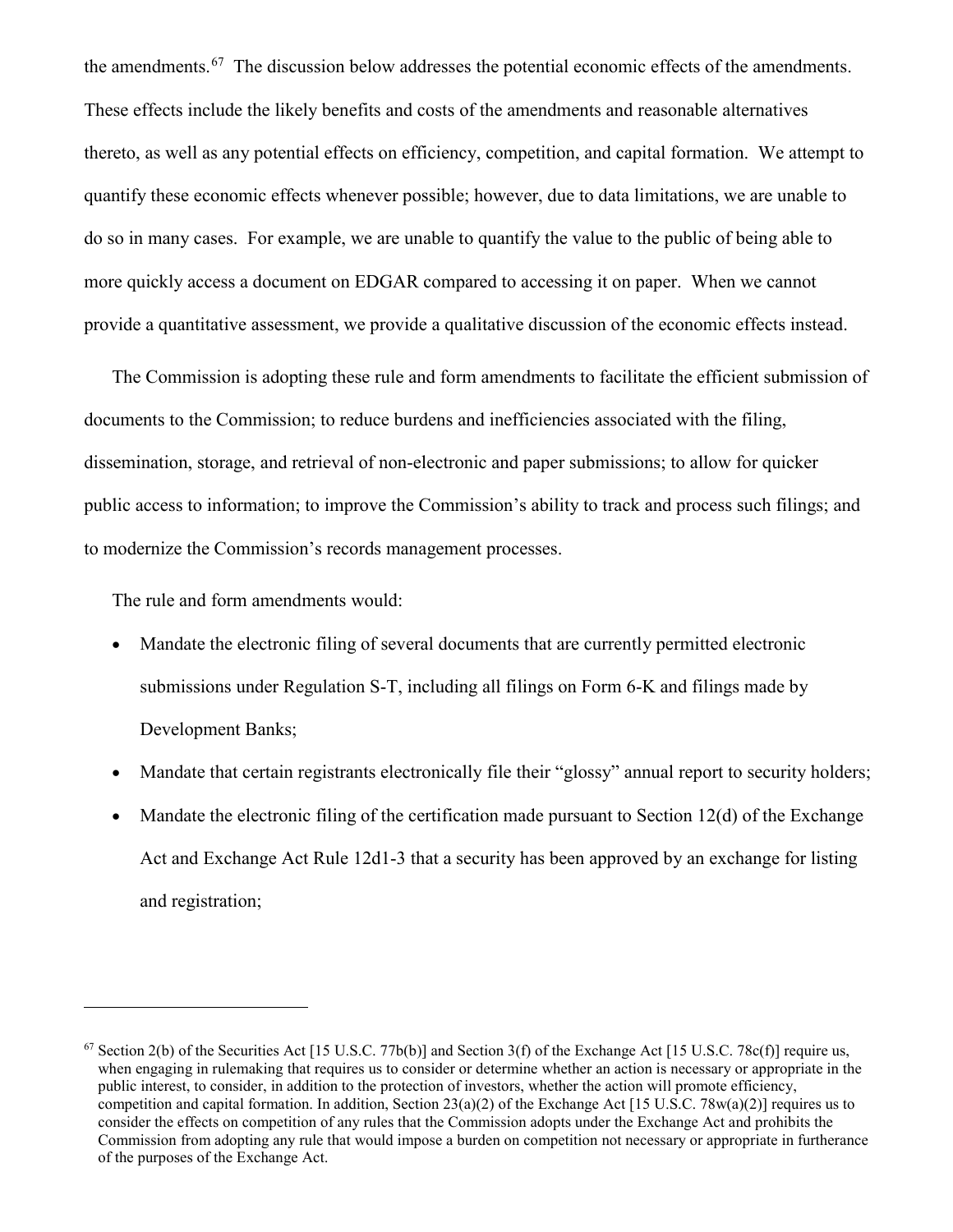- Mandate the electronic filing of Form 144 and remove the requirement that an affiliate send one copy of the Form 144 notice to the principal exchange, if any, on which the restricted securities are admitted to trading.
- Mandate the use of the Inline XBRL structured data language for annual financial statements and schedules for employee benefit plans required by Form 11-K; and
- Allow for the electronic submission format of certain foreign language documents and remove the option to submit these documents in paper.

# **B. Economic Baseline**

The economic baseline, from which we measure the likely economic effects of the amendments, reflects current regulatory practice as it pertains to the method of submission to the Commission of certain forms and documents that currently may be, but are not required to be, submitted to the Commission via EDGAR.

Filers currently have the option to submit the following documents electronically via EDGAR: Annual reports to security holders furnished for the information of the Commission;<sup>[68](#page-21-0)</sup> notices of exempt solicitation furnished for the information of the Commission pursuant to Exchange Act Rule 14a–6(g) and notices of exempt preliminary roll-up communications furnished for the information of the Commission pursuant to Exchange Act Rule 14a–6(n); annual reports for employee benefit plans on Form 11–K; Form 144 for sales of securities of issuers subject to the reporting requirements of Section 13 or 15(d) of the Exchange Act; certain reports from Development Banks; reports or other documents submitted by a foreign private issuer under cover of Form 6–K; documents filed with the Commission pursuant to Section 33 of the Investment Company Act; and certifications made pursuant to Section 12(d) of the Exchange Act and Exchange Act Rule 12d1-3 that a security has been approved by an exchange for listing and registration. In addition, annual reports for employee benefit plans on Form 11-

<span id="page-21-0"></span><sup>68</sup> *See supra* note 12.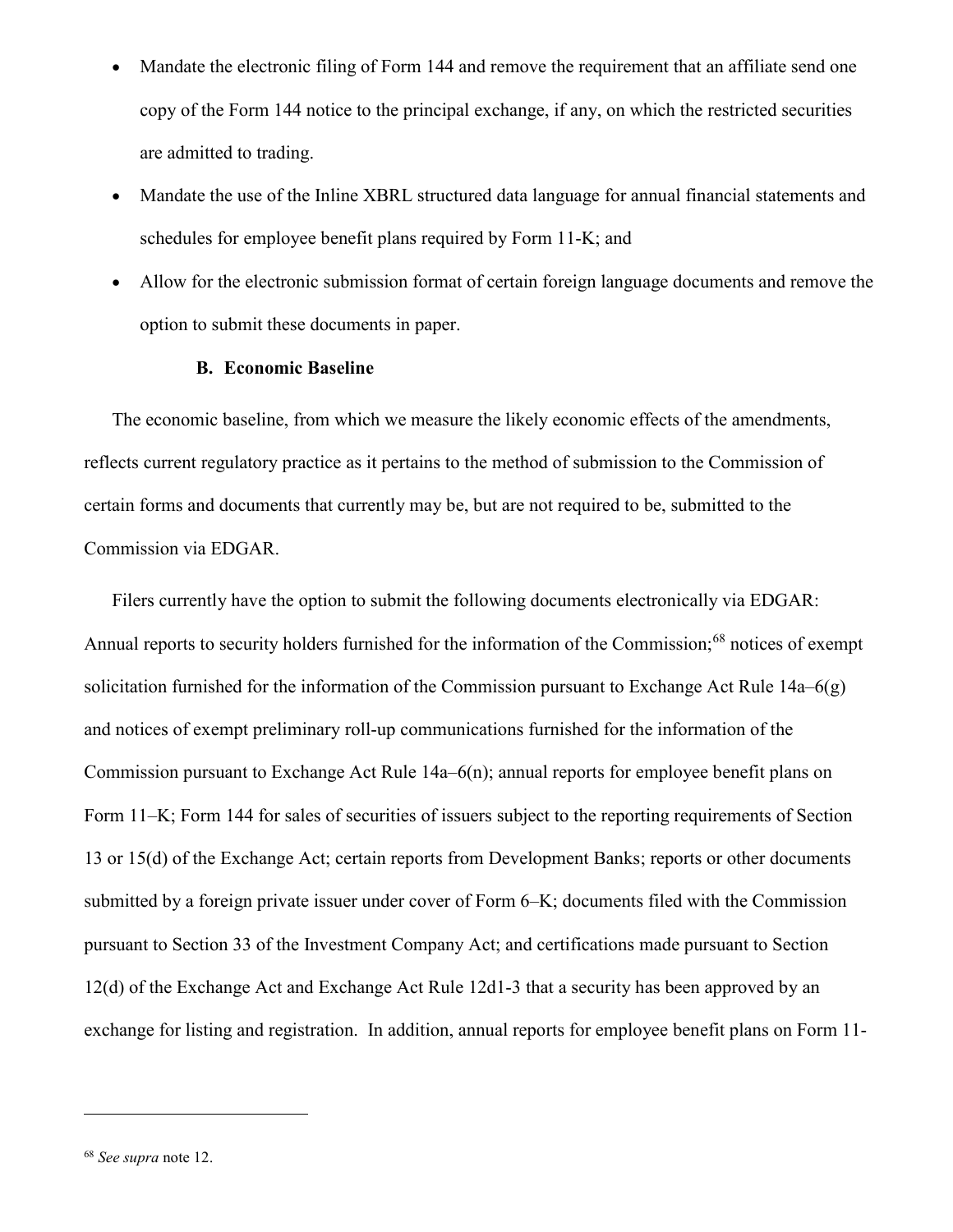K currently are not required to be submitted using the Inline XBRL structured data language.

For certain forms with an electronic filing option via EDGAR, a large percentage of filers use that option. Indeed, in Calendar Year (CY) 2021, the Commission received over 25,000 submissions combined of the following documents: Form 6–K, notices of exempt solicitation furnished for the information of the Commission pursuant to Rule  $14a-6(g)$ , and annual reports on Form  $11-K$ . For forms 6-K and 11-K, more than 99 percent of submissions were filed electronically on EDGAR, even though filers had the option to submit these documents in non-electronic format. Likewise, in CY 2021 nearly all of the certifications filed by an exchange pursuant to Section 12(d) of the Exchange Act and Exchange Act Rule 12d1-3, and all documents filed pursuant to Section 33 of the Investment Company Act were submitted electronically on EDGAR, even though these documents could have been submitted in non-electronic format.

In contrast, for two of the types of forms, a much smaller percentage of filers currently submit electronically via EDGAR. In CY 2021, Development Banks electronically filed on EDGAR just 46 reports (34 percent).<sup>[69](#page-22-0)</sup> In CY 2021 Form 144 filers electronically submitted 234 filings (0.8 percent) on EDGAR. Similarly, only a minimal number of "glossy" annual reports to security holders were submitted to the Commission in 2021; of those, very few were submitted electronically to the Commission, and even fewer were filed in paper format.<sup>[70](#page-22-1)</sup>

Existing Commission rules permit Form 144 to be submitted either electronically via EDGAR or in paper form only for forms reporting proposed sales of reporting issuers. In 2020, in response to COVID-19 conditions, Commission staff announced a no-action position that temporarily affords Form 144 filers a third option to submit paper Form 144s via email.<sup>[71](#page-22-2)</sup> In CY 2021, using a full year of data

 $\overline{a}$ 

.

<span id="page-22-0"></span><sup>&</sup>lt;sup>69</sup> Among the Development Banks, there were six unique filers.

<span id="page-22-1"></span><sup>70</sup> *See supra* note 42.

<span id="page-22-2"></span><sup>71</sup> *See supra* note 14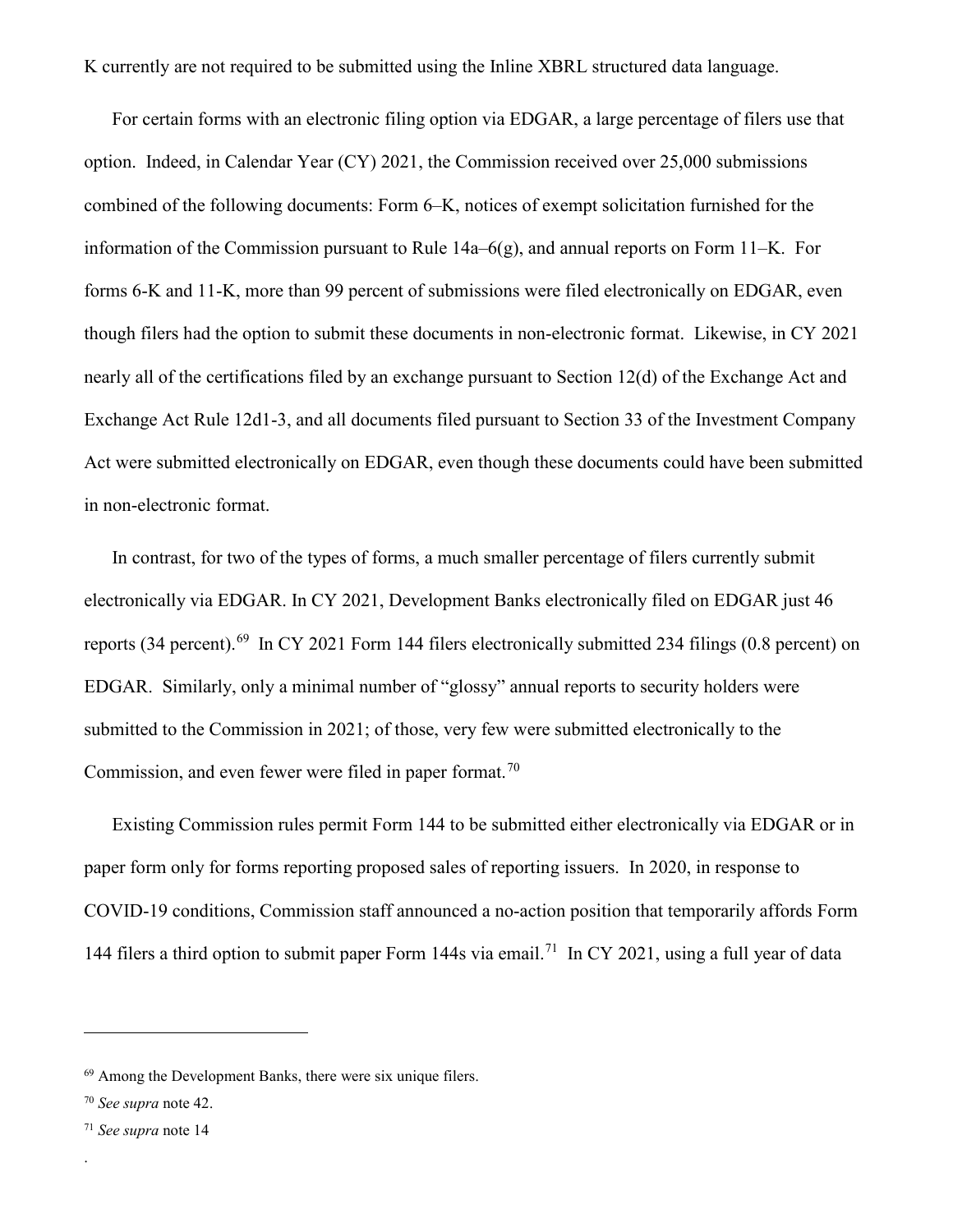following the announcement, the Commission received 30,021 Form 144 submissions: 52.9 percent in paper form, 46.3 percent electronically via email, and 0.8 percent electronically on EDGAR. Thus, while when given the option, many paper filers have elected to submit their forms via email, very few filers have opted to file Form 144 electronically on EDGAR. Figure 1 examines the lag between when the Commission received a Form 144 filing and when it appeared in a commercial database, a proxy for the speed of dissemination to the public, for 2019 and 2021.<sup>[72](#page-23-0)</sup> More specifically, the figure displays frequency counts of this dissemination lag (in days) for 2019 and 2021, before and after the announcement that filers could submit Form 144 via email. After the Commission allowed Form 144 to be submitted by email, the dissemination lag shortened (a leftward shift in the count distribution) by 1 day (16 percent) for the median submission, suggesting shifting away from the submission of paper Form 144 submissions improves the speed of dissemination. Electronic filings on EDGAR would likely further reduce the dissemination lag in Form 144 filings as they would be made public more quickly relative to the processing of electronic PDFs by third-party data providers.

<span id="page-23-0"></span> $72$  The chart does not include 2020 as financial market conditions and broader logistical difficulties surrounding COVID-19 pandemic may be a confounding factor for 2020 data. Furthermore, comparing a full year of data for 2021 relative to 2019 means that seasonality effects do not affect our estimates. In contrast, estimates that compare data before and after the April 2020 Commission announcement that filers could submit Form 144 via email may be correlated with seasonality effects.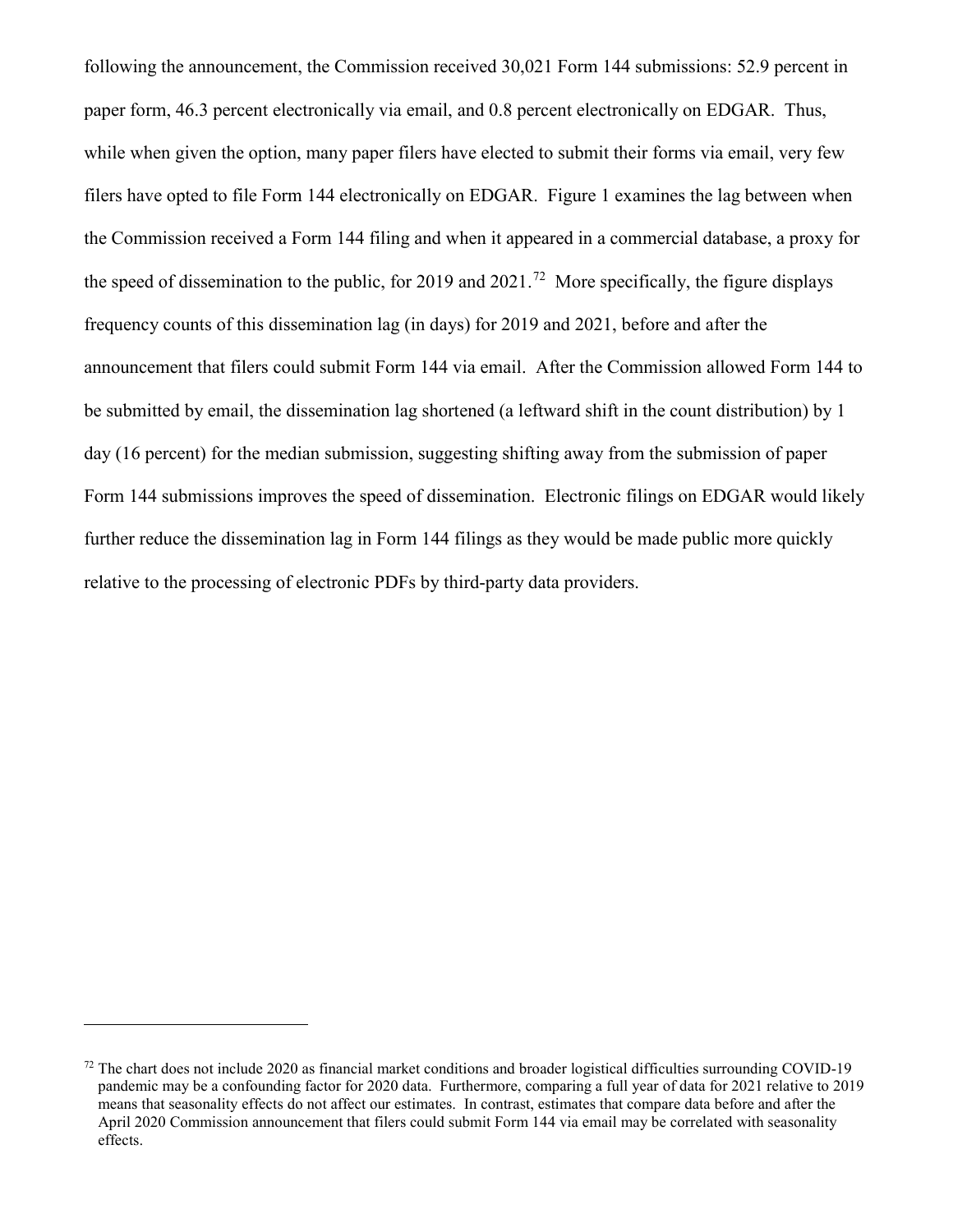$\overline{a}$ 



For Form 144 filers, it is our understanding that the majority of affected filers currently prepare and file these forms individually or with the assistance of a broker or personal counsel.<sup>[74](#page-24-1)</sup> As the majority of Form 144 filings are currently paper or email filings, most filers would have to modify their processes for submitting their Form 144 filings under the amendments. Based on past filings, we estimate that approximately 12,250 filers would be required to switch to electronic filings on EDGAR.[75](#page-24-2)

Finally, for Commission staff, receiving and processing paper or email submissions is often more time intensive than processing electronic submissions on EDGAR. When the Commission receives a paper or email submission, the document usually requires several manual steps, involving staff in various offices and divisions to process and retain the documents for recordkeeping purposes. As less

<span id="page-24-0"></span><sup>73</sup> Based on Form 144 filings accessed via Thomson Reuters Insiders Data with the field "SEC Receipt" dated in 2019 or 2021.

<span id="page-24-1"></span><sup>74</sup> *See* letter from Jesse Brill (dated Dec. 18, 2013), available at https://www.sec.gov/rules/petitions/2013/petn4-671.pdf; *see also* letter dated Mar. 22, 2021 from the Securities Industry and Financial Markets Association.

<span id="page-24-2"></span> $75$  These estimates assume that filers of Form 144 submissions in our data are not also affiliates of other issuers. Because we lack data on the holdings of filers in securities of issuers other than those disclosed in the Form 144, we are unable to identify any filers that are such affiliates.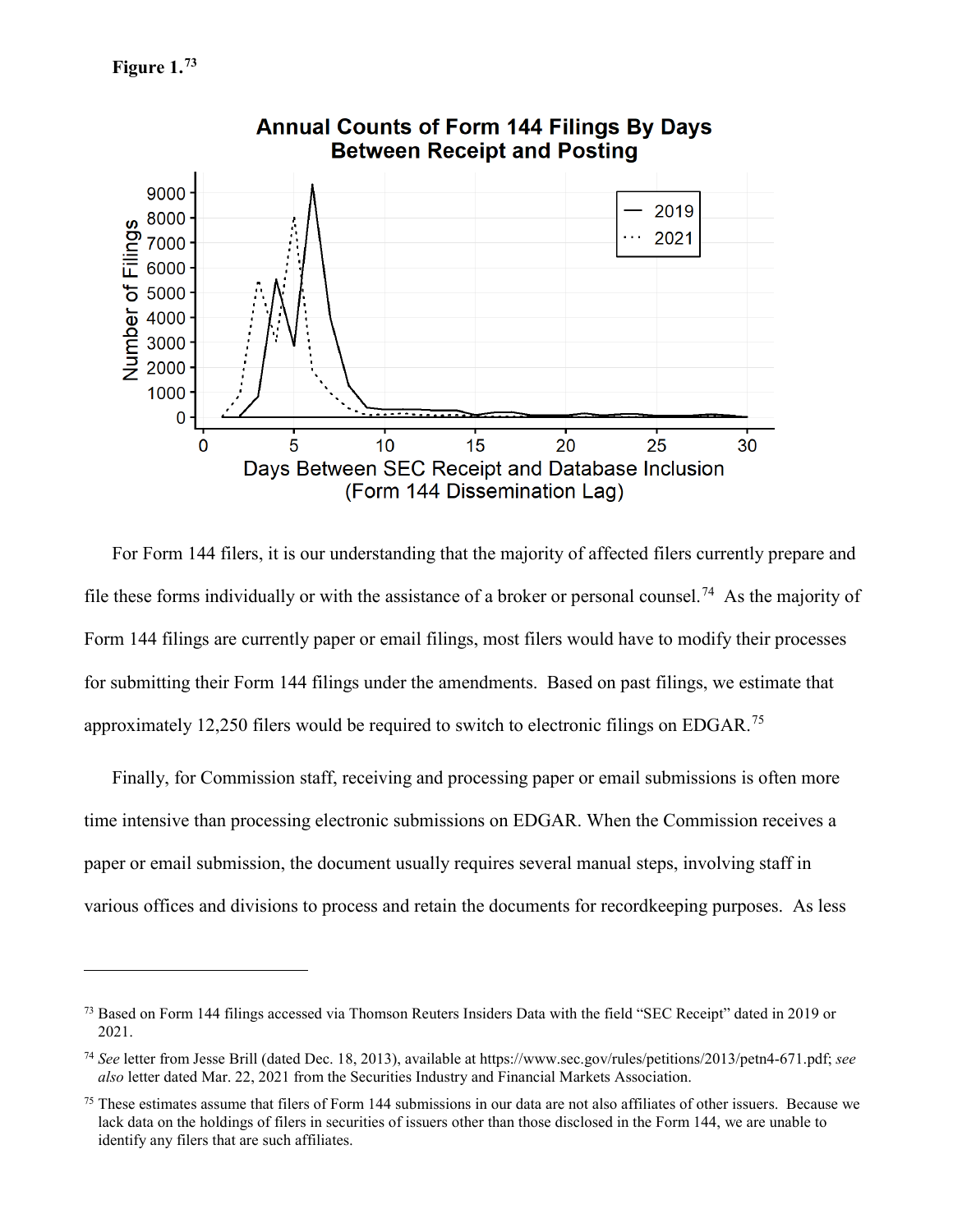than one percent of all Form 144 submissions per year are filed electronically on EDGAR, the amended rules will likely increase significantly the volume of Form 144 filings made electronically on EDGAR and thus will reduce staff processing time.[76](#page-25-0)

### **C. Economic Effects**

This section discusses the benefits and costs of the rule and form amendments, as well as their potential effects on efficiency, competition, and capital formation. Some of the amendments reflect current practice, $^{77}$  $^{77}$  $^{77}$  so they will likely not have significant economic effects. In addition, where certain benefits or costs of electronic filing apply to multiple amendments, we discuss those benefits or costs together instead of repeating such discussion for each amendment.

We recognize that the potential costs and benefits of electronic filing are sensitive to various assumptions, including the number of affected filers; the time burden of filing using EDGAR, including the type and cost of staff used, if any; and printing and mailing costs incurred under current rules. The economic effects on individual filers may vary across all filers depending on variables such as filer size, number of filings submitted, existing filing practices (e.g., current reliance on electronic document preparation; current experience with using EDGAR; use of in-house staff, brokers, or outside counsel for filing; number, types, and cost of in-house staff involved in paper filing; actual hours and printing and mailing costs required for paper filings). They may also vary depending on the amount of time required for filers to be trained in the use of EDGAR and any required related processes, and the amount of time to resolve any technical issues related to electronic filing on EDGAR.

#### **1. Benefits**

 $\overline{a}$ 

## **a. Electronic Submission of Form 6–K, Notices of Exempt Solicitation, Notices of Exempt Preliminary Roll-up, Annual Reports on Form 11–K, Form 144,**

<span id="page-25-0"></span> $76$  A rate of change based on the current one percent EDGAR submission rate may slightly overestimate the changes in volume. Further, based on the observed EDGAR filing behavior of affiliates who use an issuer's existing access to EDGAR, the number of new Form IDs required to be processed could be reduced, but would not otherwise affect the increase in submission volume.

<span id="page-25-1"></span> $77$  For example, certain amendments that would mandate electronic filings for specific documents, like listing certifications, that are currently largely submitted electronically.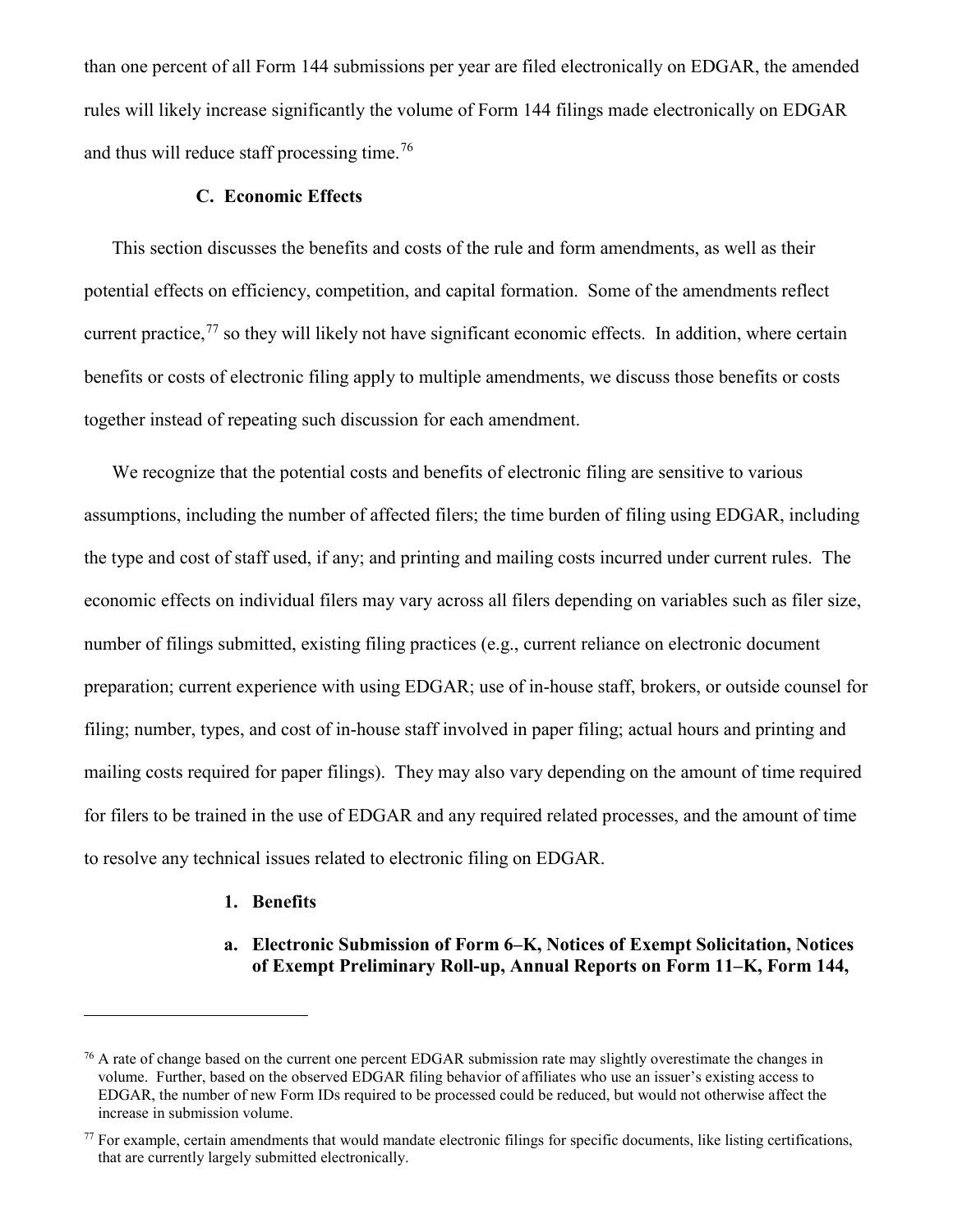## **Development Bank Reports, Certifications of Approval of Exchange Listing, and Certain Foreign Language Documents**

Currently, filers have the option to electronically submit in EDGAR, among other things, documents under cover of Form 6–K, notices of exempt solicitation furnished for the information of the Commission pursuant to Exchange Act Rule 14a–6(g), notices of exempt preliminary roll-up communications furnished for the information of the Commission pursuant to Exchange Act Rule 14a– 6(n), annual reports for employee benefit plans on Form 11–K, Form 144 for securities of reporting issuers, periodic reports and reports with respect to distributions of primary obligations from Development Banks, certifications made pursuant to Section 12(d) of the Exchange Act and Exchange Act Rule 12d1-3 that a security has been approved by an exchange for listing and registration, and documents filed with the Commission pursuant to Section 33 of the Investment Company Act. The amendments would mandate the electronic submission in EDGAR of all of these documents to the Commission. In addition, certain foreign language documents currently are filed in paper format, but would be filed electronically under the amendments. There are several benefits to investors, filers, and the Commission of electronic submissions in EDGAR, relative to current submission methods.

Electronic submissions on EDGAR will benefit the users of the information because the submissions, whether on the Commission's website or through third-party websites, are posted faster compared to non-EDGAR submissions. Thus, the public may be able to find and review a filing more quickly, as a result of the amendments, than they are able to access paper filings. In addition, the costs associated with obtaining documents filed electronically on EDGAR will likely be reduced for those investors who currently access paper documents via third-party entities.

To the extent that these documents inform investors' decisions, this reduction in search costs may allow investors to incorporate more information or make quicker decisions.<sup>78</sup> Further, the use of an

<span id="page-26-0"></span> $^{78}$  The format requirement for electronic filings on EDGAR under the amendments would be dictated by the EDGAR Filer Manual, which allows for HTML or ASCII submissions subject to certain exceptions. *See* EDGAR Filer Manual (Volume II) version 61 (Mar. 2022), at 2.1 and 5.2. For select submissions, the EDGAR Filer Manual accepts PDF format. *See*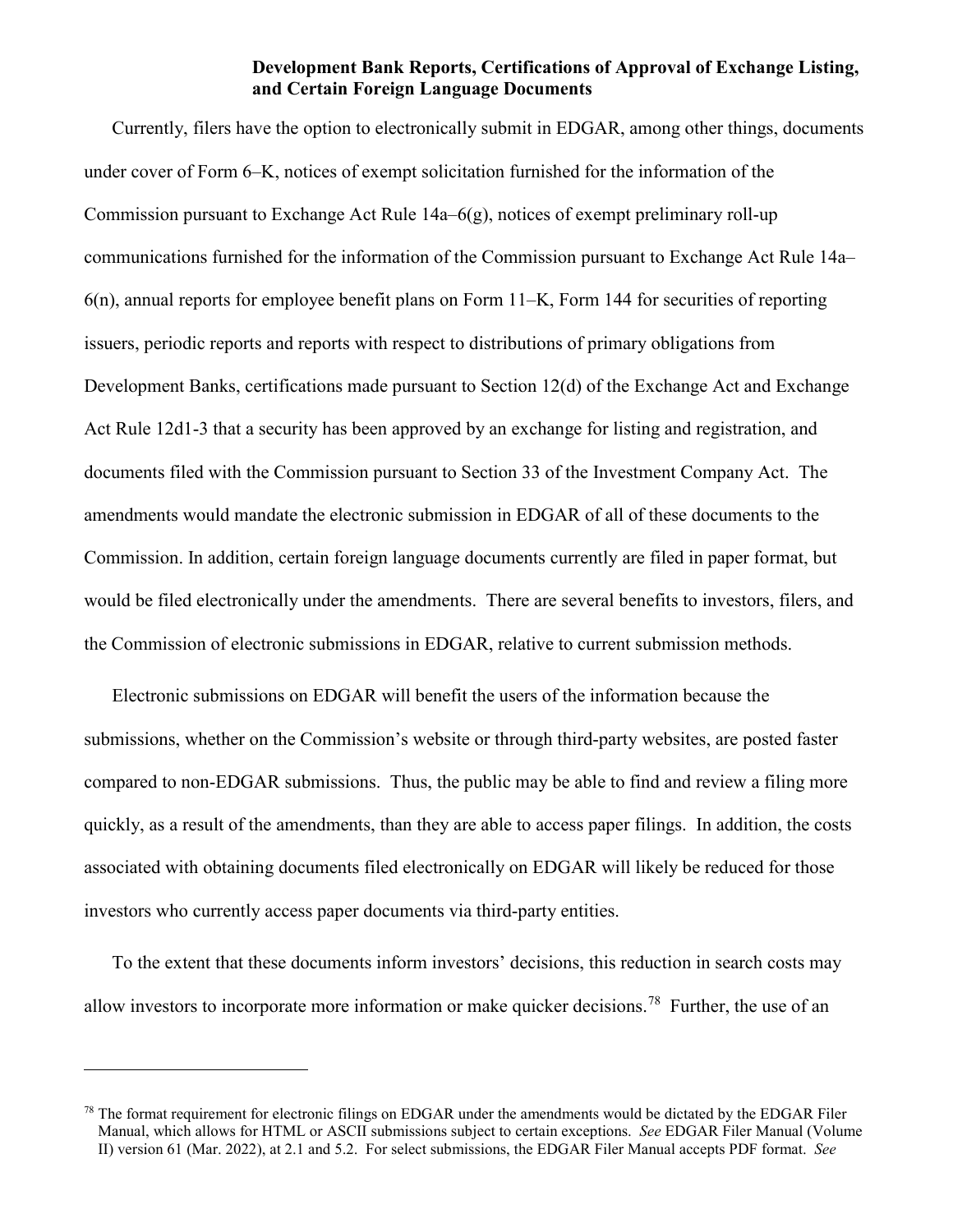online fillable form for Form 144 will benefit investors and other data users by standardizing the inputted data into a structured, machine-readable custom XML format, making it easier to extract and process that data.

Electronic filings on EDGAR also increase the likelihood that the Commission receives documents promptly by limiting the possibility and risk of delay (e.g., a document getting lost in the mail). An increase in the certainty and timeliness of submissions ensures that the EDGAR system accurately reflects the status of submissions to the Commission.

In addition, after initial transition costs, if any, filers are expected to broadly benefit from the amendments. Specifically, filers are expected to realize direct benefits in the form of reduced time required to file forms electronically on EDGAR, compared to a paper filing, and avoid copying and mailing expenses. For example, the use of a fillable Form 144 on EDGAR will enable the convenient input of information and support the electronic assembly of such information and transmission to EDGAR, without requiring a Form 144 filer to purchase or maintain additional software or technology, thus minimizing compliance costs. This modification of the data format language of Form 144 would also benefit data users by standardizing the inputted data into a structured, machine-readable custom XML-based format data language specific to Form 144, thus making it easier to extract and process that data.

Filers who make multiple submissions are likely to benefit the most. Electronic filing using EDGAR will make the filing process more efficient and less costly for filers because it will assure timely receipt of the filing (e.g., filers would have no reason to pay for premium services such as delivery

EDGAR Filer Manual (Volume II) version 61 (Mar. 2022), at 5.2.3. The revised EDGAR Filer Manual will include foreign language documents and certifications that a security has been approved by an exchange for listing and registration among the list of PDF submissions. The benefits and costs discussed in this section with respect to electronic filings instead of the current paper or email submissions are those that we would expect to be realized from HTML, ASCII, or PDF submissions on EDGAR. These benefits and costs substantially arise to the same extent regardless of whether the filer uses the ASCII, HTML, or PDF format. All three formats are widely used, and none of them requires significant special expertise for their preparation, submission, or intake.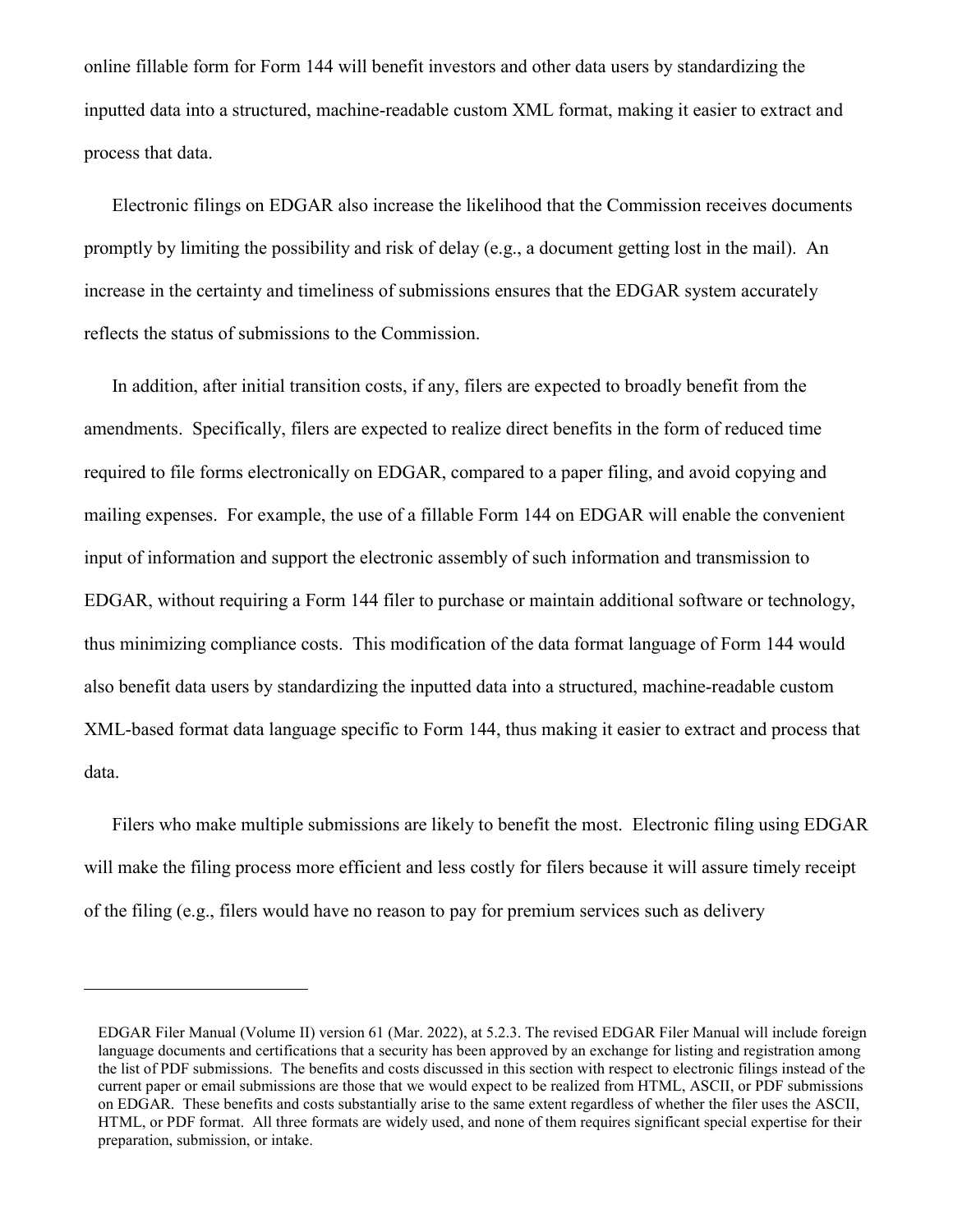confirmation).[79](#page-28-0) Furthermore, electronic submissions allow filers to produce and submit documents more easily during disruptive events— such as the COVID-19 pandemic —if their physical work facilities are inaccessible.

Electronic submissions likewise increase efficiencies in record management and maintenance as well as compliance with the Commission's record keeping requirements as electronic submissions are easier to store, access, search, and track. A reduction in search costs related to electronic submissions may improve regulatory oversight.

Overall, for the documents currently submitted primarily electronically on EDGAR, the amendments would likely only yield incremental benefits for investors, filers, and Commission staff and would likely result in small aggregate economic effects. The aggregate economic effects would likely be greater with respect to forms filed by Development Banks and Form 144, as fewer of those are currently filed on EDGAR.

# **b. "Glossy" Annual Reports to Security Holders**

The amendments also mandate that certain registrants electronically file their "glossy" annual reports to security holders. This could result in several benefits for investors, filers, and the Commission.

First, the amendments would ensure that investors have long-term access to "glossy" annual reports to security holders in a centralized location. Current rules do not require the preservation of these reports in a centralized location. To the extent that registrants are currently posting these reports on their websites consistent with the 2016 Staff Guidance, these registrants could remove these reports from their firm websites after one year (e.g., at the registrant's discretion or due to registrant failures, mergers, etc.). If a registrant were to take its "glossy" annual report to security holders off its website, it could be difficult and/or costly to obtain a copy (e.g., via a third-party entity) or impossible if no third-party has a

<span id="page-28-0"></span> $79$  The amendments also benefit filers by avoiding uncertainty about how to comply with paper filing obligations in events similar to the current COVID-19 pandemic.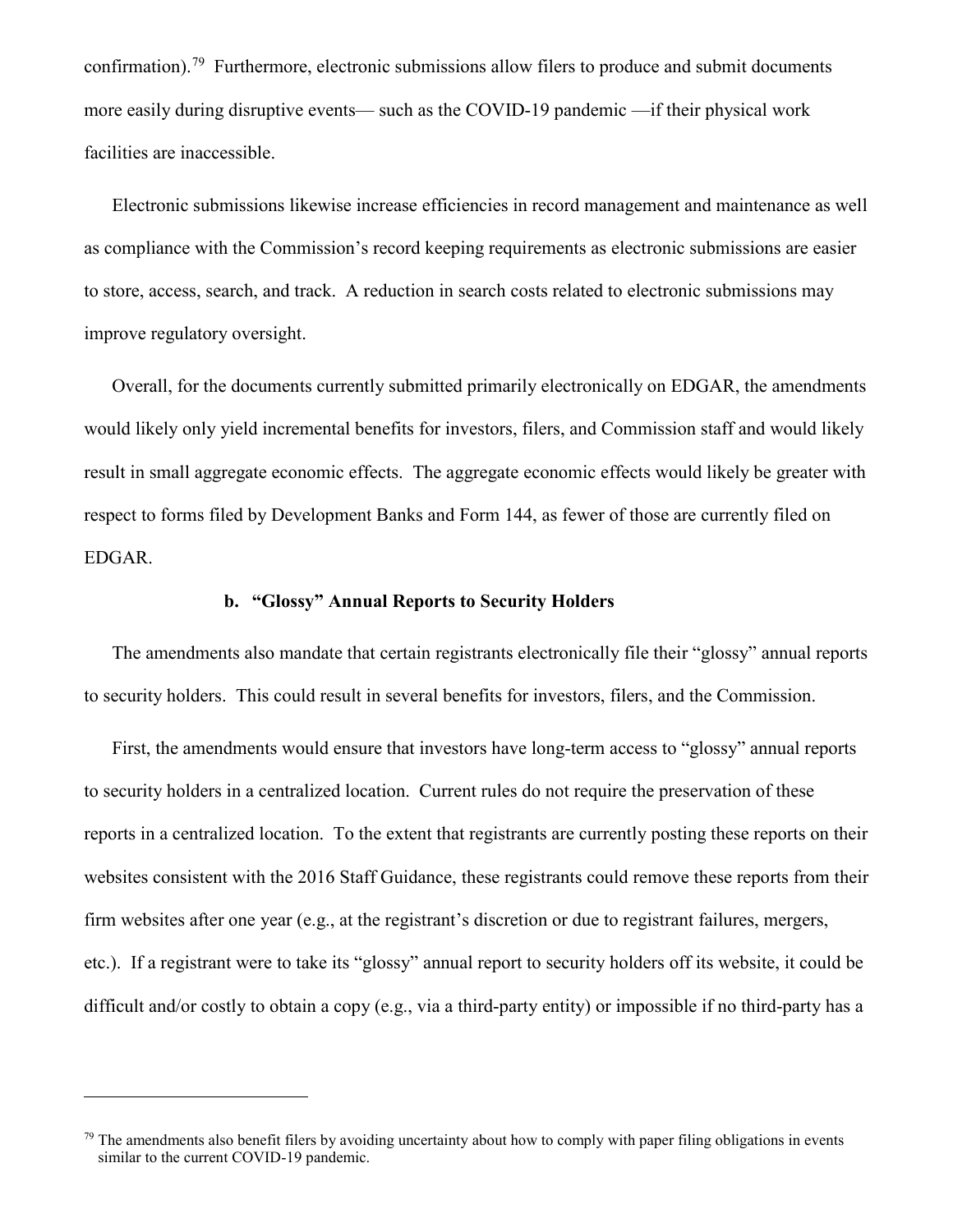saved copy. Under the amendments, documents would be freely available and centrally located on EDGAR, and investors would incur only minimal search costs for these reports.

A glossy annual report repository on EDGAR will also benefit investors who may want to review and analyze "glossy" annual reports to security holders in bulk. For these investors, a unified file format for "glossy" annual reports to security holders in a centralized location (i.e., EDGAR) would create opportunities for data processing relative to the baseline.

Further, we expect that this amendment would yield benefits to filers similar to those discussed above with respect to electronic submissions on EDGAR. For example, some registrants will save on print and delivery costs. Such cost savings are likely small, but any such benefits may accrue to investors to the extent that these registrants allocate the savings to increase firm efficiency or return capital to investors. In addition, the amended rules will ensure that investors and Commission staff are able to access the "glossy" annual reports to security holders easily, including when navigating disruptive events, such as COVID-19, when physical offices may be inaccessible.

## **c. Inline XBRL Requirement for Form 11-K**

The amendments require filers to tag the financial statements and schedules required in annual reports for employee benefit plans pursuant to Form 11-K using the Inline XBRL structured data language. Currently, reports on Form 11-K that are filed electronically must be filed in HTML or  $ASCII.<sup>80</sup>$  $ASCII.<sup>80</sup>$  $ASCII.<sup>80</sup>$ 

Requiring Form 11-K disclosures to be submitted in Inline XBRL could benefit those participating in employee benefit plans by facilitating analysis of the plan's annual financial disclosures over time and relative to other plans.<sup>[81](#page-29-1)</sup> Investors in the plans' sponsoring companies may also benefit from structured

<span id="page-29-0"></span><sup>80</sup> *See* Rules 101(b)(3) and 301 of Regulation S-T and the EDGAR Filer Manual (Volume II) version 61 (Mar. 2022), at 2.1 and 5.2.

<span id="page-29-1"></span><sup>&</sup>lt;sup>81</sup> Currently, operating company financial disclosures in certain periodic reports and registration statements are required to be structured in XBRL or Inline XBRL, depending on the filing date. Research analyzing XBRL and Inline XBRL disclosures have found informational benefits relative to unstructured disclosures. *See, e.g.*, Steven F. Cahan, Seokjoo Chang, Wei Z.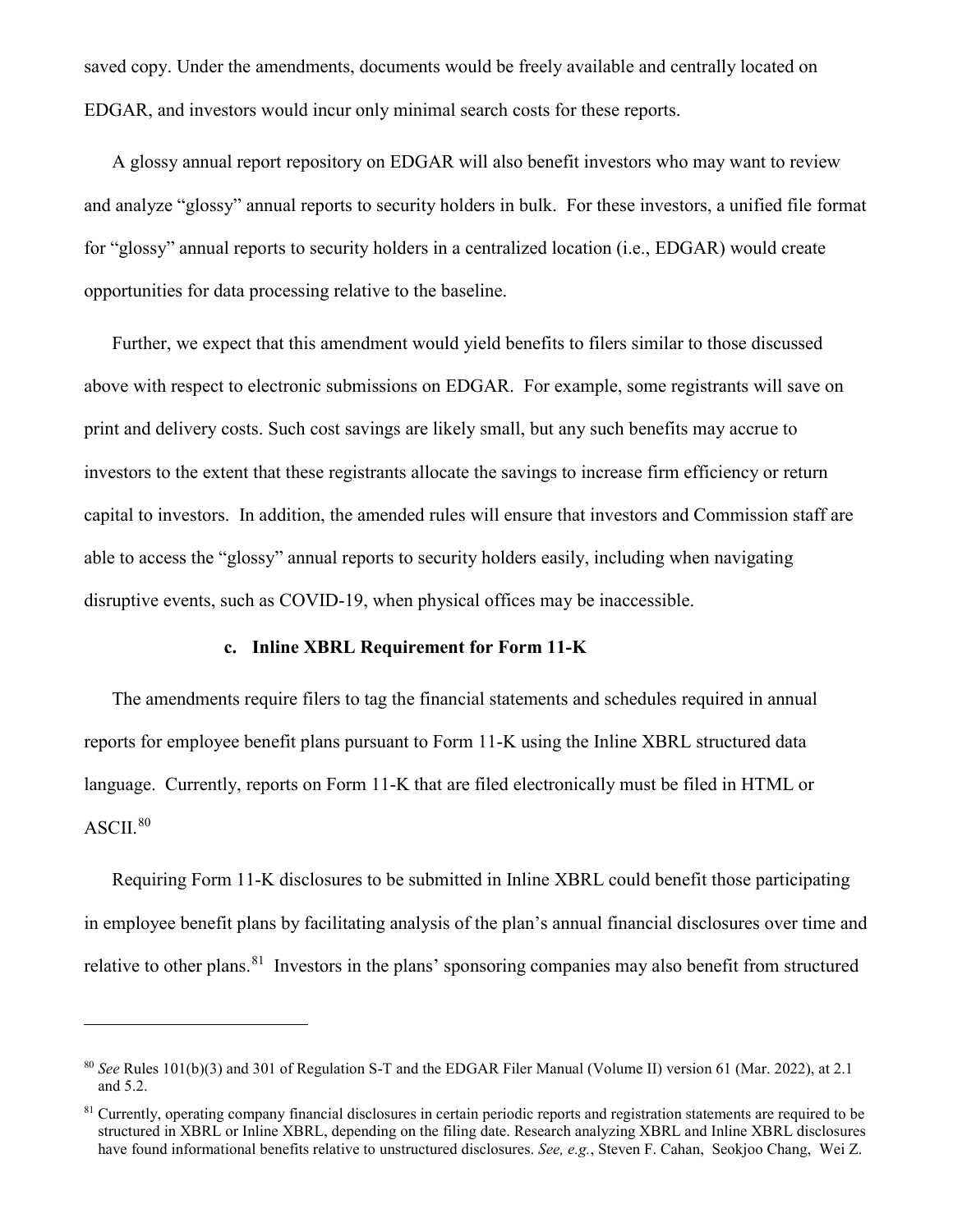Form 11-Ks, as structured data may reduce processing and search costs incurred by investors assessing the employee benefit plans' underlying assets and liabilities. In addition, requiring Form 11-K financial disclosures to be submitted in Inline XBRL could enable the development of additional structured data sets and tools to facilitate market analysis and better inform future policy decisions.<sup>[82](#page-30-0)</sup>

#### **2. Costs**

 $\overline{a}$ 

Requiring electronic submissions may result in costs to filers, including those associated with filing a Form ID for the first time to obtain the access codes needed to submit an application on the Commission's EDGAR system.[83](#page-30-1) 

With respect to documents that are mostly submitted electronically on EDGAR under current rules (e.g., Form 6-K, Notices of Exempt Solicitation, Certifications of Approval of Exchange Listing), these costs will likely be minimal. For documents that are not generally submitted electronically on EDGAR under current rules but would be required to be electronically submitted on EDGAR under the amended rules (e.g., Form 144 and "glossy" annual reports to security holders), registrants would incur additional costs to upload such documents to EDGAR. [84](#page-30-2)

Siqueira, & Kinsun Tam, *The roles of XBRL and processed XBRL in 10-K readability*. 49 J. BUS. FIN. & ACCT. 33 (2021); Nerissa C. Brown, Brian Gale, and Stephanie M. Grant, *How Do Disclosure Repetition and Interactivity Influence Investors' Judgments?* (working paper Dec. 15, 2021), *available at* https://ssrn.com/abstract=3557891 (retrieved from SSRN Elsevier database); Jacqueline L Birt, Kala Muthusamy, and Poonam Bir, *XBRL and the qualitative characteristics of useful financial information*, 30 ACCT. RESEARCH J. 107 (2017)*, available at* https://www.emerald.com/insight/publication/issn/1030-9616.

<span id="page-30-0"></span><sup>&</sup>lt;sup>82</sup> The Commission currently makes XBRL datasets for operating company financial statements and footnotes and mutual fund risk/return summaries available on its website. *See* DERA Data Library, https://www.sec.gov/dera/data.

<span id="page-30-1"></span><sup>&</sup>lt;sup>83</sup> Filers can set up a Form ID by following the processes detailed in Volume I of the EDGAR Filer Manual. Once a Form ID has been successfully completed and processed, EDGAR establishes a Central Index Key ("CIK") number, which permits each authorized user to create an EDGAR access code, enabling the filer to use EDGAR.

<span id="page-30-2"></span><sup>&</sup>lt;sup>84</sup> For purposes of the Paperwork Reduction Act (PRA), we estimate that the additional burden to submit an electronic copy of the "glossy" annual report would be 2 internal burden hours per year. *See* Section V, *infra*.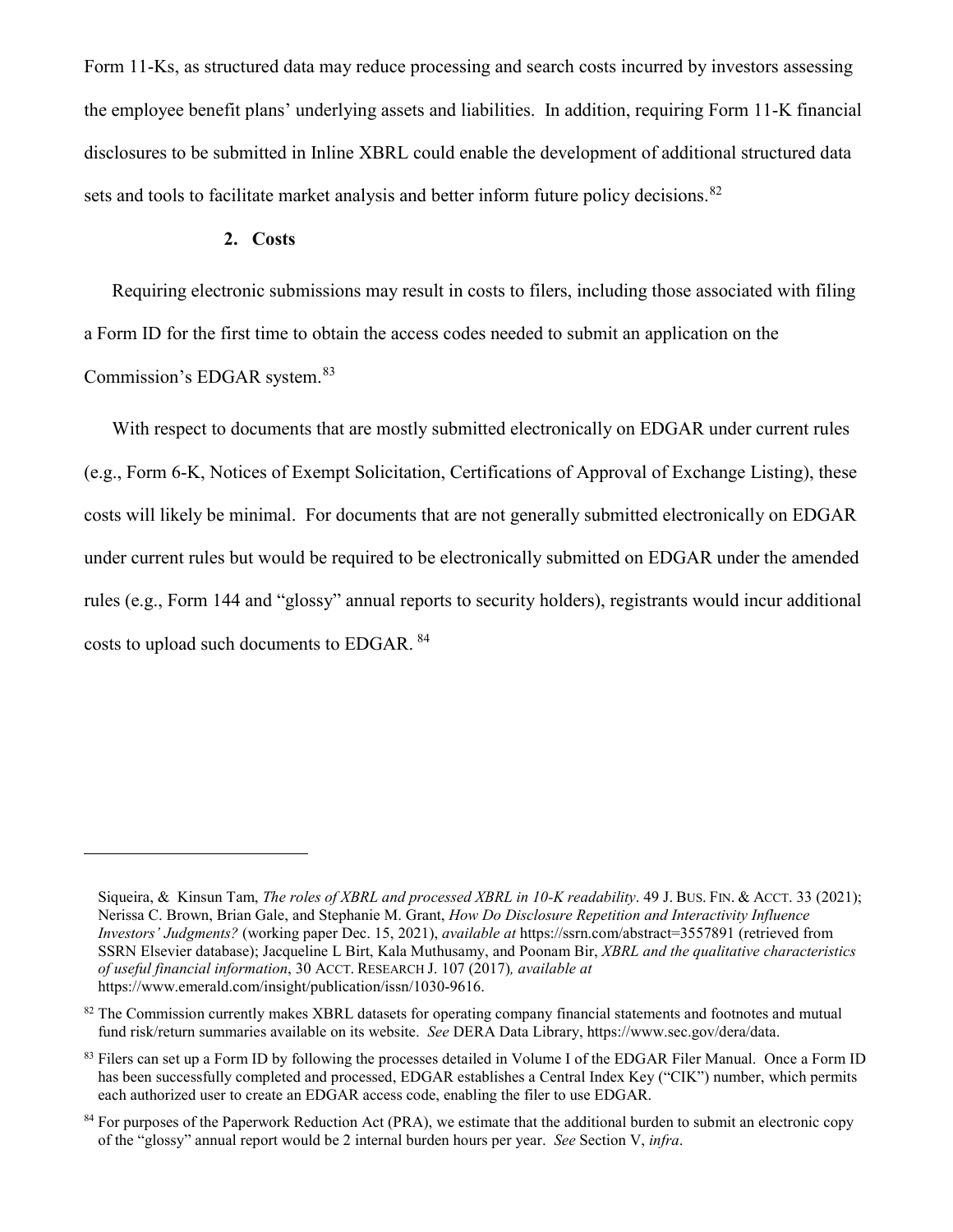For Form 144, we estimate that approximately 25 percent of Form 144 filers have already prepared a Form ID and obtained a CIK number through other EDGAR filing obligations.<sup>[85](#page-31-0)</sup> Therefore, we estimate that at most 75 percent of Form 144 filers would need to file a Form ID as a result of the amendments.<sup>[86](#page-31-1)</sup> We believe that such direct costs for these filers would be justified by the anticipated benefits from eliminating paper filing of Form 144. Given that current EDGAR filers represent such a small proportion of those who submit Form 144, our ability to generalize electronic filing behavior from this group to the full population of filers may be of limited reliability. To the extent that such filers' behavior may be similar, however, we estimate that up to one-third of affiliates submitting a Form 144 who do not currently access EDGAR may be able to use an issuer's existing connection to EDGAR or rely upon other support by issuers in meeting their Form 144 electronic filing obligations. These filers likely will incur lower costs as a result of the amendments than filers who cannot or will not use an issuer's existing connection to EDGAR. We lack the data to quantify the difference in costs.

We do not expect that the requirement to file Form 144 in a structured, XML-based data language specific to Form 144 ("custom XML," here "Form 144-specific XML") will impose any incremental compliance costs on Form 144 filers, as these filers will have the option of entering their disclosures directly into a fillable web form. The fillable web form will render into Form 144-specific XML in EDGAR, rather than filing directly in Form 144-specific XML using the technical specifications published on the Commission's website. We expect that completing this XML-based fillable form will

<span id="page-31-0"></span><sup>85</sup> Specifically, we observe that approximately 23 percent of calendar year 2019 Form 144 filers also submitted Form 4 filings in EDGAR, while a remaining two percent without Form 4 filings in EDGAR submitted a miscellany of other forms related to beneficial ownership.

<span id="page-31-1"></span><sup>&</sup>lt;sup>86</sup> This estimate represents an extreme upper bound because it assumes that each named individual who filed at least one Form 144 in calendar year 2019 who is not currently associated with a unique CIK would need to file a Form ID. To the extent that some Form 144 filers are affiliates of issuers who may use the issuer's CIK to file via EDGAR, the estimate likely overstates the required number of new Form IDs required and the burden hours associated with such applications.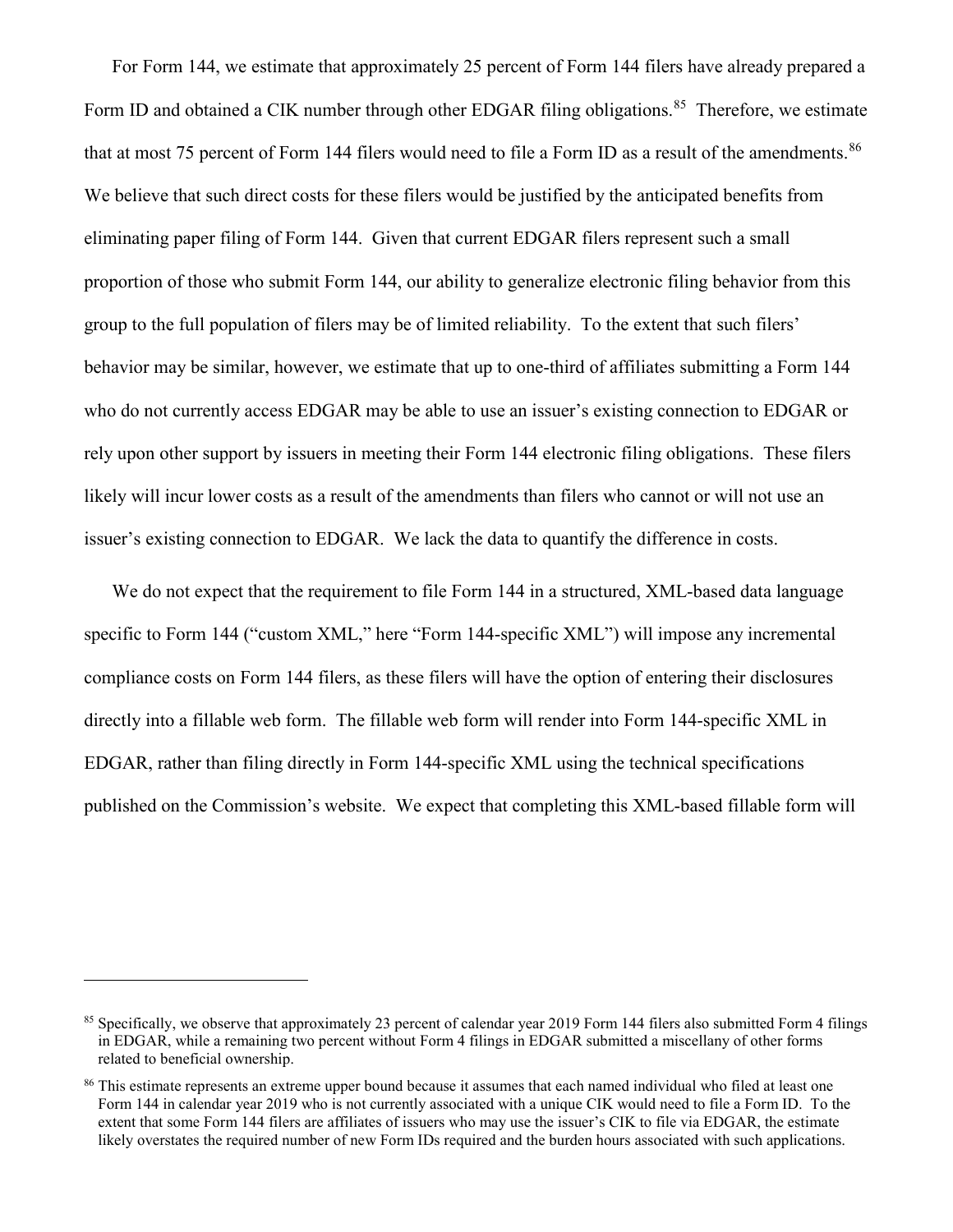not require any more time than completing the paper form or filing an HTML or ASCII document (as is required for most other EDGAR forms).<sup>[87](#page-32-0)</sup>

One commenter<sup>[88](#page-32-1)</sup> indicated that entities filing Form 144 on behalf of many clients may experience an increase in costs as a result of the amendments. We believe such costs would be justified by the benefits of mandated electronic Form 144 filing, including the reduction in costs for investors and other market participants to retrieve these documents.

As noted above, there are over 7,400 registrants who would be required to file their "glossy" annual reports to security holders electronically on EDGAR under the amendments. We expect that their costs will be mitigated since these registrants are already electronically filing documents on EDGAR, such as Form 10-K, 20-F, or 40-F. For filers submitting documents electronically to EDGAR for the first time, any initial setup costs would likely be offset by lower ongoing, marginal costs over time.

Requiring Inline XBRL structuring of annual financial statements and schedules required by Form 11-K will result in additional compliance costs for filers relative to the current baseline, as filers will be required to tag and review the required Form 11-K financial disclosures before filing them with the Commission.[89](#page-32-2) Various XBRL and Inline XBRL preparation solutions have been developed and used by operating companies and open-end fund filers to fulfill their existing structuring requirements. In

<span id="page-32-0"></span><sup>&</sup>lt;sup>87</sup> The Commission's EDGAR electronic filing system generally requires filers to use ASCII or HTML for their document submissions, subject to certain exceptions. *See* EDGAR Filer Manual (Volume II) version 61 (Mar. 2022), at 5.1; 17 CFR 232.301 (incorporating EDGAR Filer Manual into Regulation S-T). *See also* 17 CFR 232.101 (setting forth the obligation to file electronically on EDGAR).

<span id="page-32-1"></span><sup>88</sup> *See supra* note31.

<span id="page-32-2"></span><sup>89</sup> An AICPA survey of 1,032 reporting companies with \$75 million or less in market capitalization in 2018 found an average cost of \$5,850 per year, a median cost of \$2,500 per year, and a maximum cost of \$51,500 per year for fully outsourced XBRL creation and filing, representing a 45% decline in average cost and a 69% decline in median cost since 2014. *See*  Michael Cohn, *AICPA sees 45% drop in XBRL costs for small companies*, ACCT. TODAY, August 15, 2018, *available at* https://www.accountingtoday.com/news/aicpa-sees-45-drop-in-xbrl-costs-for-small-reporting-companies (retrieved from Factiva database)*.* A NASDAQ survey of 151 listed issuers in 2018 found an average XBRL compliance cost of \$20,000 per quarter, a median XBRL compliance cost of \$7,500 per quarter, and a maximum XBRL compliance cost of \$350,000 per quarter. *See* letter from Nasdaq, Inc. dated March 21, 2019 to the Request for Comment on Earnings Releases and Quarterly Reports, Release No. 33-10588 (Dec. 18, 2018) [83 FR 65601]. For purposes of the Paperwork Reduction Act (PRA), we estimate that the additional burden on 11-K filers to submit statements and schedules in Inline XBRL would be approximately 65 hours of internal time and \$7,500 for outside professional costs per year. *See* Section V, *infra*.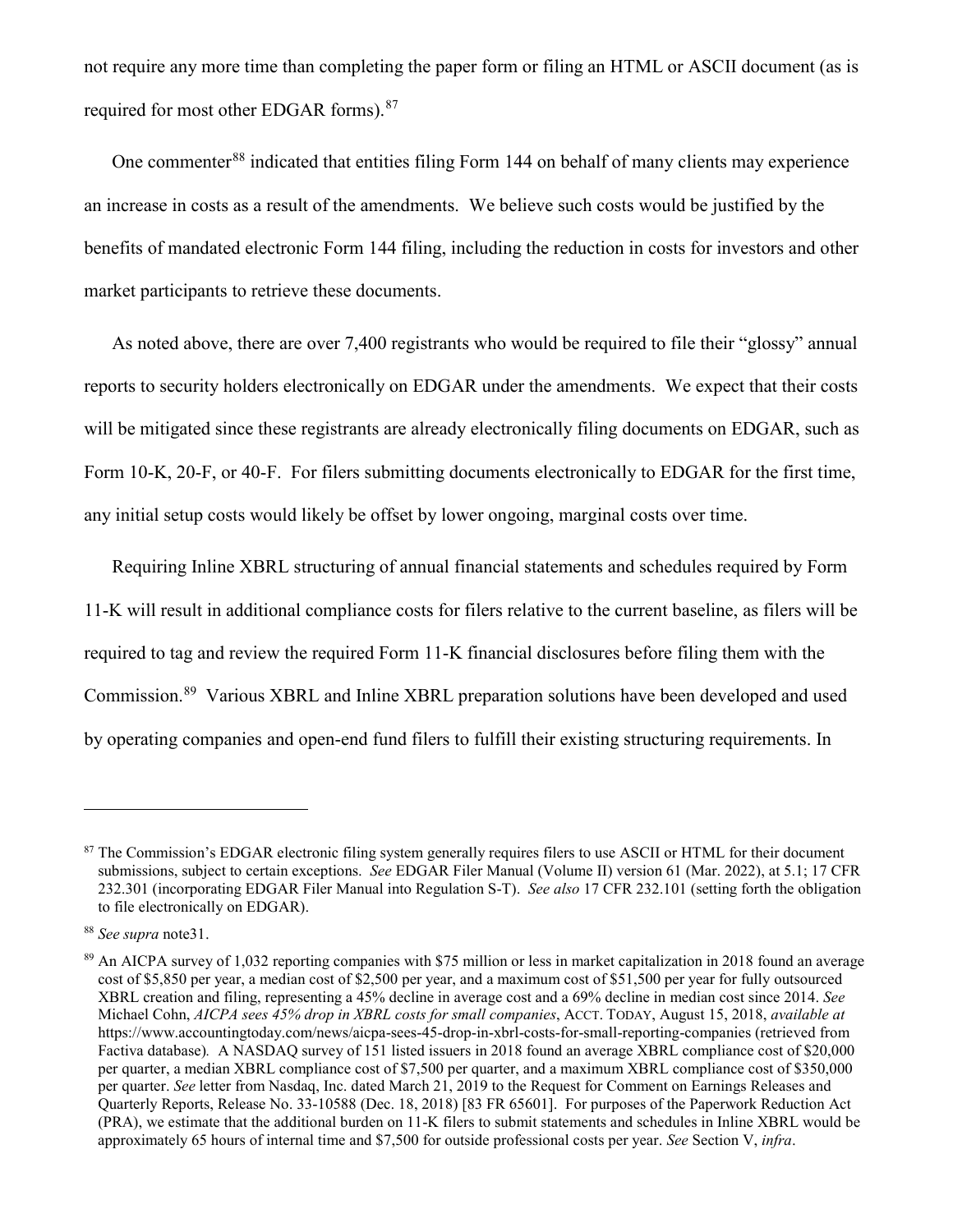addition, some evidence suggests that, for operating companies, XBRL compliance costs have decreased over time.<sup>[90](#page-33-0)</sup>

Further, while Form 11-Ks are filed by employee benefit plans, which are not currently subject to other Inline XBRL filing requirements, the plans' sponsoring companies (i.e., the employers) are subject to Inline XBRL requirements for publicly filed annual and interim financial statements, among other disclosures.<sup>[91](#page-33-1)</sup> To the extent that a plan shares compliance systems with the sponsoring company, the Inline XBRL compliance costs incurred may be somewhat mitigated.

The amendments could reduce revenue for market information aggregators who currently aggregate Form 144 information from non-electronic fillings into databases and provide access to such databases to various users of this data for a fee. The reduction in revenue could be mitigated by the lower cost of retrieving information that is filed in an electronic format. Data aggregators could sell fewer subscriptions to make the same profit or lower the fee that they charge which might make their services continue to be attractive even with the electronic availability of the filings.

# **3. Efficiency, Competition, and Capital Formation**

For forms largely already submitted on EDGAR, we expect the amendments to lead to minimal changes in costs and have only incremental benefits. Therefore, the mandatory electronic filing on EDGAR of these forms will likely only marginally affect efficiency, competition, or capital formation. For other documents, such as Form 144, the amendments are expected to make the filing process more efficient by making it easier and less costly for filers to assure timely receipt of the filing.

As previously noted, electronic filings on EDGAR will increase the timeliness or ease with which the public can access the documents. Insofar as investors incorporate these documents into their information sets, easier or quicker access could result in lower search costs or more efficient decision-

<span id="page-33-0"></span><sup>90</sup> *See id.*

<span id="page-33-1"></span><sup>91</sup> *See* Rules 405 and 406 of Regulation S-T and Items 601(b)(101) and 601(b)(104) of Regulation S-K.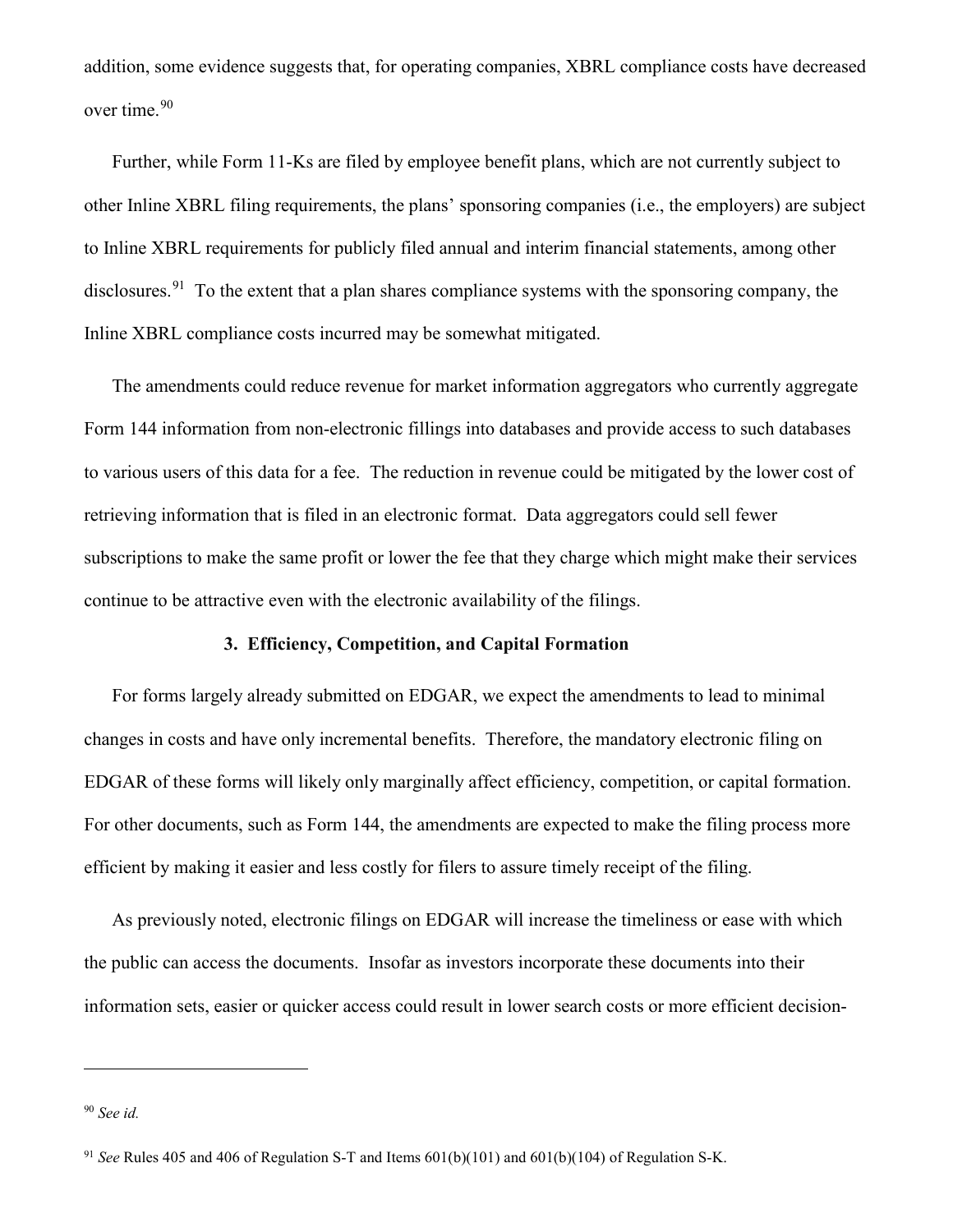making. To the extent that there is value-relevant information in these filings, prices may become more efficient, which should help to facilitate capital formation (e.g., by enhancing valuation quality). These benefits are potentially magnified during disruptive events, such as COVID-19, which can make it difficult for registrants to make submissions in non-electronic form and thus impede timely access to information. Moreover, as electronic filings often lead to lower ongoing, marginal costs for filers, compared to, for example, paper filings, the filing process may become more efficient, especially over the medium and longer term.

The amendments may, however, reduce some investors' or market information aggregators' competitive advantages. Particularly, market information aggregators whose present role includes converting paper filings of Form 144 to an electronic information source may find that this service is less attractive to data users due to those users' ability to access these filings directly due to the rule changes. These information aggregators' loss of competitive advantage in converting paper filings of Form 144 to an electronic information source may reduce their revenue and thus may affect their ability to offer other ancillary services that are valuable to data users.

#### **D. Reasonable Alternatives**

In formulating the amendments, we considered requiring some, but not all, of the affected documents to be filed electronically on EDGAR. This alternative would reduce the benefits, compared to the amendments, but also would reduce the initial transition burden for filers that do not have other electronic disclosure obligations on EDGAR. As discussed above, however, many of the filers of affected documents already file these or other documents electronically on EDGAR. For Form 144, for which most of the current filings are not made on EDGAR, the benefits of electronic filing on EDGAR for both filers and investors, such as the speed of public dissemination, justify the costs. Further, any setup costs for first time filers are at least partially offset by lower marginal costs.

Given the significant number of submissions via email in response to the temporary Form 144 staff no-action position, we could have made this manner of filing a permanent option for Form 144 filers.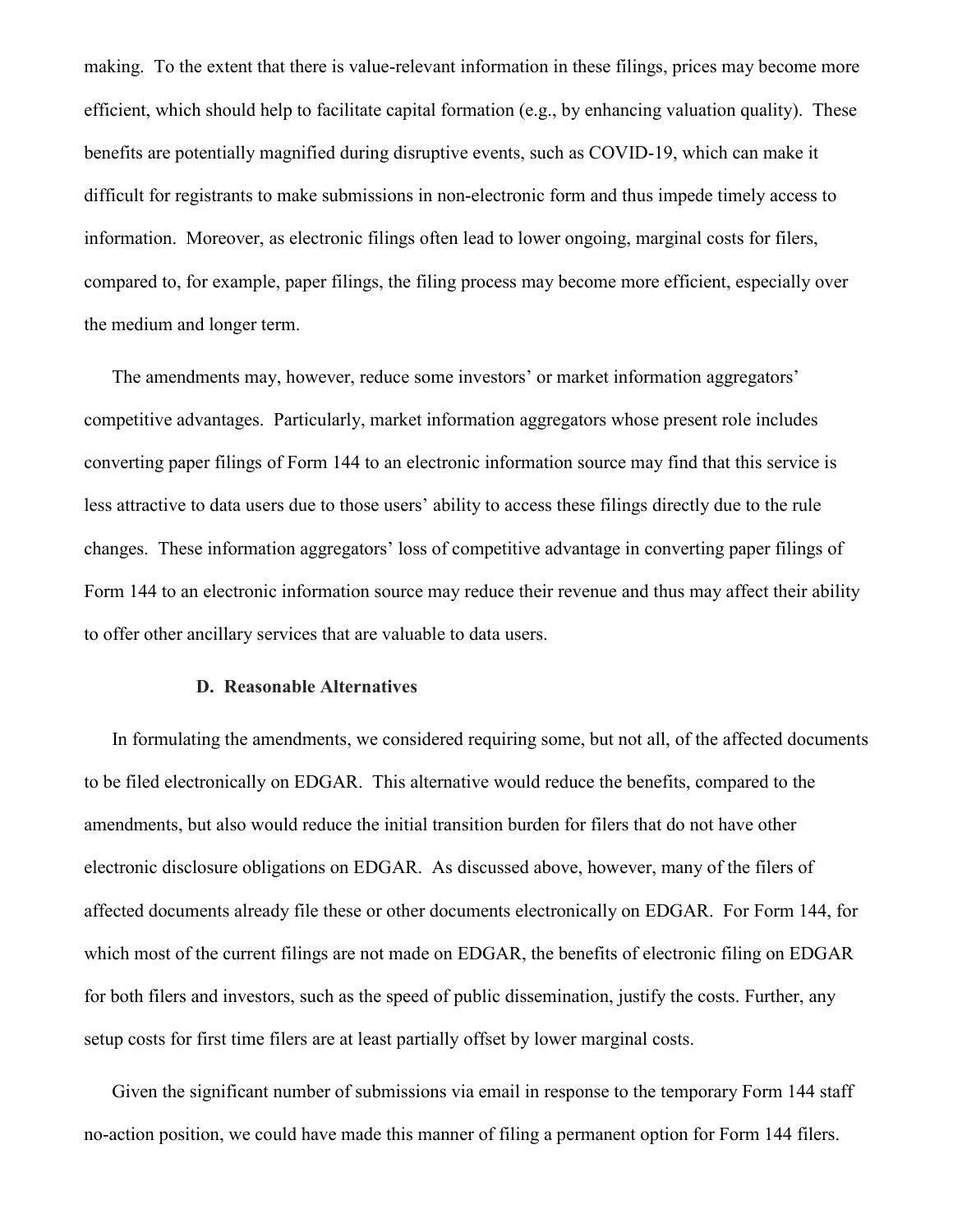Such an alternative would allow filers to avoid the direct costs of transitioning to filing electronically using EDGAR. Such an alternative, however, would result in filers incurring expenses in scanning the forms and emailing them to the Commission. Additionally, filers would forgo potential direct benefits in the form of reduced time required to file forms electronically. Such costs could be higher for filers who make multiple submissions per year and for filings with multiple pages.

Data users might also incur higher costs under this alternative since the site used to access Form 144 email submissions, for example, is distinct from EDGAR. Specifically, under this alternative, a data user interested in obtaining the information from all Form 144 filings pertaining to a given filer would be required to search both EDGAR and the daily folders posted to the Form 144 website.<sup>[92](#page-35-0)</sup> Furthermore, Form 144 data submitted via email submissions is not structured, therefore analysis that would require aggregating data from multiple submissions would be more difficult or most costly to perform.

As an alternative, we could have required Form 144 to be filed in Inline XBRL, which is designed for business reporting and is both machine-readable and human-readable. Compared to the amendments, the Inline XBRL alternative for Form 144 would have provided more sophisticated validation, presentation, and reference features for filers and data users. However, the Inline XBRL alternative would also have imposed initial implementation costs (e.g., learning how to prepare filings in Inline XBRL, licensing Inline XBRL filing preparation software) upon filers that do not have prior experience in structuring data in Inline XBRL. In contrast, because the amendments will allow filers to submit Form 144 using an online fillable form, filers that lack experience structuring data in a custom XML-based data language will not incur such implementation costs.

<span id="page-35-0"></span> $92$  Paper filings submitted via email based on the staff's no-action position are available at https://www.sec.gov/corpfin/form-144-email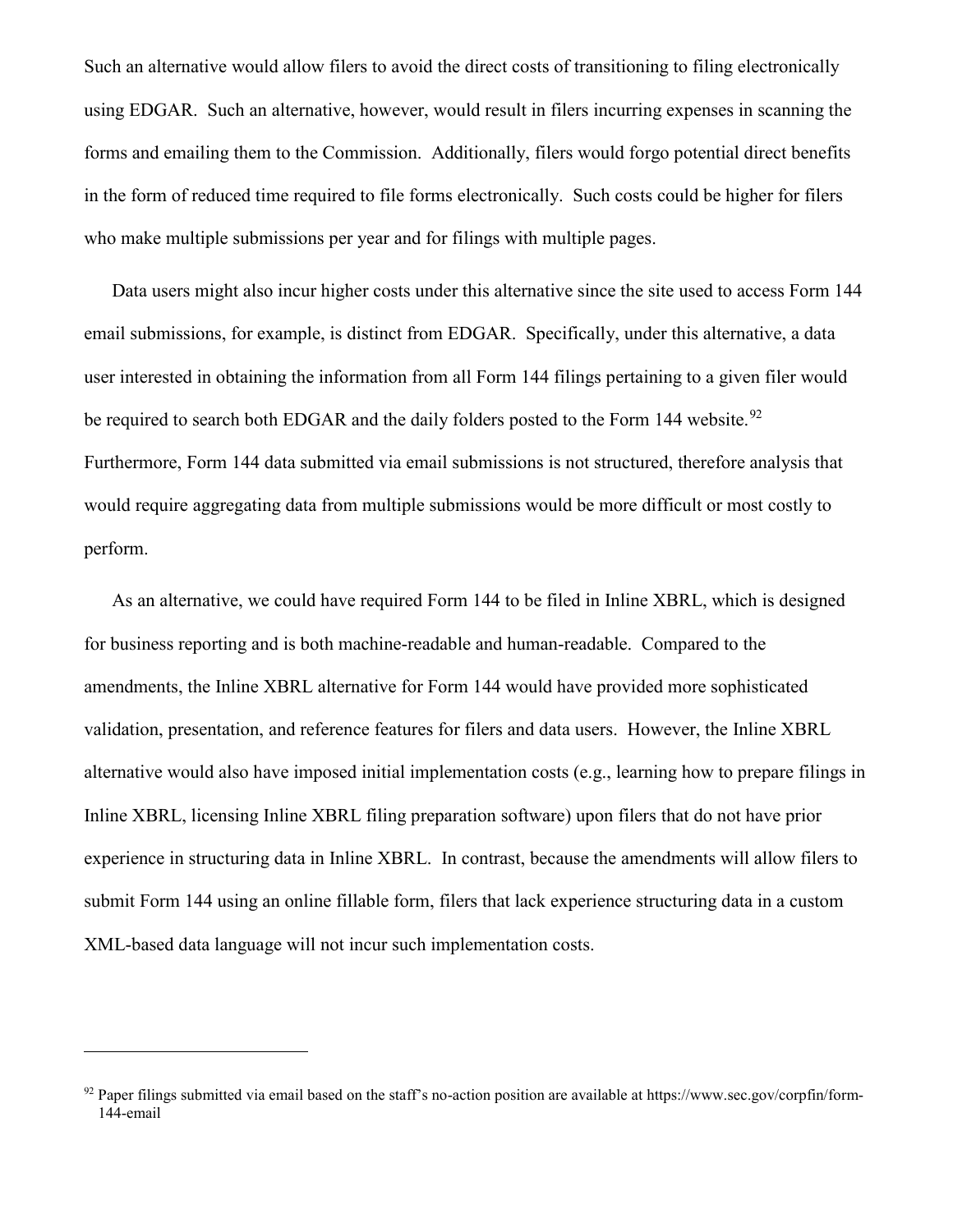We also considered permitting registrants to post their "glossy" annual reports to security holders on their websites in lieu of electronic submission consistent with the 2016 Staff Guidance. While this alternative might reduce costs for registrants who currently post "glossy" annual reports to security holders on their websites, we do not anticipate that the costs of submitting these reports on EDGAR would be unduly burdensome for most filers. Further, this alternative would also reduce the benefits compared to the amendment, because it would not offer market participants access to "glossy" annual reports to security holders in a centralized location.

### **V. PAPERWORK REDUCTION ACT**

#### **A. Background**

Certain provisions of our rules, schedules, and forms that will be affected by the amendments contain "collection of information" requirements within the meaning of the Paperwork Reduction Act of 1995 ("PRA").<sup>93</sup> The Commission is submitting the final amendments to the Office of Management and Budget ("OMB") for review in accordance with the PRA.<sup>[94](#page-36-1)</sup> The titles for the collections of information are:

- Schedule 14A (OMB Control Number  $3235-0059$ )<sup>[95](#page-36-2)</sup>
- Schedule 14C (OMB Control Number  $3235-0057$ )<sup>[96](#page-36-3)</sup>
- Form 20-F (OMB Control Number 3232-0288) $97$

<span id="page-36-0"></span><sup>93 44</sup> U.S.C. 3501 et seq.

<span id="page-36-1"></span><sup>94</sup> 44 U.S.C. 3507(d); 5 CFR 1320.11.

<span id="page-36-2"></span><sup>&</sup>lt;sup>95</sup> As described below, our estimates for Schedule 14A and Schedule 14C take into account the burden that would be incurred under the amendments to require electronic submission of the "glossy" annual report to security holders. Schedules 14A and 14C require disclosure under Subpart 400 of Regulation S-K. This disclosure is often incorporated, in relevant part, into Part III of a registrant's Form 10-K and is provided as part of the "glossy" annual report to security holders. Therefore, we have not separately calculated burden requirements for Form 10-K.

<span id="page-36-3"></span><sup>96</sup> *See* id.

<span id="page-36-4"></span> $97$  Forms 20-F and 40-F provide the disclosure requirements for the annual reports of foreign private issuers, which are included in the "glossy" annual reports to security holders. Therefore, we have not separately calculated burden requirements for Form 6-K.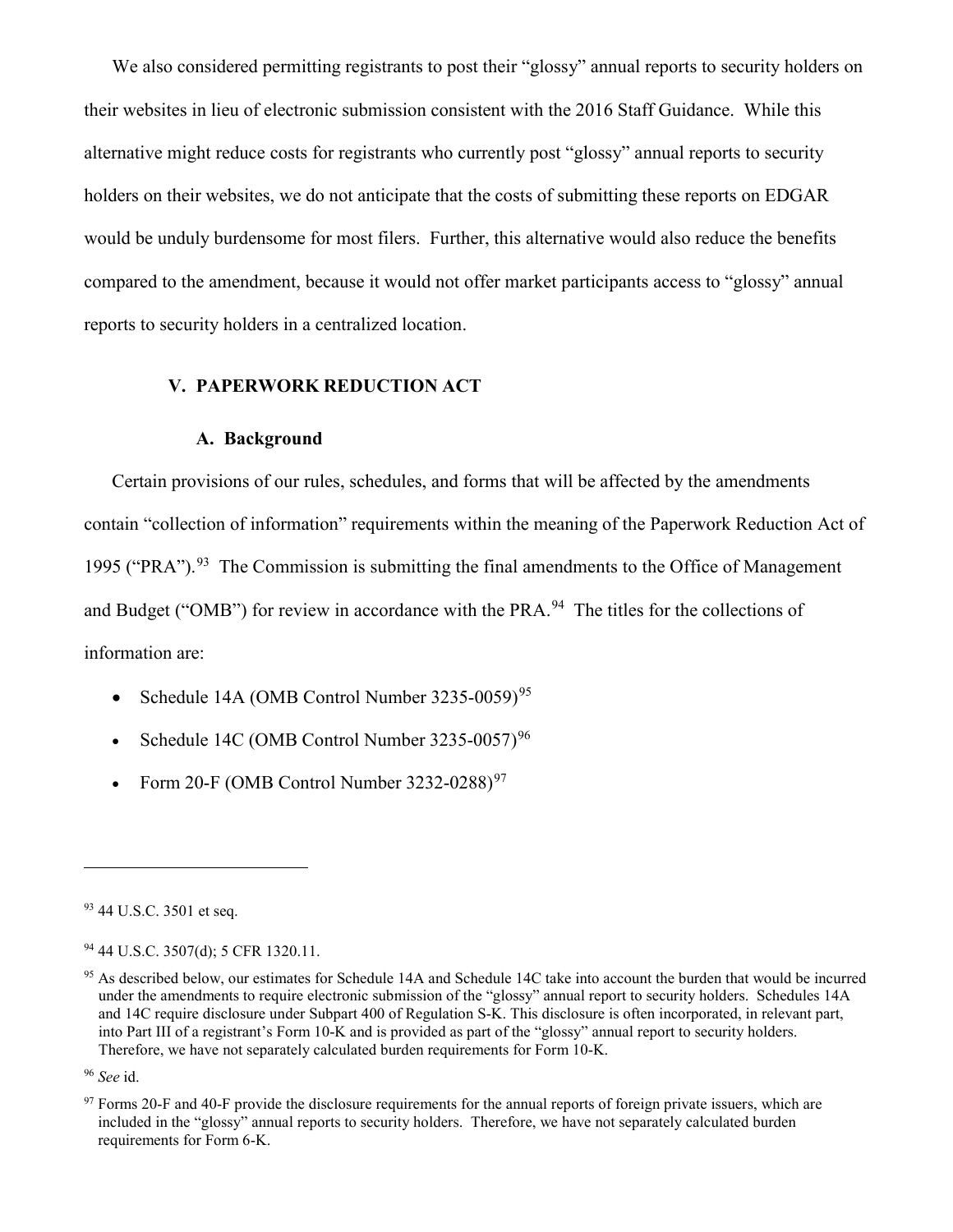- Form 40-F (OMB Control Number 3235-0381)
- Form 11-K (OMB Control Number 3235-0082)
- Form ID (OMB Control Number 3235-0328)<sup>[98](#page-37-0)</sup>

An agency may not conduct or sponsor, and a person is not required to comply with, a collection of information unless it displays a currently valid OMB control number. Compliance with the information collections is mandatory. Responses to the information collections are not kept confidential and there is no mandatory retention period for the information disclosed. Schedule 14A, Schedule 14C, Form 20-F, Form 40-F, and Form 11-K were adopted under the Securities Act and the Exchange Act. The schedules and forms set forth the disclosure requirements for periodic and current reports, proxy statements, and information statements filed to help investors make informed investment and voting decisions. Form ID, adopted under the Securities Act, the Exchange Act, the Trust Indenture Act of 1939,<sup>[99](#page-37-1)</sup> and the Investment Company Act of 1940,<sup>[100](#page-37-2)</sup> is used by registrants, individuals, third party filers or their agents to request access codes that permit the filing of documents on EDGAR in accordance with Rule 10 of Regulation S-T.<sup>[101](#page-37-3)</sup> The hours and costs associated with preparing, filing, and sending the schedules and forms constitute reporting and cost burdens imposed by each collection of information.

A description of the final amendments, including the need for the information and its intended use, as well as a description of the likely respondents, can be found in Section II above. A discussion of the economic effects of the amendments can be found in Section IV above.

# **B. Summary of the Comment Letters and the Effect of the Final Amendments on Existing Collections of Information**

<span id="page-37-0"></span><sup>&</sup>lt;sup>98</sup> The paperwork implications of the changes to mandate electronic filing of Form 144 would be reflected in Form ID.

<span id="page-37-1"></span><sup>99</sup> 15 U.S.C. 77aaa *et seq.*

<span id="page-37-2"></span><sup>100</sup> 15 U.S.C. 80a *et seq.*

<span id="page-37-3"></span><sup>101</sup> 17 CFR 232.10(b).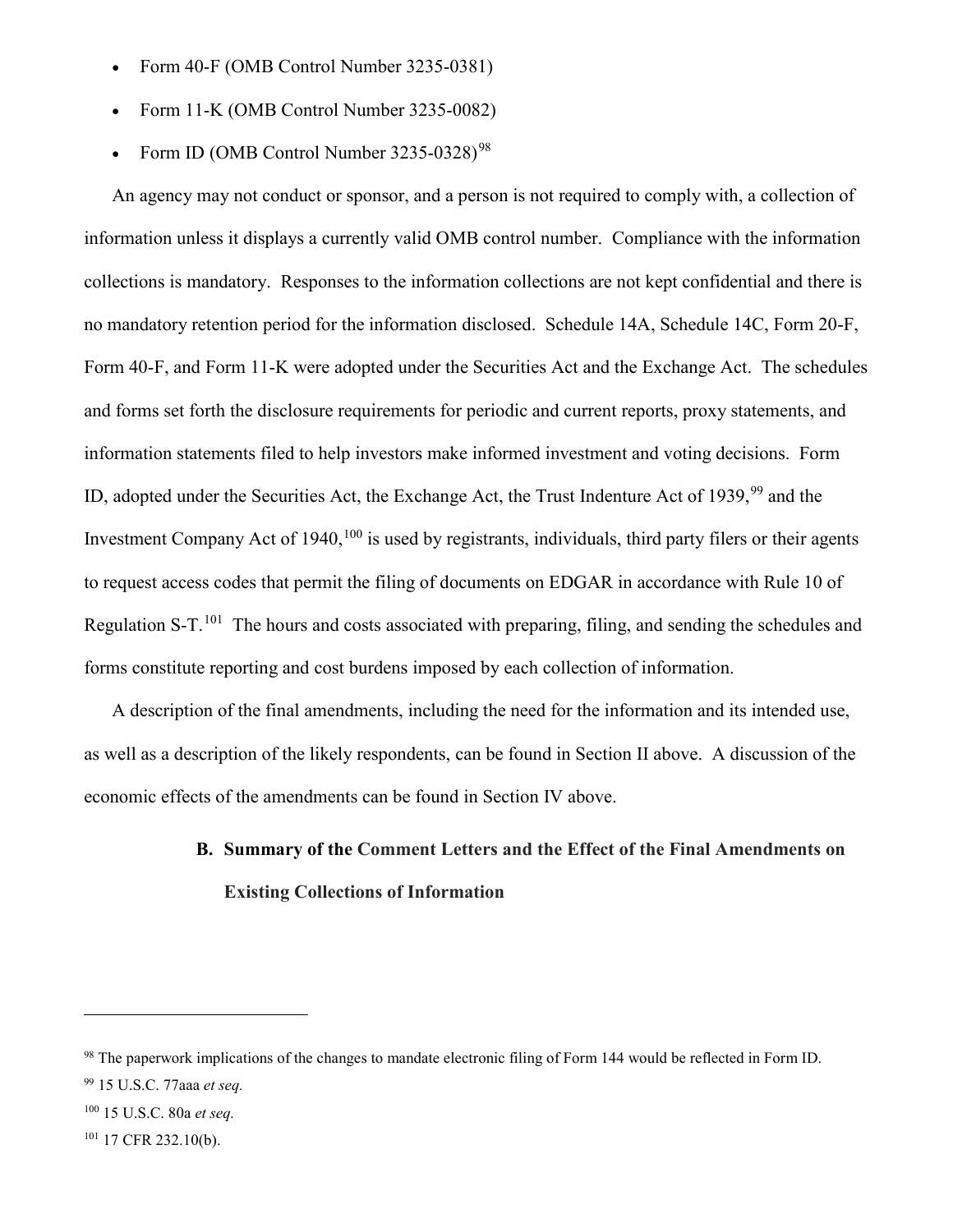As described in more detail above, we are adopting final amendments to update filing requirements under our EDGAR system. The amendments would (1) mandate the electronic filing or submission of the documents that are currently permitted electronic submissions under Regulation S-T;<sup>[102](#page-38-0)</sup> (2) mandate the electronic submission of the "glossy" annual report to security holders; (3) mandate the electronic filing of the certification made pursuant to the Exchange Act and its rules that a security has been approved by an exchange for listing and registration; (4) mandate the use of Inline XBRL for the filing of the financial statements and accompanying notes to the financial statements required by Form 11-K; and (5) provide for the electronic submission of certain foreign language documents.

The amendments do not change the nature or extent of any of the information that is currently collected under Rule 101(b), the foreign language documents submitted under Rule 306 of Regulation S-T, or the certifications filed under Exchange Act Rule 12d1-3. However, as discussed below, we expect that the change to require an electronic format will result in certain changes in the information collection burden of associated forms, schedules, reports, and applications. We did not receive any comment letters regarding our PRA estimates related to these amendments from either the Updating EDGAR Proposing Release or the Rule 144 Proposing Release.

## **C. Burden and Cost Estimates Related to the Amendments**

Below we estimate the incremental change in internal burden and outside professional cost as a result of the amendments. These estimates represent the average burden for all registrants, both large and small. In deriving our estimates, we recognize that the burdens will likely vary among individual registrants based on a number of factors, including the nature of their business. Except for Form ID, we do not believe that the amendments will change the frequency of responses to the existing collections of information; rather, we estimate that the amendments will change only the burden per response.

<span id="page-38-0"></span><sup>102</sup> *See supra* Section II.A.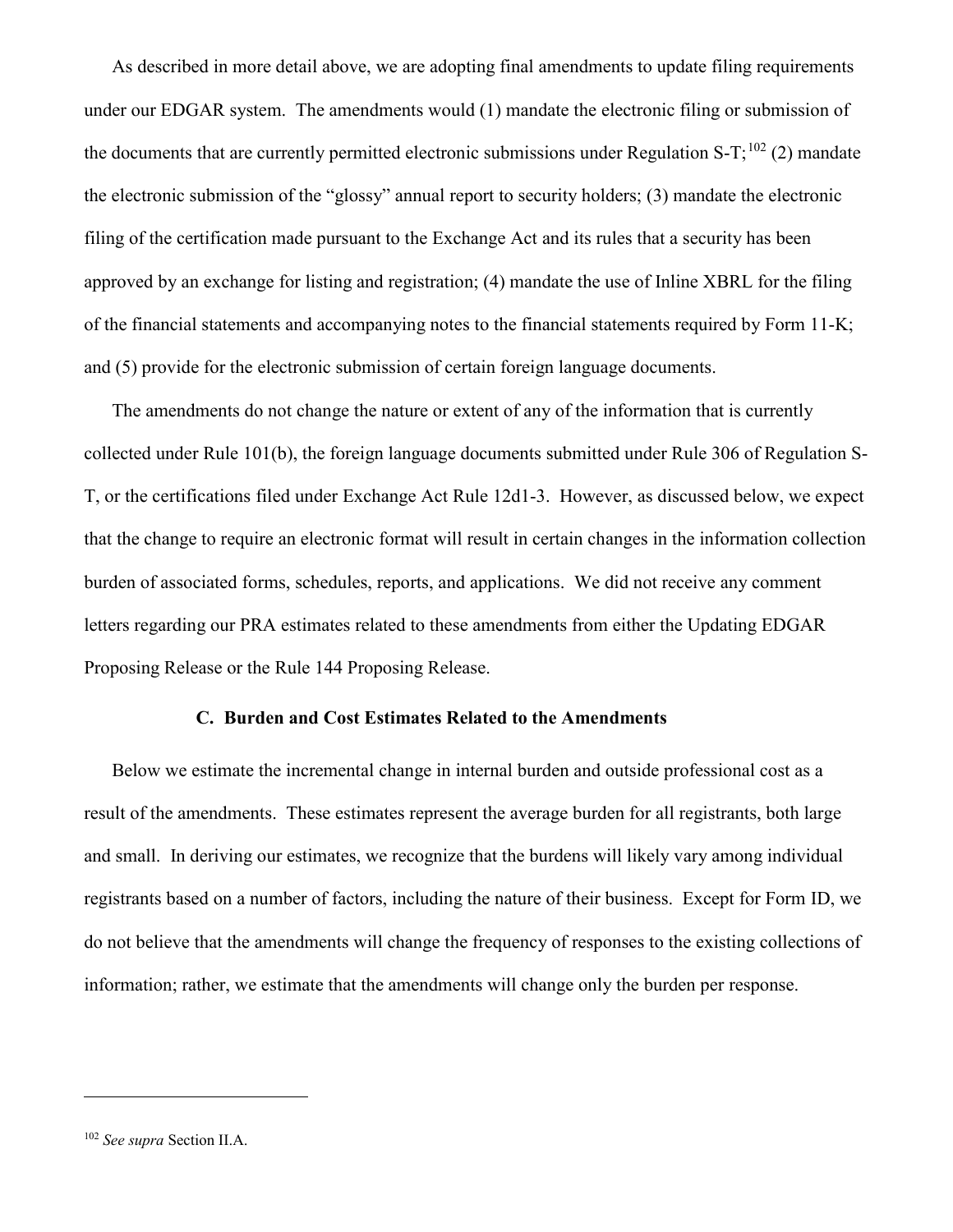The burden estimates were calculated by multiplying the estimated number of responses by the estimated average amount of time it would take a registrant to prepare and review the disclosures required under the amendments. For purposes of the PRA, the burden is allocated between internal burden hours and outside professional costs. The table below sets forth the percentage estimates the Commission typically uses for the burden allocation for each form. We also estimate that the average cost of retaining an outside professional is  $$400$  per hour.<sup>[103](#page-39-0)</sup>

**PRA Table 1: Standard Estimated Burden Allocation for Specified Forms and Schedules.**

| Form / Schedule / Other   | <b>Internal</b>        | <b>Outside Professionals</b> |
|---------------------------|------------------------|------------------------------|
| Schedules 14A and 14C     | 75%                    | 25%                          |
| Forms $20$ -F and $40$ -F | $2.5\%$                | 75%                          |
| Form $11-K$               | $100\%$ <sup>104</sup> |                              |
| Form ID                   | $100\%$                |                              |

With respect to the electronic submission of the "glossy" annual report to security holders, we estimate the amendments will impose a new burden that will be borne by all registrants required to submit "glossy" annual reports to security holders to the Commission. We estimate that the amendments will cause a registrant to incur an increase of 2 hours in the reporting burden for the annual report to security holders. We anticipate that this time would be required to prepare, convert into the required electronic format (currently PDF) if PDF is not already used for the report to security holders, and review the "glossy" annual reports to security holders to be submitted electronically in accordance with the EDGAR Filer Manual. This burden would be reflected in Schedules 14A and 14C and Forms 20-F and 40-F as follows:

<span id="page-39-0"></span><sup>&</sup>lt;sup>103</sup> We recognize that the costs of retaining outside professionals may vary depending on the nature of the professional services, but for purposes of this PRA analysis, we estimate that such costs would be an average of \$400 per hour. This estimate is based on consultations with several registrants, law firms, and other entities that regularly assist registrants in preparing and filing documents with the Commission.

<span id="page-39-1"></span><sup>&</sup>lt;sup>104</sup> While the current standard burden for Form 11-K is 100% internal, as noted below, in light of the nature of these amendments, we estimate that the Form 11-K burden of the amendments will be allocated 75% to internal hours and 25% to outside professional costs.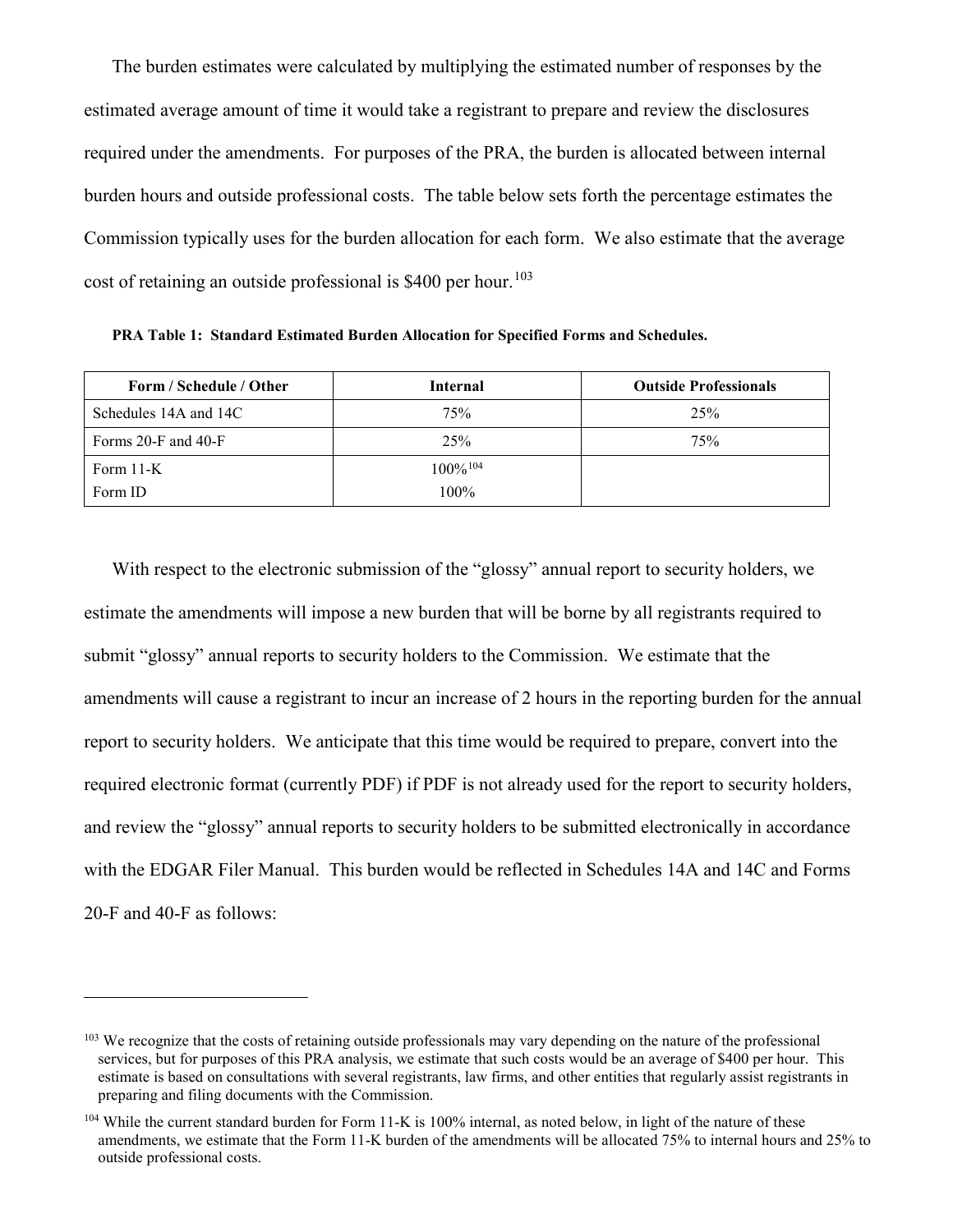| Schedule /Form | Estimated | Estimated      | Total         | Estimated      | Estimated      | <b>Estimated Outside</b><br>Professional |  |
|----------------|-----------|----------------|---------------|----------------|----------------|------------------------------------------|--|
|                | Number of | Incremental    | Incremental   | Internal       | Outside        |                                          |  |
|                | Affected  | <b>Burden</b>  | <b>Burden</b> | Burden Hours   | Professional   | Costs/Affected                           |  |
|                | Responses | Hours/Form     | Hours $(C)=$  | $(D) = (C) x$  | Hours $(E)$ =  | Responses $(F) = (E)$                    |  |
|                | (A)       | (B)            | $(A)$ x $(B)$ | (Allocation %) | $(C)$ x        | x \$400                                  |  |
|                |           |                |               |                | (Allocation %) |                                          |  |
|                |           |                |               |                |                |                                          |  |
| Schedule       | 6,369     | 2              | 12,738        | 9,553          | 3,185          | \$1,274,000                              |  |
| 14A            |           |                |               |                |                |                                          |  |
| Schedule       | 569       | 2              | 1,138         | 853            | 284            | \$113,600                                |  |
| 14C            |           |                |               |                |                |                                          |  |
| Form 20-F      | 729       | $\overline{2}$ | 1,458         | 364            | 1093           | \$437,200                                |  |
|                |           |                |               |                |                |                                          |  |
| Form 40-F      | 132       | 2              | 264           | 66             | 198            | \$79,200                                 |  |
|                |           |                |               |                |                |                                          |  |
|                |           |                |               |                |                |                                          |  |

PRA Table 2: Estimated PRA Burdens for the Electronic Submission of the "Glossy" Annual Report

With respect to the amendment to require the submission of the financial statements in the Form 11- K in Inline XBRL, we do not expect a change in the number of Forms 11-K submitted to the Commission but we do expect an increase in the burden per form. The Commission previously estimated that, per response, operating companies submitting financial information in Inline XBRL required 54 burden hours of internal time to prepare the tagged data and incurred a cost \$6,175 for outside services.<sup>[105](#page-40-0)</sup> The amendments would subject employee purchase plans, savings plans, and similar plans to the same Inline XBRL reporting requirements. Therefore, we assume that these plans would experience similar burden hours and costs as do operating companies. We have however increased that burden estimate to account for the particular circumstances applicable to Form 11-K filers.

As new XBRL filers, we anticipate that Form 11-K filers would experience additional burdens related to the one-time costs associated with becoming familiar with Inline XBRL reporting. These costs would include, for example, the acquisition of new software or the services of consultants, and/or

<span id="page-40-0"></span><sup>105</sup> *See* Inline XBRL Adopting Release, *supra* note 52.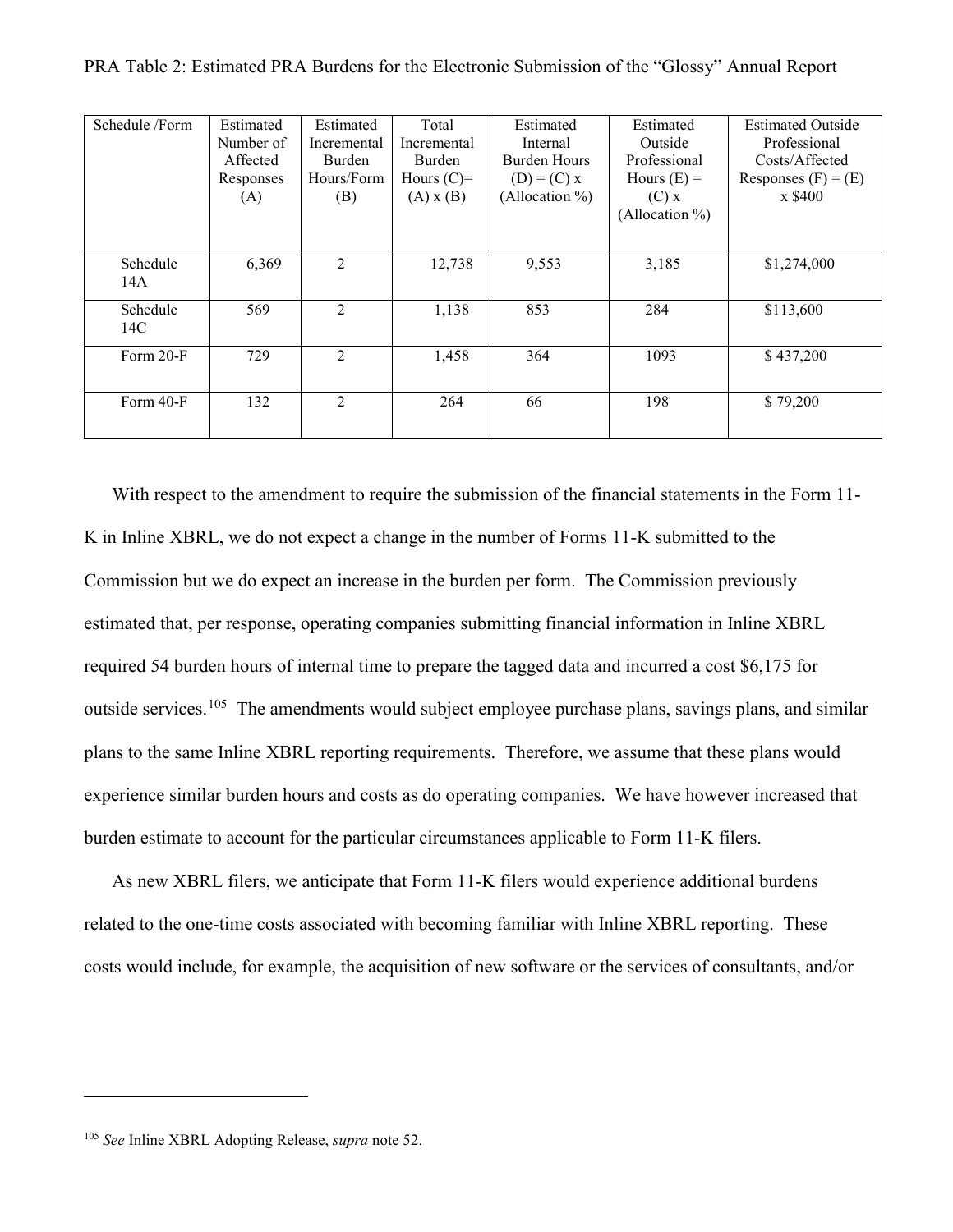the training of staff.<sup>[106](#page-41-0)</sup> We also assume that these one-time costs would decline in the second and third year of compliance with the amendments, as Form 11-K filers become more efficient at preparing submissions using Inline XBRL.<sup>[107](#page-41-1)</sup> We assume that the one-time cost would result in a 50% incremental increase in the internal burdens and external costs of structuring the data in the financial statements and accompanying footnotes of the financial statements to Form  $11\text{-K}$ .<sup>[108](#page-41-2)</sup> These additional incremental costs would decline in the second and third years by 75% from the immediately preceding year.<sup>[109](#page-41-3)</sup> Accordingly, we estimate that the amendment to require Form 11-K filers to submit the financial information in Inline XBRL would, for each filer, result in incremental PRA burdens of 11.81 hours of internal time and \$1,350.78 in costs for outside professional services, in addition to the 54 hours and \$6,175 in costs noted above. In aggregate, we estimate these burdens to be  $70,153^{110}$  $70,153^{110}$  $70,153^{110}$  and  $$8,021,650$ ,<sup>[111](#page-41-5)</sup> respectively.

We anticipate that the mandated electronic filing of Form 144 with respect to securities issued by issuers subject to Exchange Act reporting requirements will result in a number of filers using EDGAR to file their Form 144 electronically who do not currently do so. Filers who have not previously filed

<span id="page-41-0"></span><sup>&</sup>lt;sup>106</sup> Until now, the burden associated with the preparation of Form 11-K has been borne entirely by filers. In other words, registrants have not needed to retain outside professional services to prepare the submission. With the Inline XBRL tagging requirements under the amendments, we anticipate that registrants may retain outside professional services in order to tag the financial statements and accompanying notes to the financial statements properly. Accordingly, we are estimating increases for both burden hours and outside professional costs.

<span id="page-41-1"></span> $107$  We also expect filers to benefit from access to an established vendor community experienced in applying Inline XBRL tagging to Commission filings.

<span id="page-41-2"></span><sup>&</sup>lt;sup>108</sup> We estimate, for the Form 11-K financial information Inline XBRL requirement, that in the first year the one-time cost would be an additional 27 hours  $(54 \times 0.5)$  and \$3,087.5 in external costs  $(\$6,175 \times 0.5)$ .

<span id="page-41-3"></span><sup>&</sup>lt;sup>109</sup> We estimate that for the second year the additional one-time hour burden and cost of the Form 11-K financial information XBRL requirement would be 6.75 hours (27 hours - (27 x 0.75 = 20.25 hours)) and \$771.87 (\$3,087.5 – (\$3,087.5 x 0.75 = \$2,315.63)). For the third year, we estimate that these hour burdens and costs would be 1.69 hours  $(6.75 \text{ hours} - (6.75 \text{ x})$  $0.75 = 5.06$  hours)) and \$192.97 (\$771.87 – (\$771.87 x 0.75 = \$578.90)). Thus the three year average of the additional incremental burden of the Form 11-K financial information XBRL requirement would be  $(27 + 6.75 +1.69)/3 = 11.81$ hours of internal in-house time, and  $(\$3,087.5 + \$771.87 + \$192.97)/3 = \$1,350.78$  in external costs.

<span id="page-41-4"></span><sup>&</sup>lt;sup>110</sup> This estimate was calculated by adding the estimated XBRL hour burden for operating companies (54 hrs) plus the average additional incremental hour burden for Form 11-K filers (11.81), then multiplying the sum by the estimated number of Form 11-K filers (1,066), or  $(54 + 11.81)$  x  $1,066 = 70,153$ .

<span id="page-41-5"></span> $111$  This estimate was calculated by adding the estimated XBRL cost burden for operating companies (\$6,175) plus the average additional incremental cost burden for Form 11-K filers (\$1,350), then multiplying the sum by the estimated number of Form 11-K filers (1,066), or  $(\$6,175 + \$1,350) \times 1,066 = \$8,021,650$ .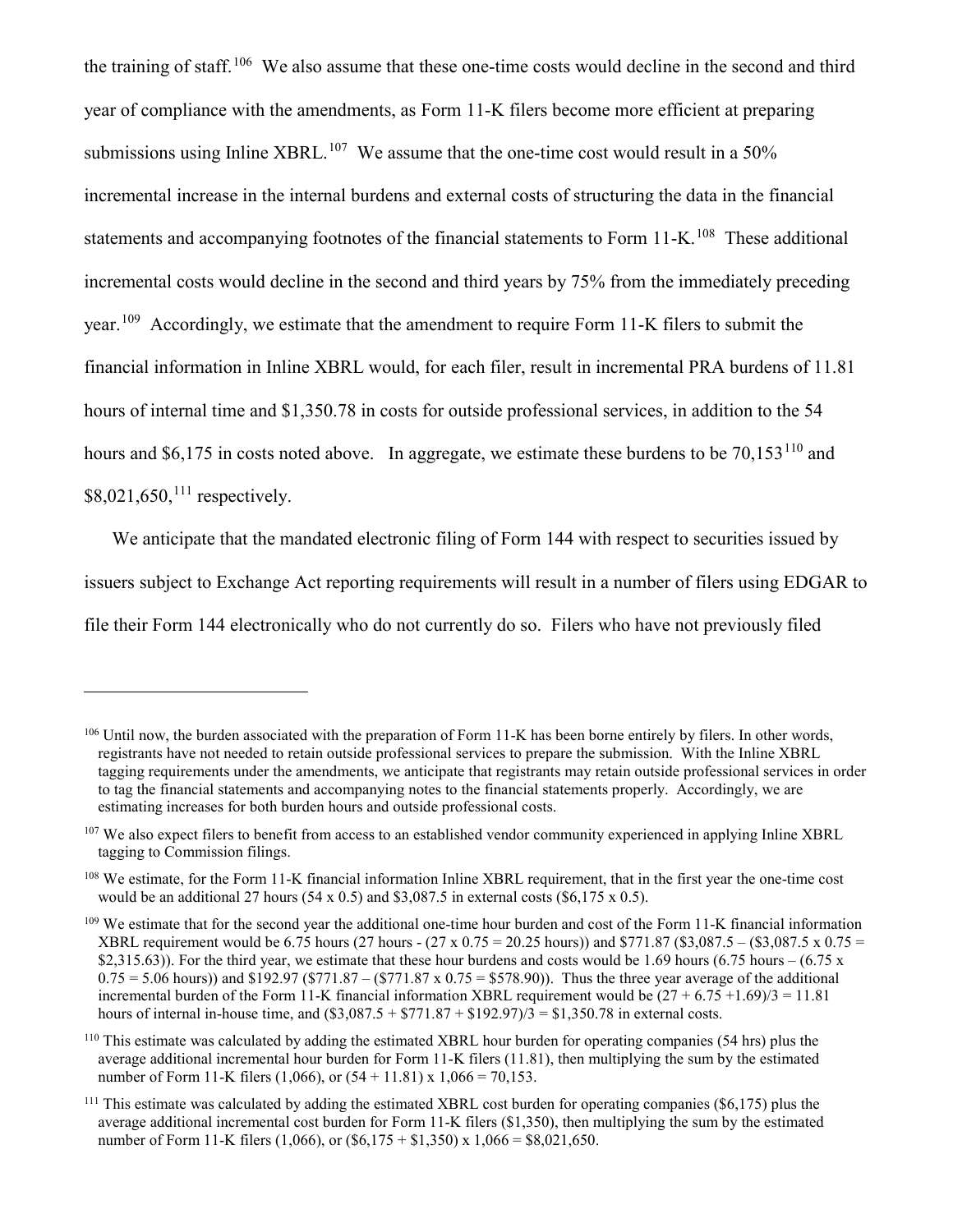electronically on EDGAR must apply for access to file on EDGAR on Form ID. As the majority of Form 144 filings currently are paper or email filings, most filers would have to modify their processes for submitting their Form 144 filings. Based on past filings, we estimate that approximately 12,250 filers will be required to switch from paper filings to electronic filing of their Form 144.[112](#page-42-0)

Of those 12,250 filers, however, we estimate that 25 percent have already filed a Form ID through other EDGAR filing obligations.<sup>[113](#page-42-1)</sup> A filer must apply for access to file on EDGAR on Form ID. Accordingly, approximately 75 percent of Form 144 filers  $(9,188 \text{ filters}^{114})$  would need to file a Form ID for the first time as a result of the amendment to mandate the electronic filing of Form 144. In addition, there are currently two Development Banks that have not previously made an electronic filing on EDGAR that would also be required as a result of the amendments to file a Form ID to obtain the access codes that are required to file or submit a document on EDGAR.

We estimate that respondents require 0.15 hours to complete the Form ID and, for purposes of the PRA, that 100 percent of the burden of preparation for Form ID is carried by the respondent internally. Therefore, we estimate that this amendment will result in an incremental increase of 1,378.50 annual burden hours for Form ID.<sup>[115](#page-42-3)</sup>

The tables below illustrate the estimated incremental change to the total annual compliance burden of the affected forms, in hours and in costs, as a result of the amendments.

PRA Table 3: Incremental Paperwork Burden under the Amendment:

<span id="page-42-0"></span><sup>&</sup>lt;sup>112</sup> These estimates assume that filers of Form 144 submissions in our data are not also affiliates of other issuers. Because we lack data on the holdings of filers in securities of issuers other than those disclosed in the Form 144, we are unable to identify any filers that are such affiliates.

<span id="page-42-1"></span><sup>&</sup>lt;sup>113</sup> Specifically, we observe that approximately 23 percent of calendar year 2019 Form 144 filers also submitted Form 4 filings in EDGAR, while a remaining two percent without Form 4 filings in EDGAR submitted a miscellany of other forms in EDGAR related to beneficial ownership.

<span id="page-42-2"></span> $114$  12,250 x 0.75 = 9,187.5. This estimate represents an extreme upper bound because it assumes that each named individual who filed at least one Form 144 in calendar year 2019 who is not currently associated with a unique CIK would need to file a Form ID. To the extent that some Form 144 filers are affiliates of issuers who may use the issuer's CIK to file via EDGAR, the estimate likely overstates the required number of new Form IDs required and the burden hours associated with such applications.

<span id="page-42-3"></span> $115$  9.190 x 0.15 = 1.378.5.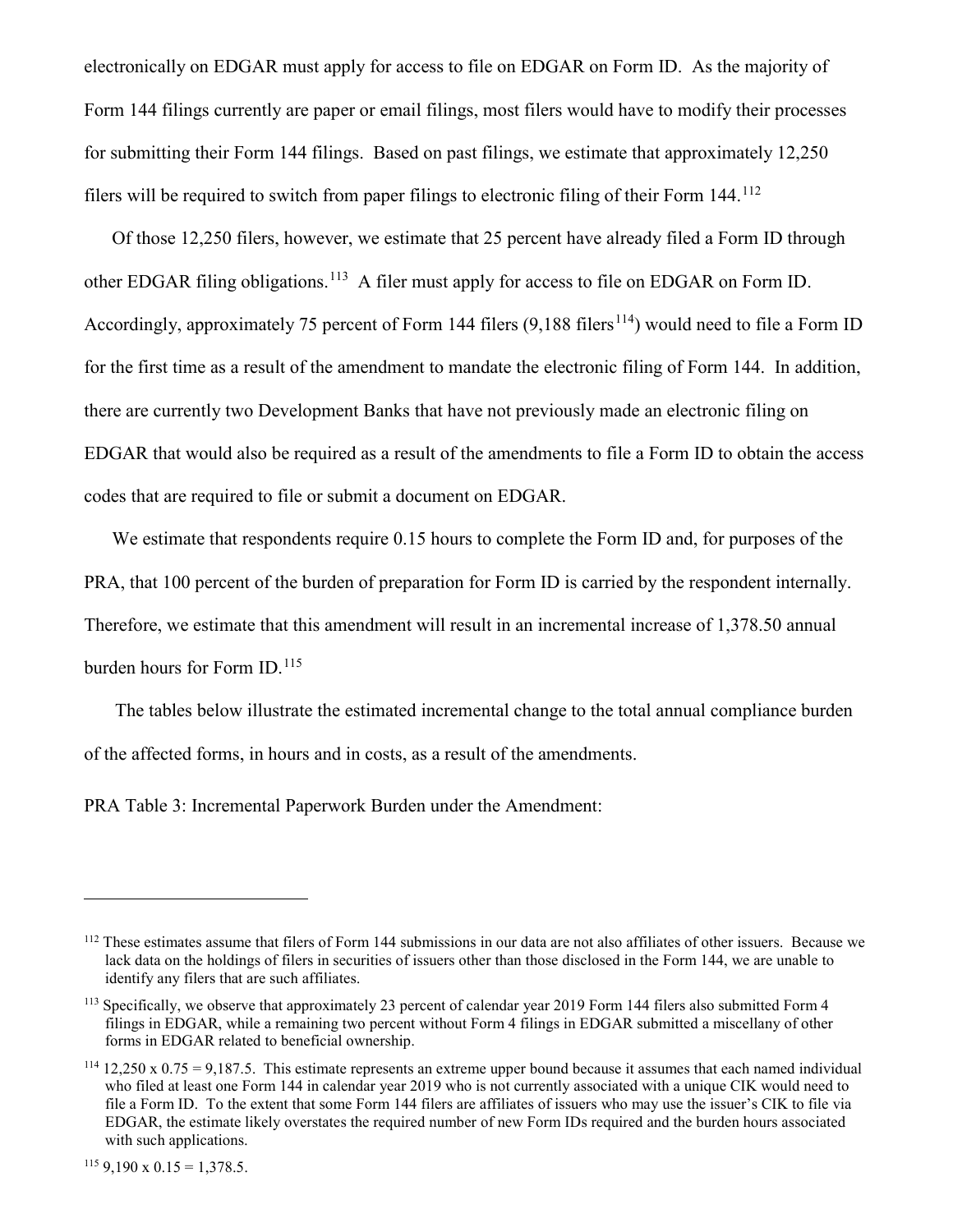|                 | Current<br>Annual<br>Responses<br>(A) | Current<br>Burden<br>Hours<br>(B) | <b>Current Cost</b><br>Burden<br>$\left( $ | Proposed<br>Change in<br>Annual<br>Responses<br>(D) | Proposed<br>Change in<br>Burden<br>Hours<br>(E) | Proposed<br>Change in<br>Professional<br>Costs<br>(F) | Proposed<br>Annual<br>Affected<br>Responses<br>$(G) = (A) +$<br>(D) | Proposed<br>Burden<br>Hours for<br>Affected<br>Response<br>$(H) = (B)+(E)(I)= C+(F)$ | Proposed<br>Cost<br>Burdenfor<br>Affected<br>Responses |
|-----------------|---------------------------------------|-----------------------------------|--------------------------------------------|-----------------------------------------------------|-------------------------------------------------|-------------------------------------------------------|---------------------------------------------------------------------|--------------------------------------------------------------------------------------|--------------------------------------------------------|
| Schedule<br>14A | 6,369                                 | 777,590                           | 103,678,712                                |                                                     | 9,574                                           | \$1,276,592                                           | 6,369                                                               | 787,164                                                                              | \$104,465,376                                          |
| Schedule<br>14C | 569                                   | 56,356                            | 7,514,944                                  |                                                     | 832                                             | \$111,008                                             | 569                                                                 | 57,188                                                                               | \$7,625,952                                            |
| Form 20-F       | 729                                   | 479,261                           | 576,824,025                                |                                                     | 364                                             | \$437,400                                             | 729                                                                 | 479,625                                                                              | \$577,261,425                                          |
| Form $40-F$     | 132                                   | 14,237                            | 17,084,560                                 | 0                                                   | 66                                              | \$79,200                                              | 132                                                                 | 14,303                                                                               | \$17,163,760                                           |
| Form $11-K$     | 1,302                                 | 39,060                            | 0                                          | (236)                                               | 70,153                                          | \$8,021,650                                           | 1,066                                                               | 109,213                                                                              | \$8,021,650                                            |
| Form ID         | 57,681                                | 8,652                             | 0                                          | 9,190                                               | 1,379                                           |                                                       | 66,871                                                              | 10,030                                                                               |                                                        |

1. We note that the decrease in responses on Form 11-K reflects the actual number of Forms received in 2020. This decrease is not the result of the amendments which we do not expect to affect the number of responses submitted on Form 11-K.

## **VI. FINAL REGULATORY FLEXIBILITY ACT ANALYSIS**

The Regulatory Flexibility Act ("RFA")<sup>[116](#page-43-0)</sup> requires the Commission, in promulgating rules under Section 553 of the Administrative Procedure Act, $117$  to consider the impact of those rules on small entities. We have prepared this Final Regulatory Flexibility Act Analysis ("FRFA") in accordance with Section 604 of the RFA.<sup>[118](#page-43-2)</sup> An initial Regulatory Flexibility Analysis ("IRFA") was prepared in accordance with the RFA and was included in the Proposing Release. This FRFA relates to the amendments to the rules and forms described in Section II above.

#### **A. Need for, and Objectives of, the Final Amendments**

The main purpose of the amendments is to facilitate more efficient transmission, dissemination, analysis, storage and retrieval of documents that are currently filed in paper. In addition, the amendments are intended to improve investors' and other EDGAR users' access to the information in these documents.

<span id="page-43-2"></span><span id="page-43-1"></span><span id="page-43-0"></span><sup>116</sup> 5 U.S.C. 601 *et seq*. <sup>117</sup> 5 U.S.C. 553. <sup>118</sup> 5 U.S.C. 604.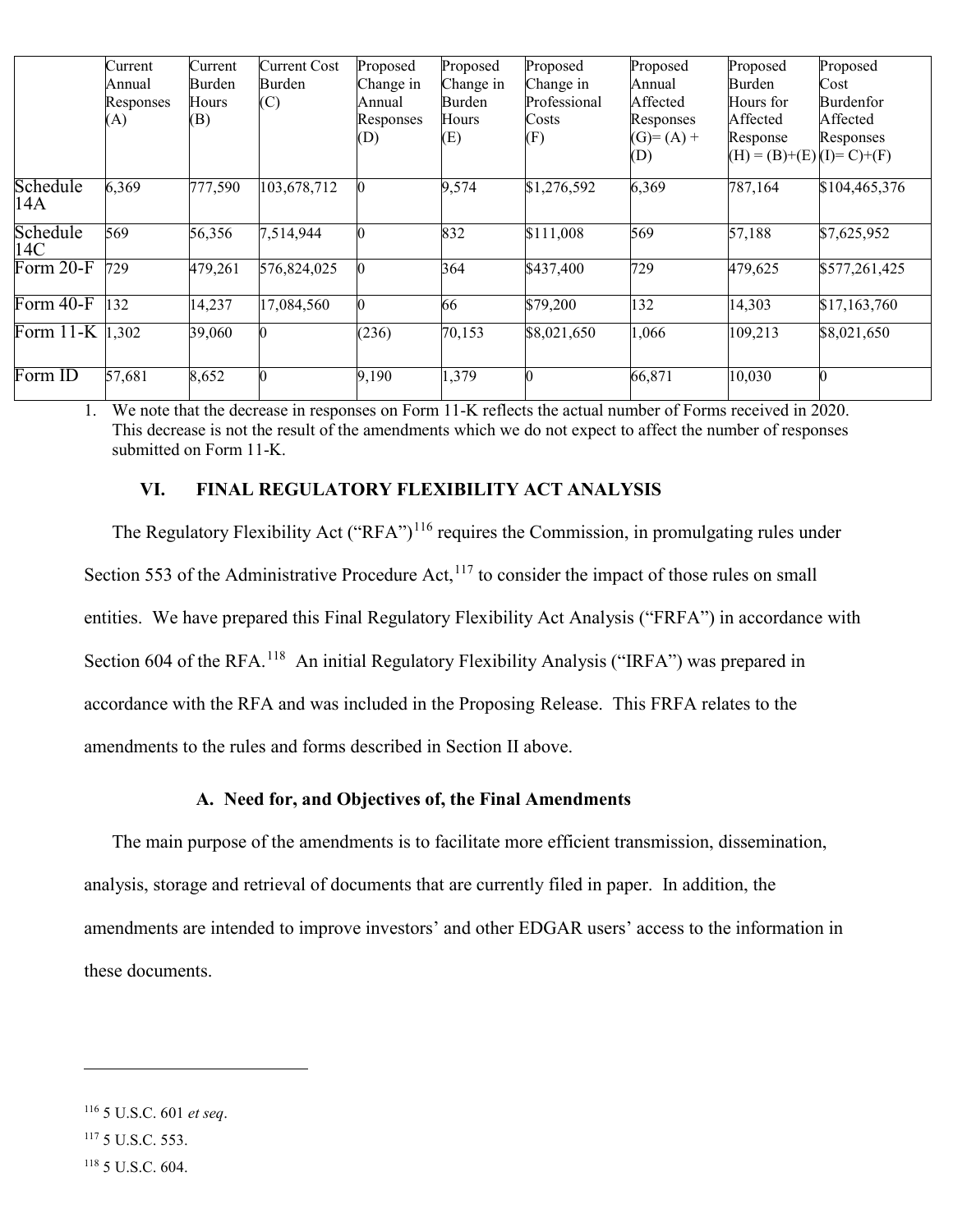The need for, and objectives of, the amendments are discussed in more detail in Section II above. We discuss the economic impact, including the estimated compliance costs and burdens, of the amendments in Sections IV and V above.

#### **B. Small Entities Subject to the Final Amendments**

The final amendments will affect some registrants that are small entities. The Regulatory Flexibility Act defines "small entity" to mean "small business," "small organization," or "small governmental jurisdiction."[119](#page-44-0) For purposes of the Regulatory Flexibility Act, under our rules, a registrant, other than an investment company, is a "small business" or "small organization" if it had total assets of \$5 million or less on the last day of its most recent fiscal year and is engaged or proposing to engage in an offering of securities that does not exceed \$5 million.<sup>120</sup> An investment company, including a business development company,  $121$  is considered to be a "small business" if it, together with other investment companies in the same group of related investment companies, has net assets of \$50 million or less as of the end of its most recent fiscal year.<sup>122</sup>

We estimate that there are 979 issuers that file with the Commission, other than investment companies, that may be considered small entities.<sup>[123](#page-44-4)</sup> In addition, we estimate that, as of April, 2022, there are approximately 80 investment companies, including 12 business development companies, which would be subject to the proposed amendments that may be considered small entities.<sup>[124](#page-44-5)</sup>

<span id="page-44-0"></span> $119$  5 U.S.C. 601(6).

<span id="page-44-1"></span><sup>120</sup> *See* 17 CFR 240.0-10(a).

<span id="page-44-2"></span> $121$  Business development companies are a category of closed-end investment company that are not registered under the Investment Company Act [15 U.S.C. 80a-2(a)(48) and 80a-53-64].

<span id="page-44-3"></span><sup>122</sup> *See* 17 CFR 240.0-10(a).

<span id="page-44-4"></span> $123$  This estimate is based on staff analysis of issuers, excluding co-registrants, subsidiaries, or asset-backed issuers, with EDGAR filings of Forms 10-K, 20-F, and 40-F, or amendments to these forms, filed during the calendar year of January 1, 2020, to December 31, 2020 or filed by September 1, 2020 that, if timely filed by the applicable deadline, would have been filed between January 1 and December 31, 2021. Analysis is based on data from XBRL filings, Compustat, and Ives Group Audit Analytics and manual review of filings submitted to the Commission.

<span id="page-44-5"></span><sup>&</sup>lt;sup>124</sup> See 15 U.S.C. 80a et seq. The estimate is based upon staff analysis of issuers as of December 2021 that have aggregate net assets under \$50 million and whose adviser/sponsor is not affiliated with a larger organization (as defined by Rule 0- 10 of the Investment Company Act). It includes registrants that are delinquent or have begun the deregistration process and may include new funds that have not filed their first statement with financials.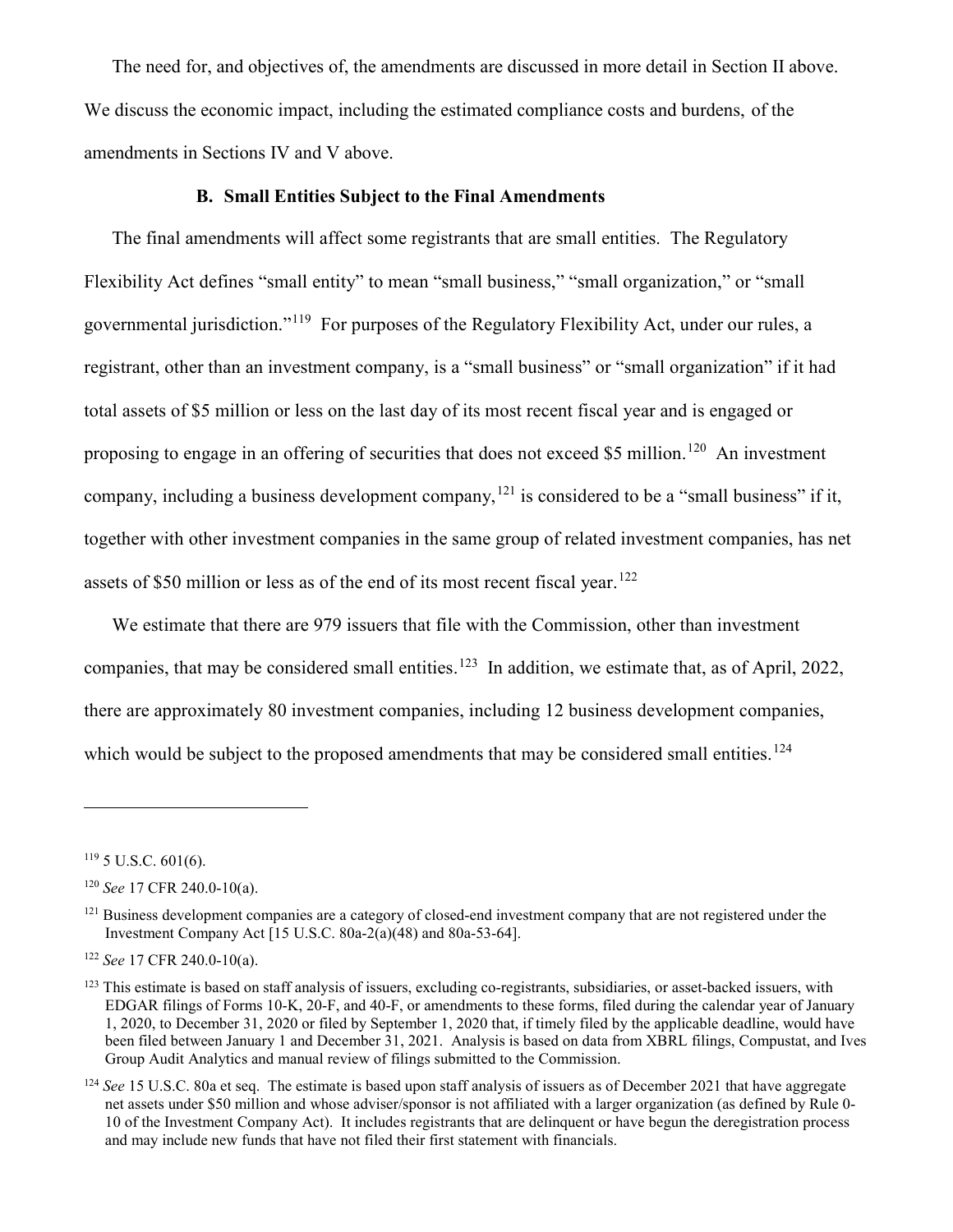#### **C. Significant Issues Raised by Public Comments**

In the Proposing Release, we requested comment on all aspects of the IRFA, including the number of small entities that would be affected by the Proposed Rules, the existence or nature of the potential impact of the proposals on small entities discussed in the analysis, and how to quantify the impact of the Proposed Rules. We did not receive any comments specifically addressing the IRFA. We received a number of comments on other aspects of the Proposed Rules<sup>[125](#page-45-0)</sup> and considered those comments in developing the FRFA.

### **D. Projected Reporting, Recordkeeping, and Other Compliance Requirements**

As noted in Section IV.C., the amendments will not substantively affect the filings currently made under Rules 101(b)(2), (5), (6), or (9) or the foreign language documents submitted under Rule 306. Therefore, the reporting or compliance burdens associated with associated forms, schedules, reports, and applications for small entities will remain unchanged under these amendments.

The amendments will however impose new submission obligations on certain registrants. In particular, the amendments mandate the electronic submission of the "glossy" annual report to security holders and the electronic submission in Inline XBRL format of the financial statements and accompanying notes required by Form 11-K. In addition, to the extent that a filer has not previously filed documents on EDGAR electronically, registrants who previously filed or submitted in paper format under Rule 101(b) would need to apply for access to file on EDGAR on Form ID.

Additionally, the amendments would mandate electronic filing of Form 144 with respect to securities issued by companies subject to Exchange Act reporting requirements. We anticipate that this amendment would cause a number of filers, including small entities, using EDGAR to file their Form 144 electronically who do not currently do so, thereby modestly increasing their compliance obligations.

<span id="page-45-0"></span><sup>125</sup> *See supra* Section II.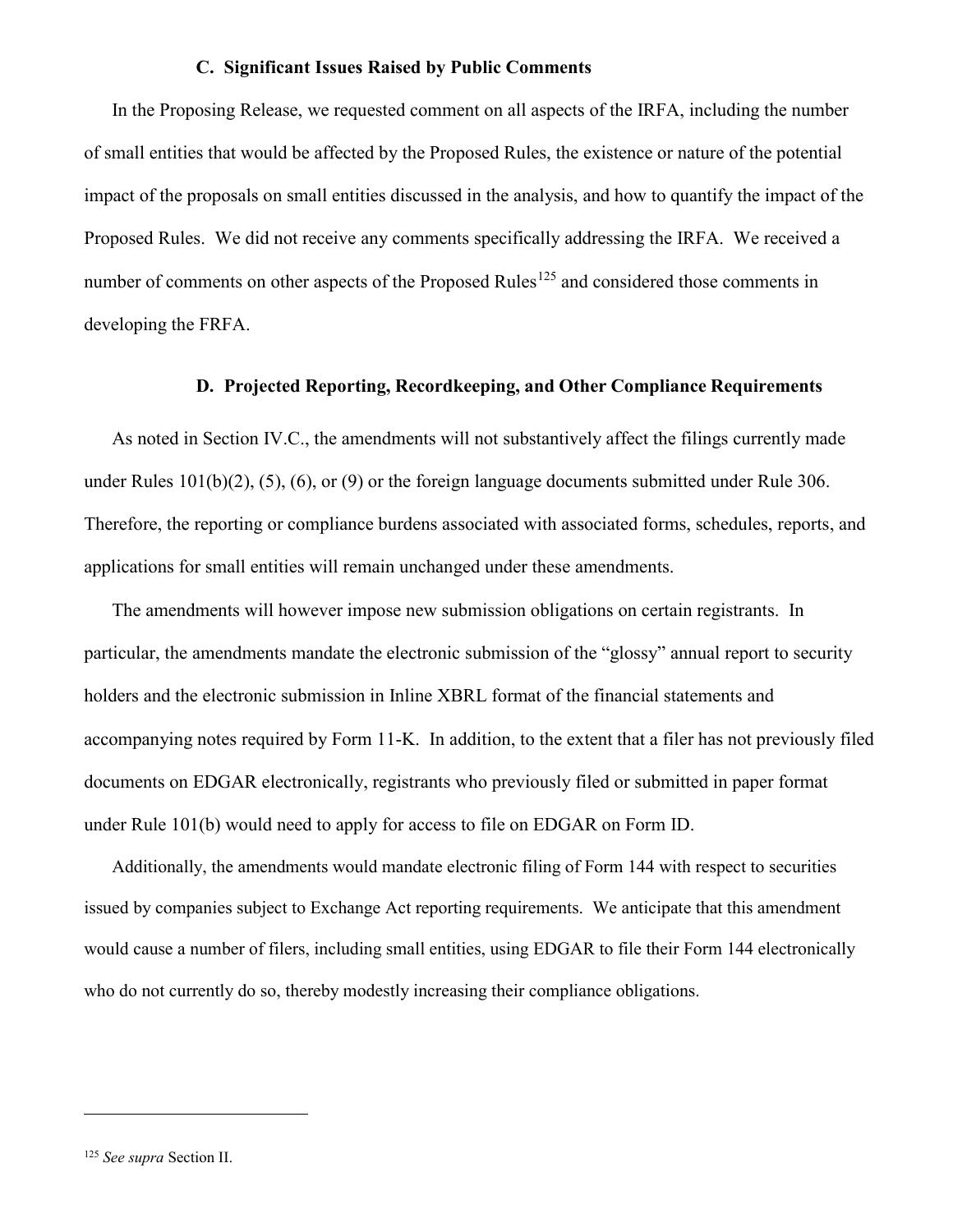Section II discusses the amendments in detail. Sections IV and V discuss the economic impact, including the estimated costs and benefits, of the amendments to all affected entities. Compliance with certain provisions of the amendments may require the use of professional skills, including legal and technical skills.

### **E. Agency Action to Minimize Effect on Small Entities**

The RFA directs us to consider alternatives that would accomplish our stated objectives,while minimizing any significant adverse effect on small entities. Accordingly, we considered the following alternatives:

- Establishing different compliance or reporting requirements or timetables that take into account the resources available to small entities;
- Clarifying, consolidating or simplifying compliance and reporting requirements for small entities under our rules as revised by the amendments;
- Using performance rather than design standards; and
- Exempting small entities from coverage of all or part of the amendments.

Partially or completely exempting small entities from the electronic filing requirements would undermine our stated objective of facilitating more efficient transmission, dissemination, analysis, storage and retrieval of documents that are currently filed in paper, and we expect any increased burden associated with most of the proposed amendments to be small. With respect to the amendments to mandate the electronic submission of "glossy" annual reports to security holders and the proposed amendments to mandate the use of Inline XBRL for the filing of financial statements and accompanying notes to the financial statements required by Form 11-K, we are providing six-month and three-year transition periods, respectively, for all registrants, including small entities.

We believe these transition periods will provide adequate time for all filers to prepare for and manage the burdens associated with these new obligations. Moreover, to the extent that the amendments increase the ease and efficiency with which certain documents can be submitted to the Commission, they should benefit all filers, including small entities. In this regard, it appears that few filers currently take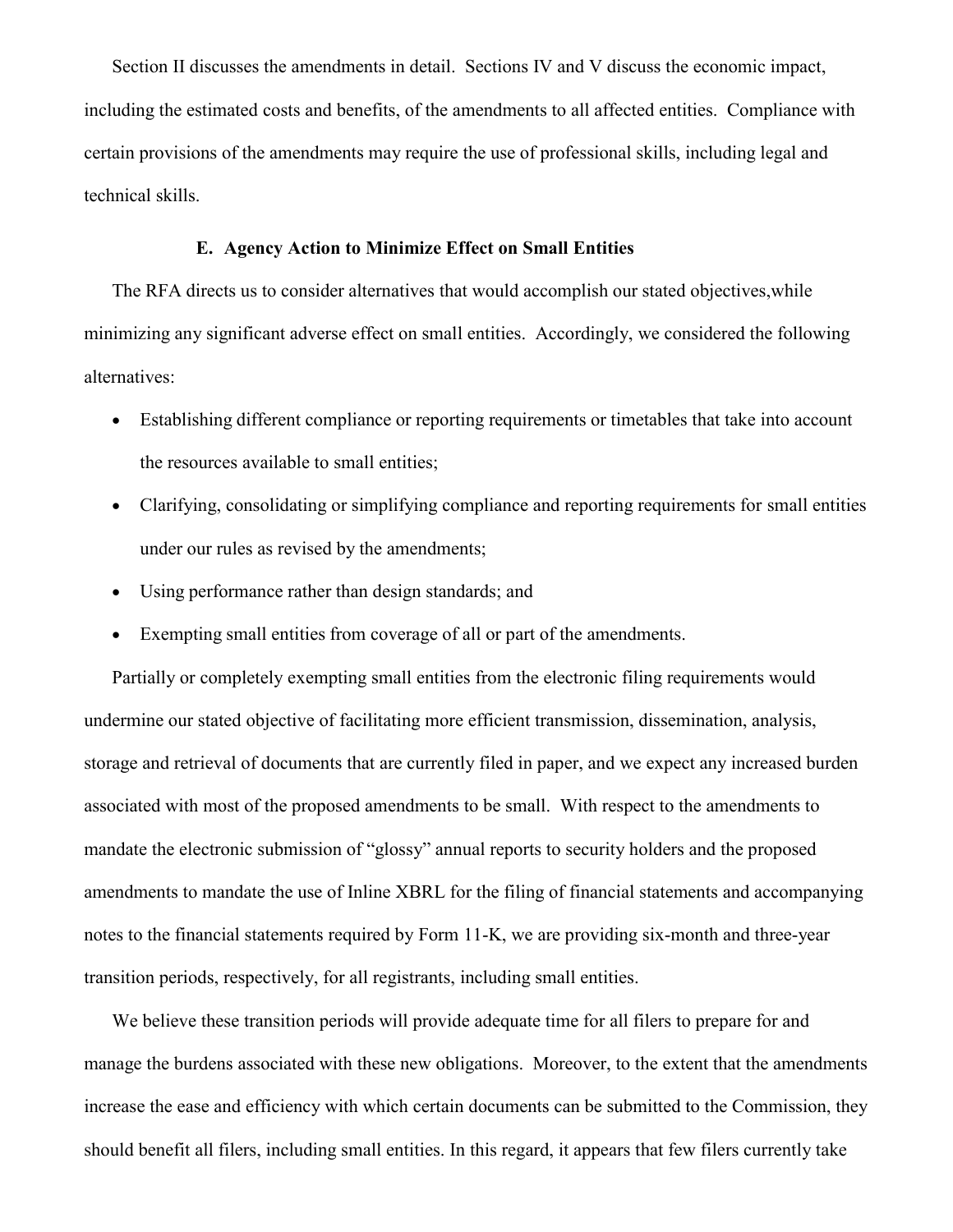advantage of paper filing options under our current rules. For these reasons, we do not believe that it is necessary to establish different compliance timetables or reporting requirements for small entities or to clarify, consolidate or simplify the requirements.

The amendments use design rather than performance standards in order to promote uniform filing requirements for all registrants.

# **VII. STATUTORY AUTHORITY**

The amendments contained in this document are being adopted under the authority set forth in Sections 6, 7, 8, 10 and 19(a) of the Securities Act, Sections 3, 12, 13, 14, 15(d), 16, 23(a) and 35A of the Exchange Act, and Sections 10 and 38 of the Investment Company Act.

# **List of Subjects in 17 CFR Parts 230, 232, 239, 240 and 249**

Reporting and recordkeeping requirements, Securities.

For the reasons set out in the preamble, the Commission proposes to amend title 17, chapter II of the Code of Federal Regulations as follows:

# **PART 230 — GENERAL RULES AND REGULATIONS, SECURITIES ACT OF 1933**

1. The general authority citation for part 230 continues to read as follows:

**Authority**: 15 U.S.C. 77b, 77b note, 77c, 77d, 77f, 77g, 77h, 77j, 77r, 77s, 77z-3, 77sss, 78c, 78d, 78j, 78l, 78m, 78n, 78o, 78o-7 note, 78t, 78w, 78ll(d), 78mm, 80a-8, 80a-24, 80a-28, 80a-29, 80a-30, and 80a-37, and Pub. L. 112-106, sec. 201(a), sec. 401, 126 Stat. 313 (2012), unless otherwise noted. \* \* \* \* \*

2. Amend §230.144 by:

- a. Revising paragraph (h)(1);
- b. Redesignating paragraph  $(h)(2)$  as  $(h)(3)$ ; and
- b. Adding a new paragraph (h)(2).

The revisions and additions to read as follows:

#### **§ 230.144 Persons deemed not to be engaged in a distribution and therefore not underwriters.**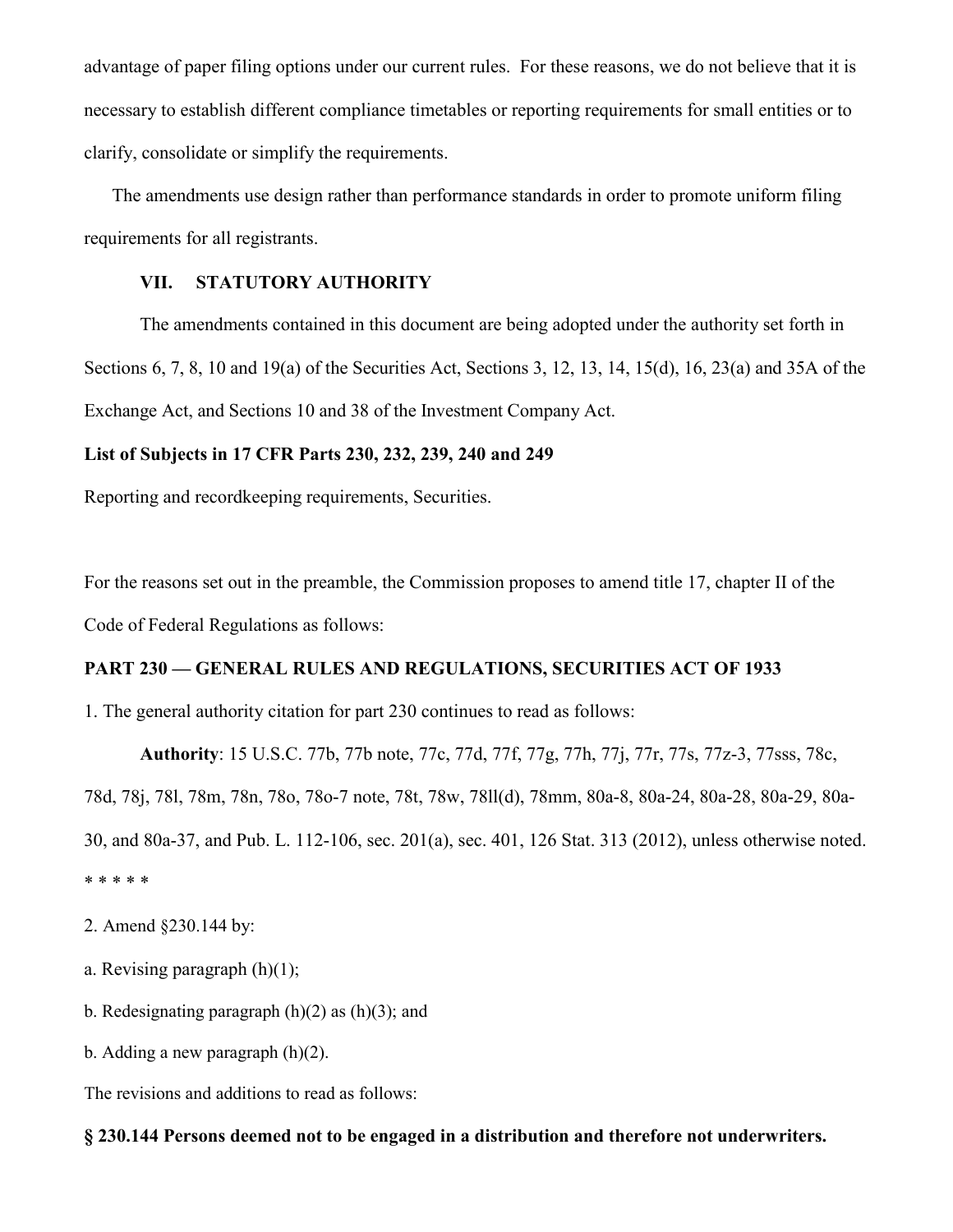\* \* \* \* \*

(h) *Notice of proposed sale.* (1) *Reporting issuers.* If the issuer is, and has been for a period of at least 90 days immediately before the sale, subject to the reporting requirements of section 13 or 15(d) of the Exchange Act and the amount of securities to be sold in reliance upon this rule during any period of three months exceeds 5,000 shares or other units or has an aggregate sale price in excess of \$50,000, a notice on Form 144 (§ 239.144 of this chapter) shall be filed electronically with the Commission.

(2) *Non-reporting issuers.* If the issuer is not subject to the reporting requirements of section 13 or 15(d) of the Exchange Act, and the amount of securities to be sold in reliance upon this rule during any period of three months exceeds 5,000 shares or other units or has an aggregate sale price in excess of \$50,000, three copies of a notice on Form 144 (§ 239.144 of this chapter) shall be filed with the Commission.

\*\*\*\*\*

3. Amend §230.158 by revising paragraph (b)(2) to read as follows:

**§230.158 Definitions of certain terms in the last paragraph of section 11(a).** \* \* \* \* \*

(b) \* \* \*

(2) Has filed its report or reports on Form 10-K, Form 10-Q, Form 8-K, Form 20-F, Form 40-F, or Form 6-K, or has submitted to the Commission in electronic format, in accordance with the EDGAR Filer Manual, its annual report sent to security holders pursuant to Rule 14a-3(c) (§ 240.14a-3(c) of this chapter) containing such information. A registrant may use other methods to make an earning statement "generally available to its security holders" for purposes of the last paragraph of section 11(a).

\* \* \* \* \*

# **PART 232 — REGULATION S-T — GENERAL RULES AND REGULATIONS FOR ELECTRONIC FILINGS**

4. The general authority citation for part 232 continues to read in part as follows: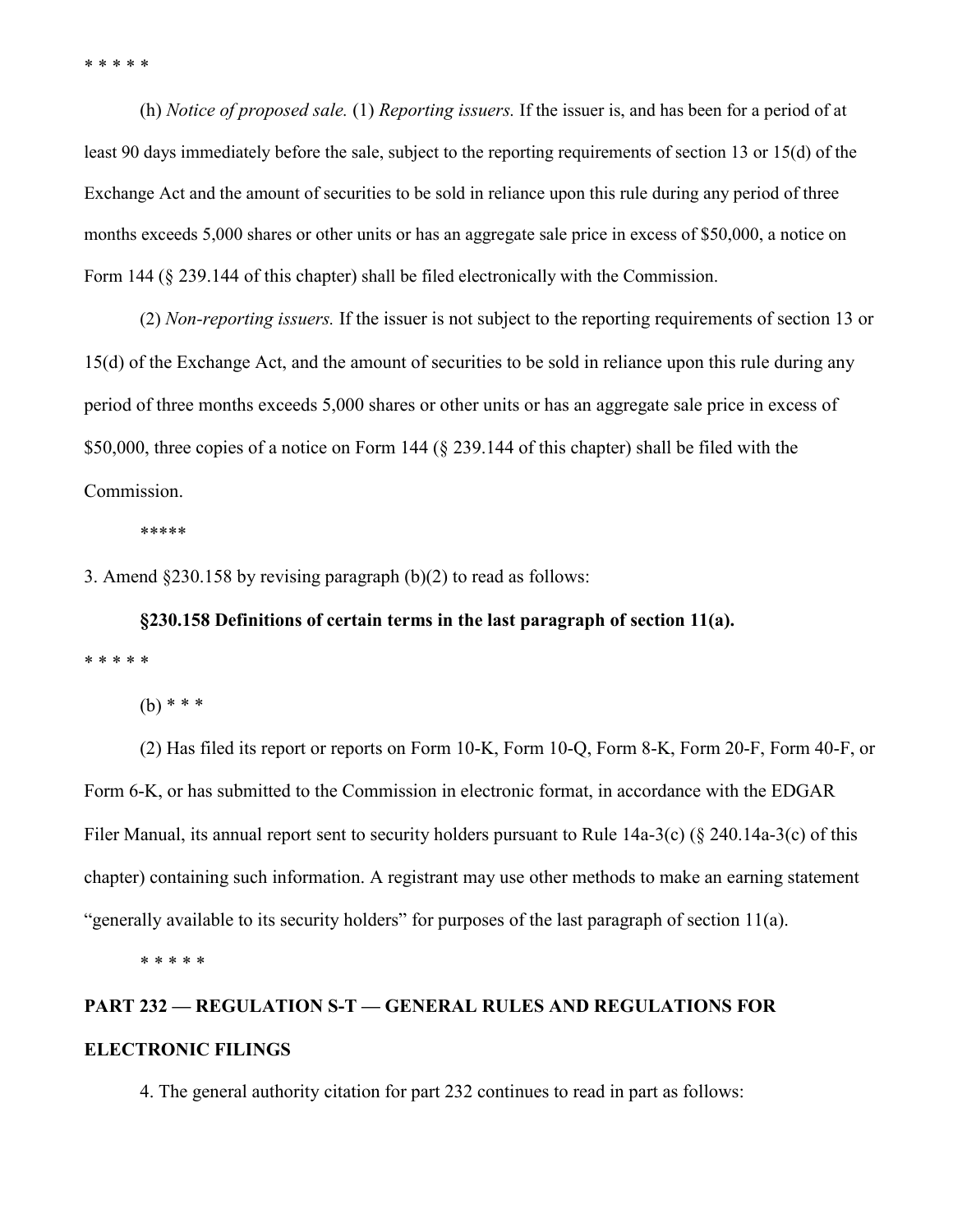Authority: 15 U.S.C. 77c, 77f, 77g, 77h, 77j, 77s(a), 77z-3, 77sss(a), 78c(b), 78l, 78m, 78n,

78o(d), 78w(a), 78ll, 80a-6(c), 80a-8, 80a-29, 80a-30, 80a-37, 7201 et seq.; and 18 U.S.C. 1350, unless otherwise noted.

\* \* \* \* \*

5. Amend §232.101 by:

a. Revising paragraphs  $(a)(1)(i)$  and  $(iii)$ ;

b. Removing the word "and" at the end of paragraph  $(a)(1)(\dot{x}ix)$ ;

c. Adding and reserving paragraphs  $(a)(1)(xxii)$  through  $(xxx)$ ;

d. Removing and reserving paragraphs  $(b)(1)$  through  $(6)$ , and  $(9)$ ;

e. Revising the paragraph (c) heading and introductory text; and

f. Removing and reserving paragraphs  $(c)(6)$  and  $(8)$ .

The revisions and additions to read as follows:

**§232.101 Mandated electronic submissions and exceptions.**

 $(a) * * * *$ 

 $(1)$  \* \* \*

(i) Registration statements and prospectuses filed pursuant to the Securities Act (15 U.S.C. 77a, et seq.) or registration statements filed pursuant to Section 12(b) or 12(g) of the Exchange Act (15 U.S.C. 78l(b) or (g)), and certifications that a security has been approved by an exchange for listing and registration filed pursuant to Section 12(d) of the Exchange Act (15 U.S.C. 78l(d)) and §240.12d1-3 of this chapter (Rule 12d1-3) under the Exchange Act. The certification that a security has been approved by an exchange for listing and registration must be made on EDGAR in the electronic format required by the EDGAR Filer Manual, as defined in §232.11 of this chapter (Rule 11 of Regulation S-T). Notwithstanding §232.104 of this chapter (Rule 104 of Regulation S-T), the certification filed under this paragraph will be considered as officially filed with the Commission;

\* \* \* \* \*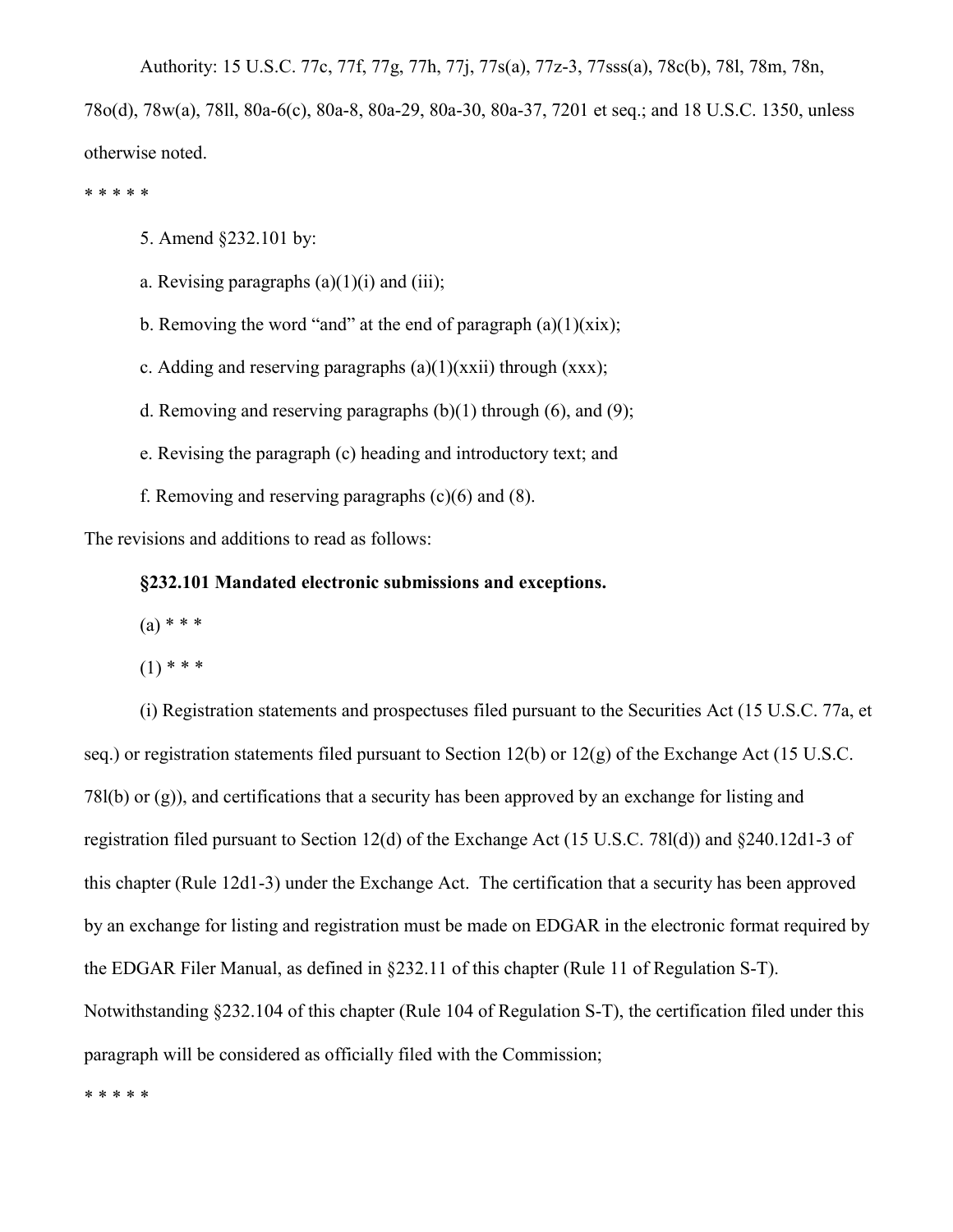(iii) Statements, reports and schedules filed with the Commission pursuant to sections 13, 14, 15(d) or 16(a) of the Exchange Act (15 U.S.C. 78m, 78n, 78o(d), 78p(a)), and proxy materials required to be furnished for the information of the Commission pursuant to Rules 14a-3 and 14c-3 or in connection with annual reports on Form 10-K (§ 249.310 of this chapter) filed pursuant to section 15(d) of the Exchange Act;

NOTE 1 to paragraph (a)(1)(iii). Electronic filers filing Schedules 13D and 13G with respect to foreign private issuers should include in the submission header all zeroes (i.e., 00–0000000) for the IRS tax identification number because the EDGAR system requires an IRS number tag to be inserted for the subject company as a prerequisite to acceptance of the filing.

NOTE 2 to paragraph (a)(1)(iii). Foreign private issuers must file or submit their Form 6-K reports (§249.306 of this chapter) in electronic format.

\* \* \* \* \*

(xxii) [Reserved]

(xxiii) [Reserved]

(xxiv) Annual reports to security holders furnished for the information of the Commission under  $§240.14a-3(c)$  of this chapter or  $§240.14c-3(b)$  of this chapter, under the requirements of Form 10-K (§249.310 of this chapter) filed by registrants under Exchange Act Section 15(d) (15 U.S.C. 78o(d)), or by foreign private issuers filed on Form 6-K (§249.306 of this chapter) under §240.13a-16 of this chapter or §240.15d-16 of this chapter;

(xxv) Notices of exempt solicitation furnished for the information of the Commission pursuant to Rule  $14a-6(g)$  (§240.14a-6(g) of this chapter) and notices of exempt preliminary roll-up communications furnished for the information of the Commission pursuant to §240.14a-6(n) of this chapter (Rule 14a- $6(n)$ ;

 $(xxyi)$  Form 11-K  $(\frac{249.311}{a}$  of this chapter);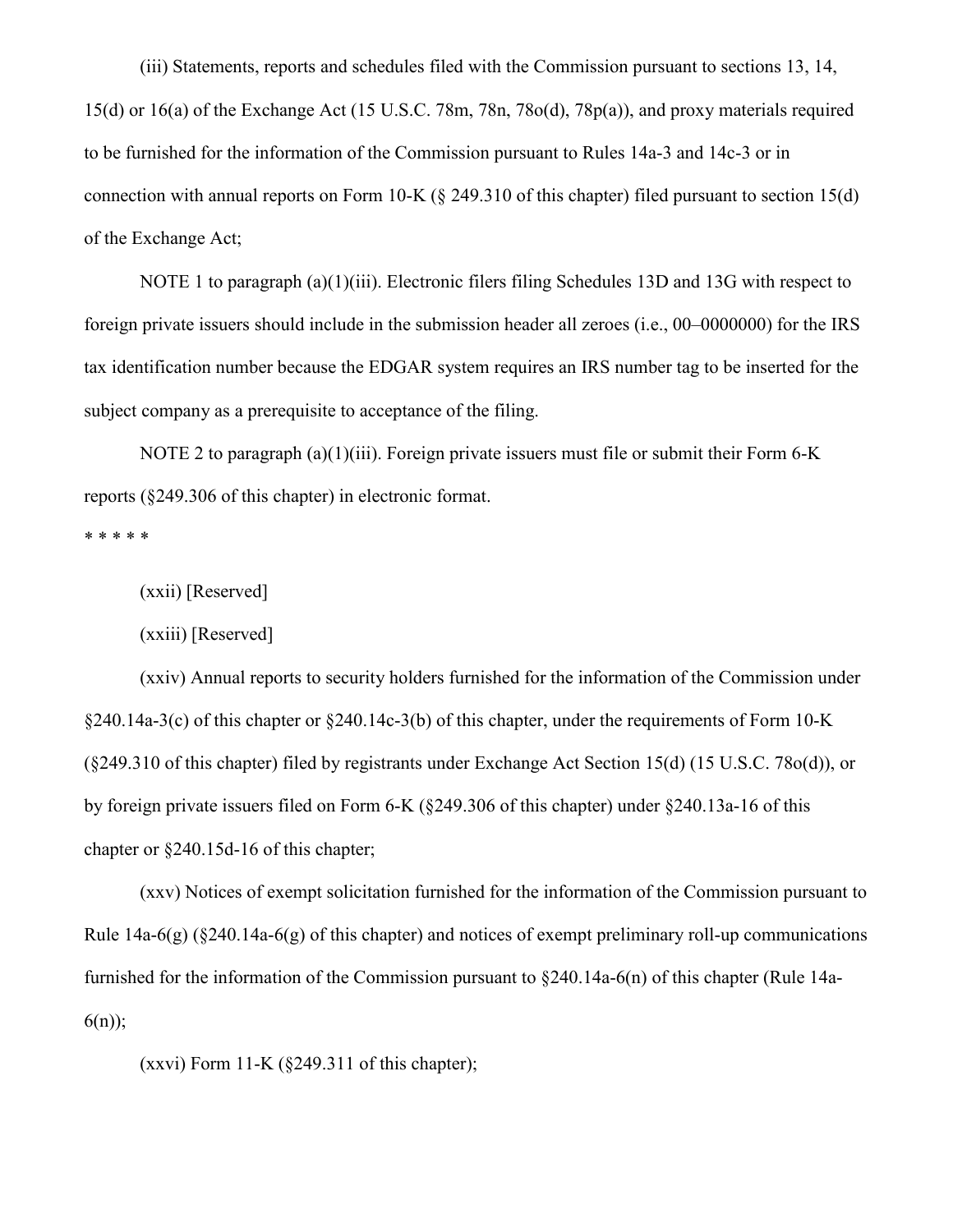(xxvii) Form 144 (§ 239.144 of this chapter), where the issuer of the securities is subject to the reporting requirements of Section 13 or 15(d) of the Exchange Act (15 U.S.C. 78m or 78o(d), respectively);

(xxviii) Periodic reports and reports with respect to distributions of primary obligations filed by:

(A) The International Bank for Reconstruction and Development under Section 15(a) of the Bretton Woods Agreements Act (22 U.S.C. 286k-1(a)) and part 285 of this chapter;

(B) The Inter-American Development Bank under Section 11(a) of the Inter-American Development Bank Act (22 U.S.C. 283h(a)) and part 286 of this chapter;

(C) The Asian Development Bank under Section 11(a) of the Asian Development Bank Act (22 U.S.C. 285h(a)) and part 287 of this chapter;

(D) The African Development Bank under Section 9(a) of the African Development Bank Act  $(22 \text{ U.S.C. } 290\text{i} - 9\text{(a)})$  and part 288 of this chapter;

(E) The International Finance Corporation under Section 13(a) of the International Finance Corporation Act (22 U.S.C. 282k(a)) and part 289 of this chapter; and

(F) The European Bank for Reconstruction and Development under Section 9(a) of the European Bank for Reconstruction and Development Act (22 U.S.C. 290l-7(a)) and part 290 of this chapter;

(xxix) A report or other document submitted by a foreign private issuer under cover of Form 6-K (§249.306 of this chapter) that the issuer must furnish and make public under the laws of the jurisdiction in which the issuer is incorporated, domiciled or legally organized (the foreign private issuer's "home country"), or under the rules of the home country exchange on which the issuer's securities are traded, as long as the report or other document is not a press release, is not required to be and has not been distributed to the issuer's security holders, and, if discussing a material event, has already been the subject of a Form 6-K or other Commission filing or submission on EDGAR; and

(xxx) Documents filed with the Commission pursuant to section 33 of the Investment Company Act (15 U.S.C. 80a-32).

\* \* \* \* \*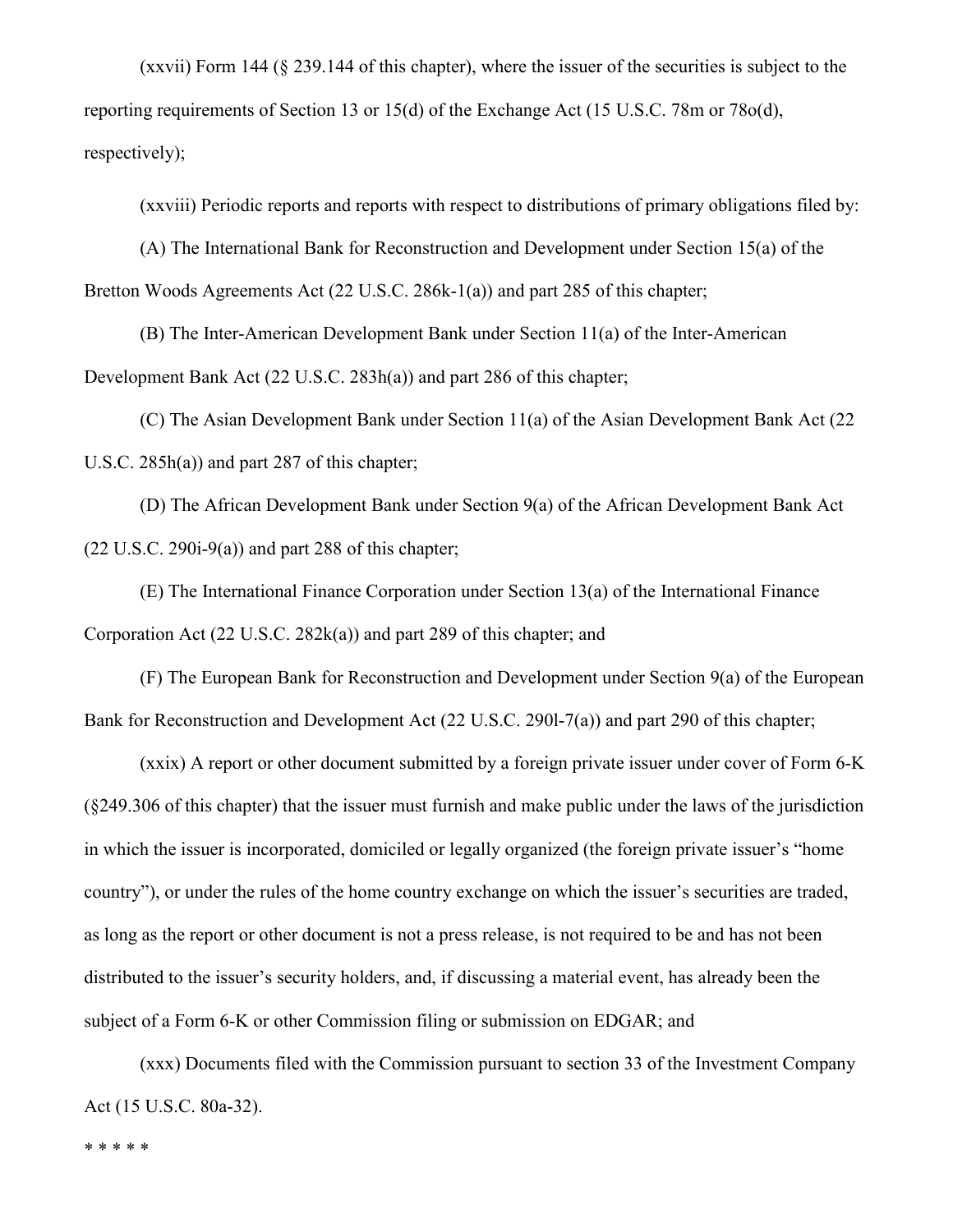(c) *Documents that shall not be submitted in electronic format on EDGAR***.** Except as otherwise specified in paragraph (d) of this section, the following shall not be submitted in electronic format on EDGAR:

\* \* \* \* \*

6. Amend §232.306 by revising the first sentence of paragraph (a) and paragraphs (b) and (c) to read as follows:

## **§232.306 Foreign language documents and symbols.**

(a) All electronic filings and submissions must be in the English language, except as otherwise provided by paragraphs (b) through (d) of this section. \* \* \*

(b) When including an English summary or English translation of a foreign language document in an electronic filing or submission, a party may also submit a copy of the unabridged foreign language document with the filing in the electronic format required by the EDGAR Filer Manual. A filer must provide a copy of any foreign language document upon the request of Commission staff.

(c) A foreign government or its political subdivision must electronically file a fair and accurate English translation, if available, of its latest annual budget as presented to its legislative body, as Exhibit B to Form 18 (§249.218 of this chapter) or Exhibit (c) to Form 18-K (§249.318 of this chapter). If no English translation is available, a foreign government or political subdivision must submit a copy of the foreign language version of its latest annual budget with the filing in the electronic format required by the EDGAR Filer Manual.

\* \* \* \* \*

- 7. Amend §232.311 by:
- a. Revising paragraphs (b) and (c); and
- b. Removing and reserving paragraphs (d) through (f).

The revisions to read as follows:

#### **§232.311 Documents submitted in paper under cover of Form SE.**

\* \* \* \* \*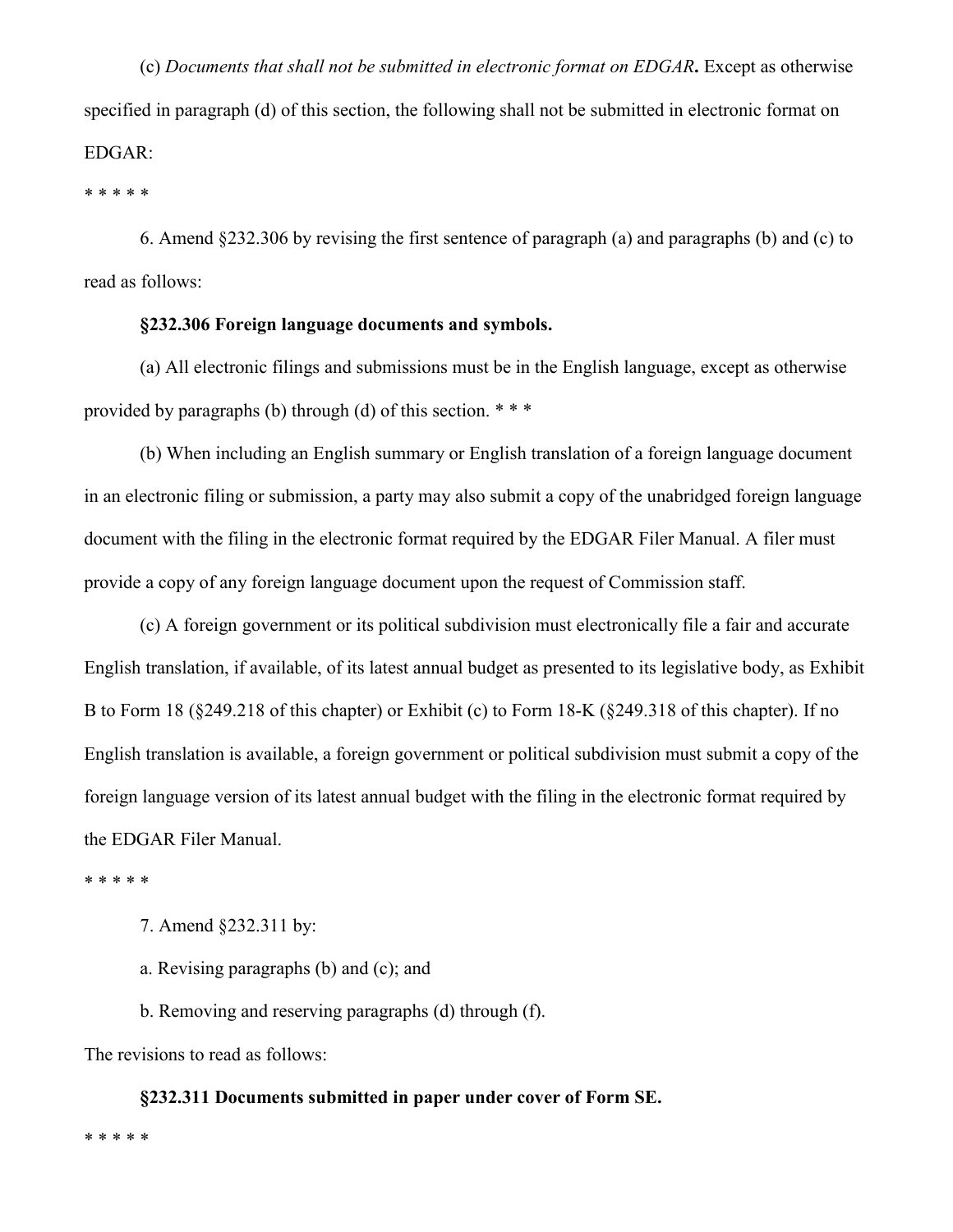(b) The Form SE shall be submitted in the following manner:

(1) If the subject of a temporary hardship exemption is an exhibit only, the filer must file the exhibit and a Form TH (§§239.65, 249.447, 269.1, and 274.404 of this chapter) under cover of Form SE (§§239.64, 249.444, 269.8, and 274.403 of this chapter) no later than one business day after the date the exhibit was to be filed electronically.

(2) An exhibit filed pursuant to a continuing hardship exemption may be filed up to six business days prior to, or on the date of filing of, the electronic format document to which it relates but shall not be filed after such filing date. If a paper document is submitted in this manner, requirements that the document be filed with, provided with or accompany the electronic filing shall be satisfied.

(c) Any requirements as to delivery or furnishing the information to persons other than the Commission shall not be affected by this section.

\* \* \* \* \*

8. Amend §232.405 by:

a. Revising the introductory text and paragraphs  $(a)(2)$  and  $(4)$ ;

b. Revising paragraph  $(b)(1)(ii)$ ;

c. Revising paragraph (c) introductory text and paragraph (e) introductory text; and

d. Revising Note 1 to §232.405.

The revisions and additions to read as follows:

## **§232.405 Interactive Data File submissions.**

This section applies to electronic filers that submit Interactive Data Files. Section 229.601(b)(101) of this chapter (Item 601(b)(101) of Regulation S-K), General Instruction F of Form 11-K (§249.311), paragraph (101) of Part II—Information Not Required to be Delivered to Offerees or Purchasers of Form F-10 (§239.40 of this chapter), paragraph 101 of the Instructions as to Exhibits of Form 20-F (§249.220f of this chapter), paragraph B.(15) of the General Instructions to Form 40-F (§249.240f of this chapter), paragraph C.(6) of the General Instructions to Form 6-K (§249.306 of this chapter), and General Instruction C.3.(g) of Form N-1A (§§239.15A and 274.11A of this chapter), General Instruction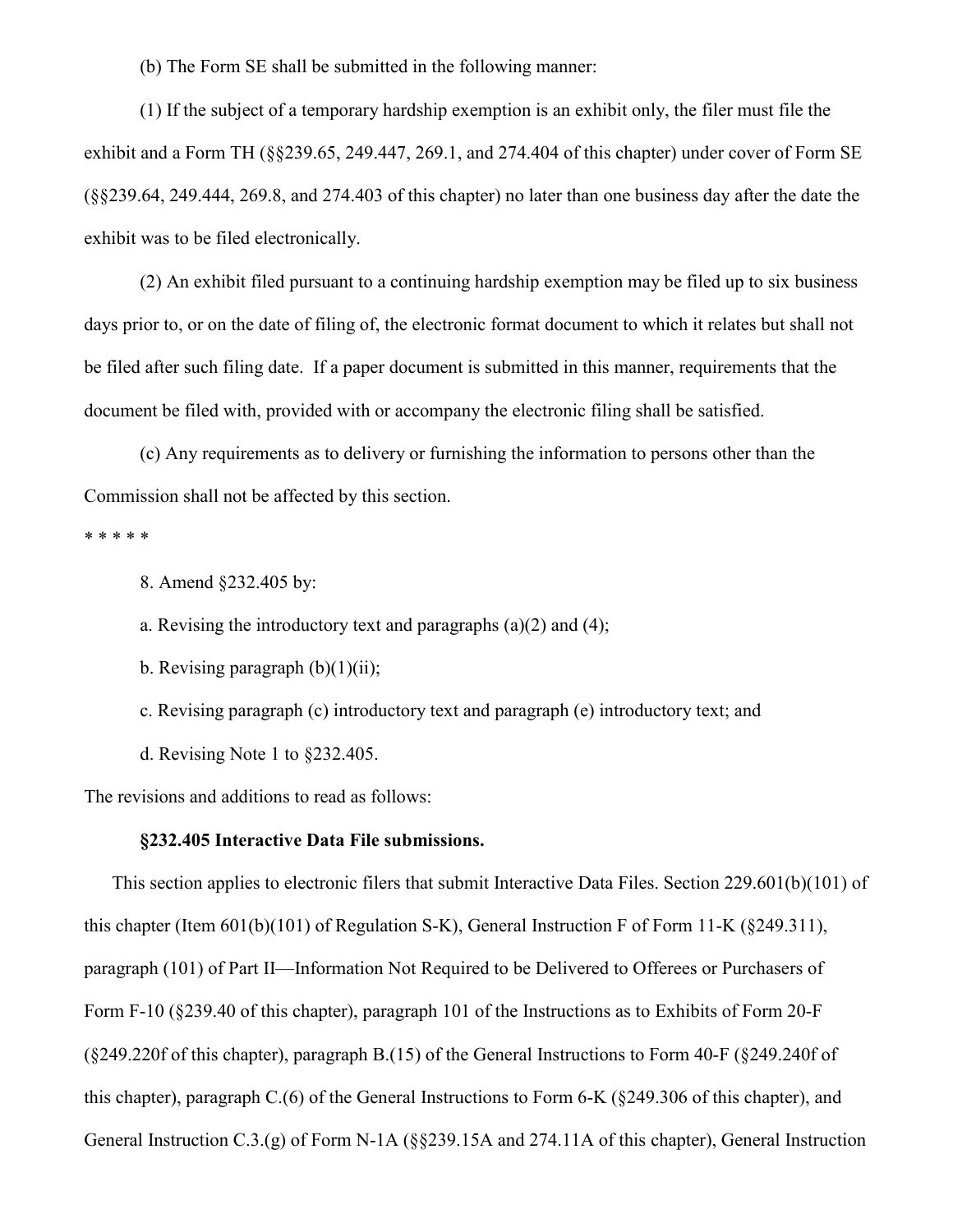I of Form N-2 (§§ 239.14 and 274.11a-1 of this chapter), General Instruction C.3.(h) of Form N-3 (§§ 239.17a and 274.11b of this chapter), General Instruction C.3.(h) of Form N-4 (§§ 239.17b and 274.11c of this chapter), General Instruction C.3.(h) of Form N-6 (§§ 239.17c and 274.11d of this chapter), and General Instruction C.4 of Form N-CSR (§§ 249.331 and 274.128 of this chapter) specify when electronic filers are required or permitted to submit an Interactive Data File (§232.11), as further described in note 1 to this section. This section imposes content, format and submission requirements for an Interactive Data File, but does not change the substantive content requirements for the financial and other disclosures in the Related Official Filing (§232.11).

 $(a) * * *$ 

(2) Be submitted only by an electronic filer either required or permitted to submit an Interactive Data File as specified by § 229.601(b)(101) of this chapter (Item 601(b)(101) of Regulation S-K), General Instruction F of Form 11-K (§249.311), paragraph (101) of Part II - Information Not Required to be Delivered to Offerees or Purchasers of Form F-10 (§ 239.40 of this chapter), paragraph 101 of the Instructions as to Exhibits of Form 20-F (§ 249.220f of this chapter), paragraph B.(15) of the General Instructions to Form 40-F (§ 249.240f of this chapter), paragraph C.(6) of the General Instructions to Form 6-K (§ 249.306 of this chapter), General Instruction C.3.(g) of Form N-1A (§§ 239.15A and 274.11A of this chapter), General Instruction I of Form N-2 (§§ 239.14 and 274.11a-1 of this chapter), General Instruction C.3.(h) of Form N-3 (§§ 239.17a and 274.11b of this chapter), General Instruction C.3.(h) of Form N-4 (§§ 239.17b and 274.11c of this chapter), General Instruction C.3.(h) of Form N-6 (§§ 239.17c and 274.11d of this chapter), or General Instruction C.4 of Form N-CSR (§§ 249.331 and 274.128 of this chapter), as applicable;

\* \* \* \* \*

(4) Be submitted in accordance with the EDGAR Filer Manual and, as applicable, Item  $601(b)(101)$  of Regulation S-K (§ 229.601(b)(101) of this chapter), General Instruction F of Form 11-K (§ 249.311 of this chapter), paragraph (101) of Part II - Information Not Required to be Delivered to Offerees or Purchasers of Form F-10 (§ 239.40 of this chapter), paragraph 101 of the Instructions as to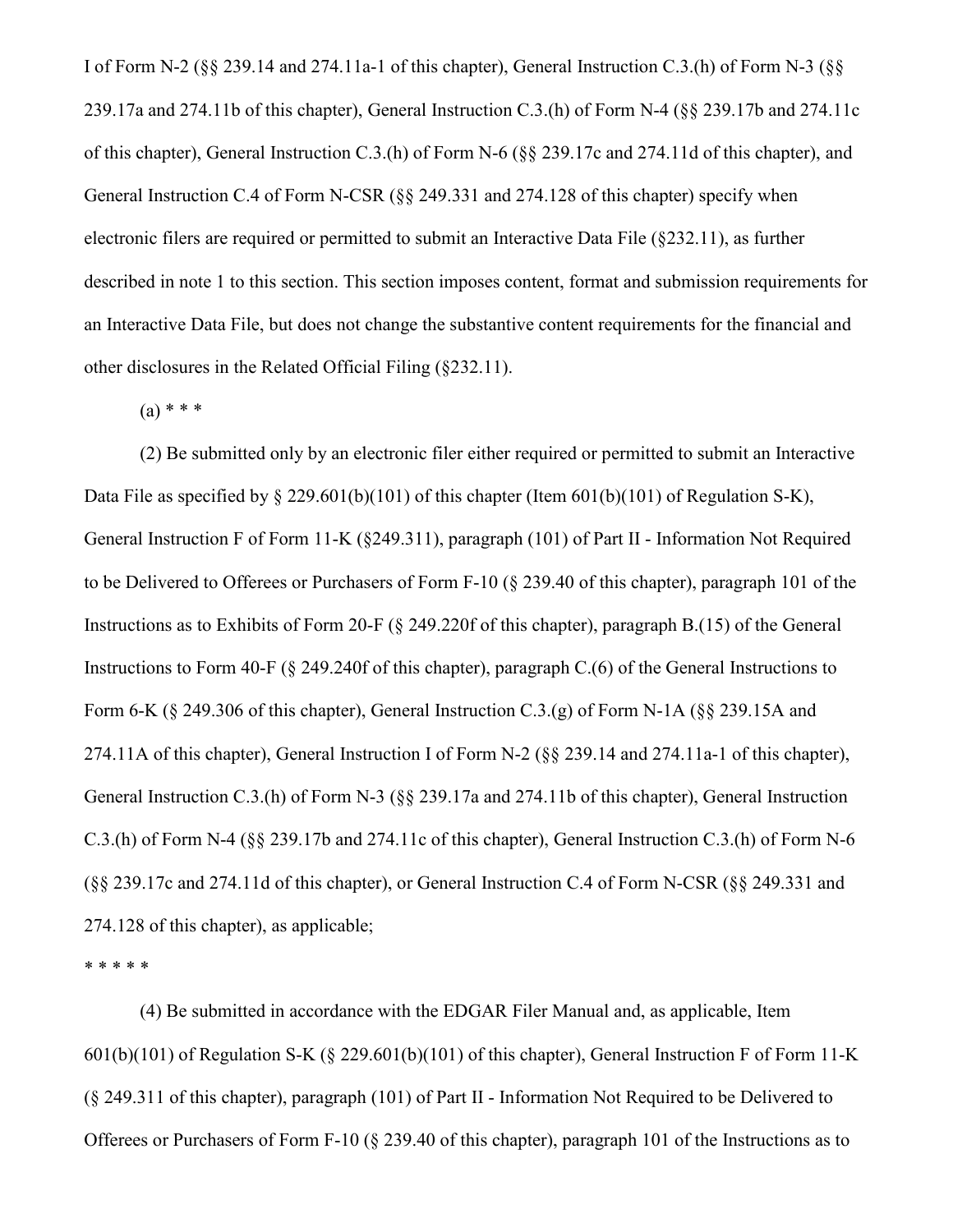Exhibits of Form 20-F (§ 249.220f of this chapter), paragraph B.(15) of the General Instructions to Form 40-F (§ 249.240f of this chapter), paragraph C.(6) of the General Instructions to Form 6-K (§ 249.306 of this chapter), General Instruction C.3.(g) of Form N-1A (§§ 239.15A and 274.11A of this chapter), General Instruction I of Form N-2 (§§ 239.14 and 274.11a-1 of this chapter), General Instruction C.3.(h) of Form N-3 (§§ 239.17a and 274.11b of this chapter), General Instruction C.3.(h) of Form N-4 (§§ 239.17b and 274.11c of this chapter), General Instruction C.3.(h) of Form N-6 (§§ 239.17c and 274.11d of this chapter); or General Instruction C.4 of Form N-CSR (§§ 249.331 and 274.128 of this chapter). \* \* \* \* \*

 $(b)$  \* \* \*

 $(1)$  \* \* \*

(ii) As applicable, all schedules set forth in Article 6A of Regulation S-X (§§ 210.6A-01 - 210.6A-05) and Article 12 of Regulation S-X (§§ 210.12-01 - 210.12-29), and all schedules prepared by plans in accordance with the financial reporting requirements of the Employee Retirement Income Security Act of 1974 (29 U.S.C. 1001 et seq.) and filed with the Commission on Form 11-K (§ 249.311). \*\*\*\*\*

(c) *Format - Generally.* An Interactive Data File must comply with the following requirements, except as modified by paragraph (d) or (e) of this section, as applicable, with respect to the corresponding data in the Related Official Filing consisting of footnotes to financial statements or financial statement schedules as set forth in Article 6A of Regulation S-X , Article 12 of Regulation S-X or the financial reporting requirements of the Employee Retirement Income Security Act of 1974 (29 U.S.C. 1001 et seq.), as applicable:

\* \* \* \* \*

*(e) Format - Schedules - Generally.* The part of the Interactive Data File for which the corresponding data in the Related Official Filing consists of financial statement schedules as set forth in 17 CFR 210.6A-01 through 210.6A-05) (Article 6A of Regulation S-X), §§ 210.12-01 through 210.12- 29 of this chapter (Article 12 of Regulation S-X), or the financial reporting requirements of the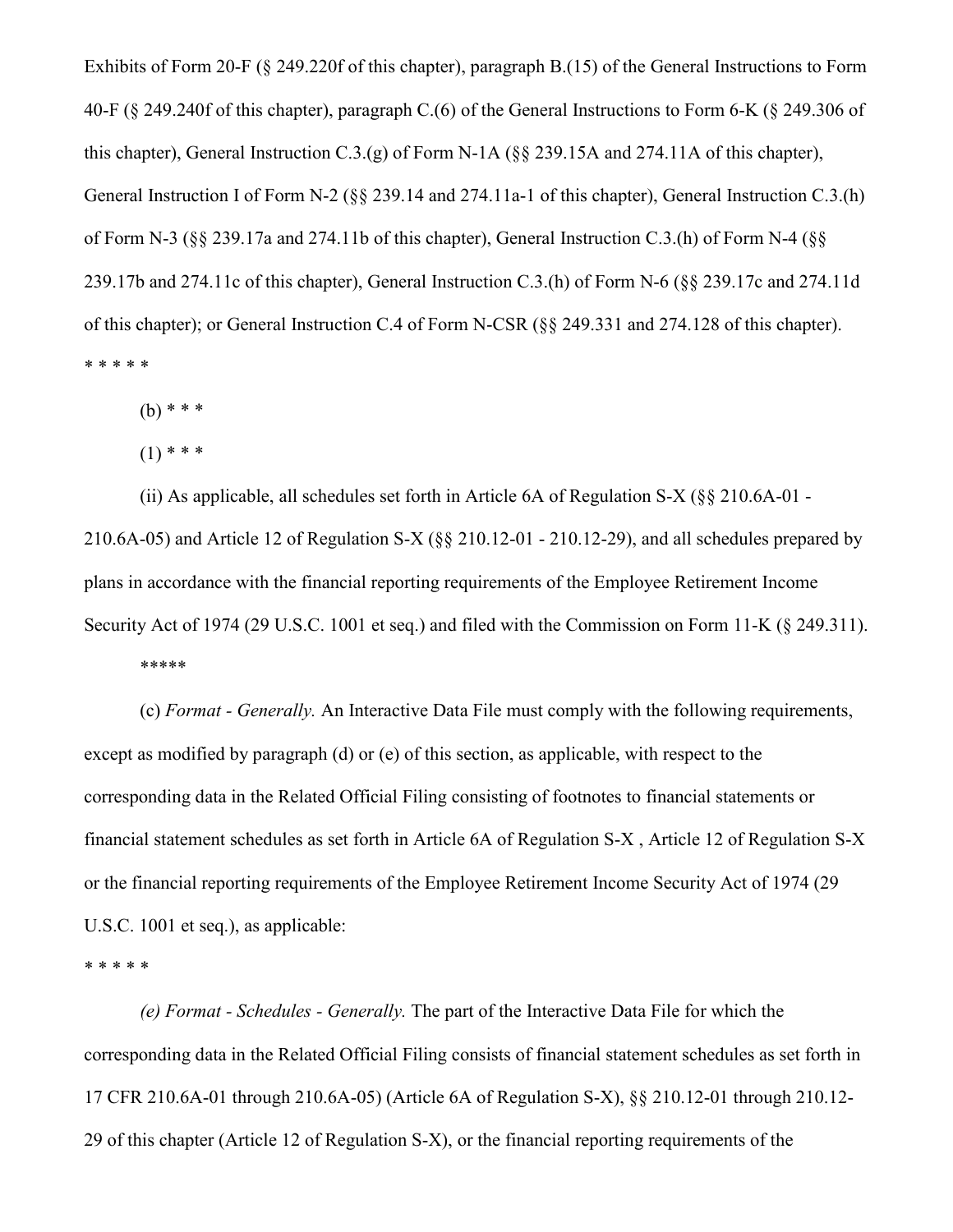Employee Retirement Income Security Act of 1974 (29 U.S.C. 1001 et seq.), as applicable, must comply with the requirements of paragraphs  $(c)(1)$  and  $(2)$  of this section, as modified by this paragraph (e). Such financial statement schedules must be tagged as follows:

\* \* \* \* \*

Note 1 to § 232.405: Section 229.601(b)(101) of this chapter (Item 601(b)(101) of Regulation S-K) specifies the circumstances under which an Interactive Data File must be submitted and the circumstances under which it is permitted to be submitted, with respect to § 239.11 of this chapter (Form S-1), § 239.13 of this chapter (Form S-3), § 239.25 of this chapter (Form S-4), § 239.18 of this chapter (Form S-11), § 239.31 of this chapter (Form F-1), § 239.33 of this chapter (Form F-3), § 239.34 of this chapter (Form F-4), § 249.310 of this chapter (Form 10-K), § 249.308a of this chapter (Form 10-Q), and § 249.308 of this chapter (Form 8-K). General Instruction F of § 249.311 of this chapter (Form 11-K) specifies the circumstances under which an Interactive Data File must be submitted, and the circumstances under which it is permitted to be submitted, with respect to Form 11-K. Paragraph (101) of Part II - Information not Required to be Delivered to Offerees or Purchasers of § 239.40 of this chapter (Form F-10) specifies the circumstances under which an Interactive Data File must be submitted and the circumstances under which it is permitted to be submitted, with respect to Form F-10. Paragraph 101 of the Instructions as to Exhibits of § 249.220f of this chapter (Form 20-F) specifies the circumstances under which an Interactive Data File must be submitted and the circumstances under which it is permitted to be submitted, with respect to Form 20-F. Paragraph B.(15) of the General Instructions to § 249.240f of this chapter (Form 40-F) and Paragraph C.(6) of the General Instructions to § 249.306 of this chapter (Form 6-K) specify the circumstances under which an Interactive Data File must be submitted and the circumstances under which it is permitted to be submitted, with respect to  $\delta$ 249.240f of this chapter (Form 40-F) and § 249.306 of this chapter (Form 6-K). Section 229.601(b)(101) (Item 601(b)(101) of Regulation S-K), paragraph (101) of Part II - Information not Required to be Delivered to Offerees or Purchasers of Form F-10, paragraph 101 of the Instructions as to Exhibits of Form 20-F, paragraph B.(15) of the General Instructions to Form 40-F, and paragraph C.(6) of the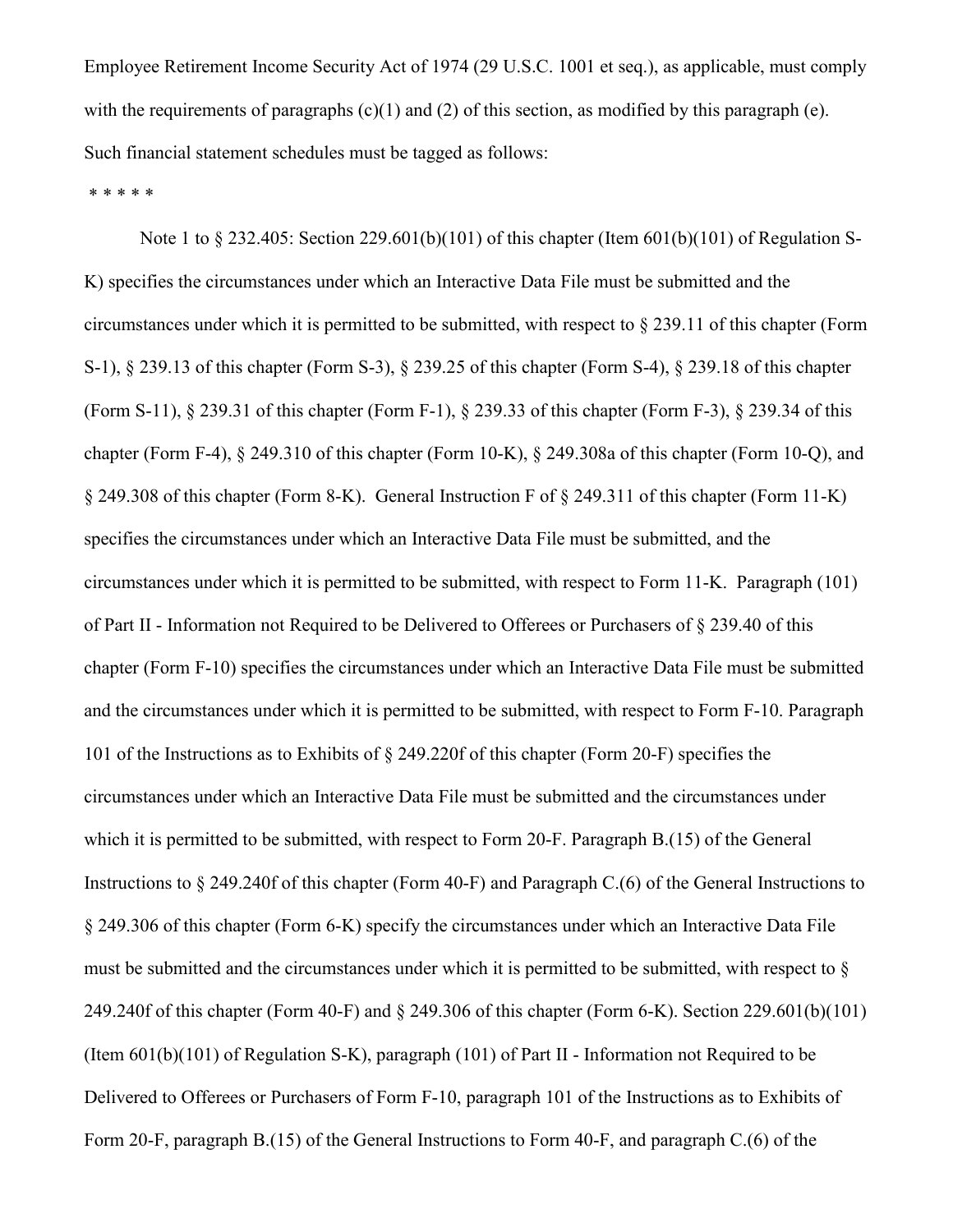General Instructions to Form 6-K all prohibit submission of an Interactive Data File by an issuer that prepares its financial statements in accordance with 17 CFR 210.6-01 through 210.6-10 (Article 6 of Regulation S-X). For an issuer that is a management investment company or separate account registered under the Investment Company Act of 1940 (15 U.S.C. 80a et seq.) or a business development company as defined in Section 2(a)(48) of the Investment Company Act of 1940 (15 U.S.C. 80a-2(a)(48)), General Instruction C.3.(g) of Form N-1A (§§ 239.15A and 274.11A of this chapter), General Instruction I of Form N-2 (§§ 239.14 and 274.11a-1 of this chapter), General Instruction C.3.(h) of Form N-3 (§§ 239.17a and 274.11b of this chapter), General Instruction C.3.(h) of Form N-4 (§§ 239.17b and 274.11c of this chapter), General Instruction C.3.(h) of Form N-6 (§§ 239.17c and 274.11d of this chapter), and General Instruction C.4 of Form N-CSR (§§ 249.331 and 274.128 of this chapter), as applicable, specifies the circumstances under which an Interactive Data File must be submitted.

# **PART 239 — FORMS PRESCRIBED UNDER THE SECURITIES ACT OF 1933**

9. The authority citation for part 239 continues to read in part as follows:

**Authority**: 15 U.S.C. 77c, 77f, 77g, 77h, 77j, 77s, 77z-2, 77z-3, 77sss, 78c, 78l, 78m, 78n, 78o(d), 78o-7 note, 78u-5, 78w(a), 78ll, 78mm, 80a-2(a), 80a-3, 80a-8, 80a-9, 80a-10, 80a-13, 80a-24, 80a-26, 80a-29, 80a-30, and 80a-37; and sec. 107, Pub. L. 112-106, 126 Stat. 312, unless otherwise noted.

\* \* \* \* \*

Sections 239.63 and 239.64 are also issued under 15 U.S.C. 77f, 77g, 77h, 77j, 77s(a), 77sss(a), 78c(b), 78l, 78m, 78n, 78o(d), 78w(a), 80a-8, 80a-24, 80a-29, and 80a-37.

10. Amend Form F-10 (referenced in §239.40) by revising General Instruction II.L to read as follows:

**Note: The text of Form F-10 does not, and this amendment will not, appear in the Code of Federal Regulations.**

#### **UNITED STATES SECURITIES AND EXCHANGE COMMISSION**

#### **Washington, D.C. 20549**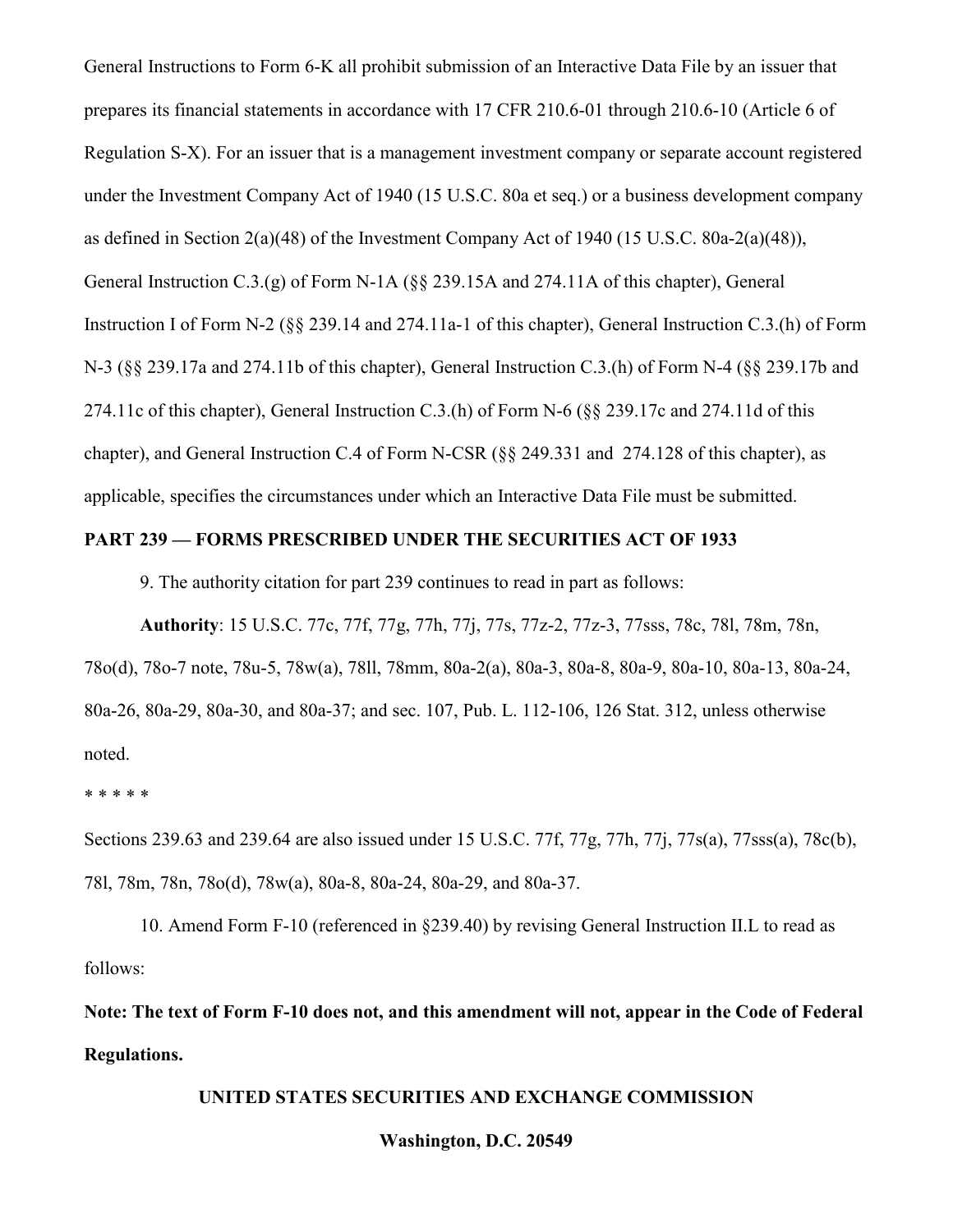#### **FORM F-10**

# **REGISTRATION STATEMENT UNDER THE SECURITIES ACT OF 1933 \* \* \* \* \***

#### **GENERAL INSTRUCTIONS**

#### \* \* \* \* \*

# **II**. \* \* \*

L. Where the offering registered on this Form is being made pursuant to the home jurisdiction's shelf prospectus offering procedures or procedures for pricing offerings after the final receipt has been issued, each supplement to, or supplemented version of, the home jurisdiction disclosure document(s) prepared under such procedures shall be filed with the Commission in electronic format via the EDGAR system within one business day after such supplement or supplemented version is filed with the principal jurisdiction. Such filings shall be deemed not to constitute amendments to this registration statement. Each such filing shall contain in the upper right hand corner of the cover page the following legend, which may be set forth in longhand if legible: "Filed pursuant to General Instruction II.L. of Form F-10; File No. 33-[insert number of the registration statement]."

*Note*: Offerings registered on this Form, whether or not made contemporaneously in Canada, may be made pursuant to National Policy Statement No. 44 shelf prospectus offering procedures and procedures for pricing offerings after the final receipt has been issued. Rules 415 and 430A under the Securities Act are not available for offerings registered on this Form.

\* \* \* \* \*

11. Amend Form F-X (referenced in §239.42) by:

a. Revising the introductory text to General Instruction II;

b. Removing General Instruction II.B.(2) and the corresponding Note on the cover page; and

c. Redesignating General Instruction II.B.(3) as General Instruction II.B.(2).

The revisions to read as follows: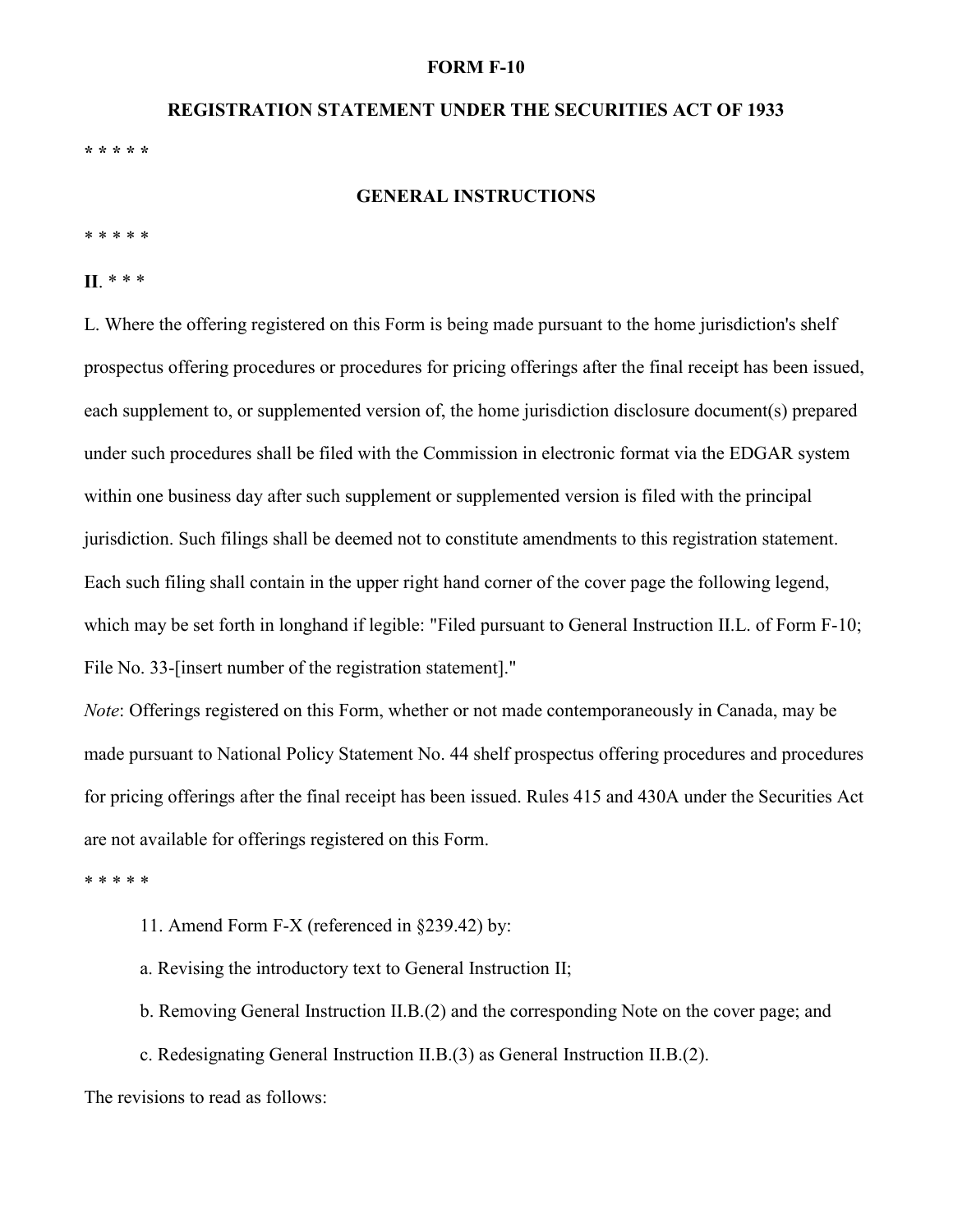**Note: The text of Form F-X does not, and this amendment will not, appear in the Code of Federal Regulations.**

### **UNITED STATES SECURITIES AND EXCHANGE COMMISSION**

#### **Washington, D.C. 20549**

#### **FORM F-X**

# **APPOINTMENT OF AGENT FOR SERVICE OF PROCESS AND UNDERTAKING** \* \* \* \* \*

#### **GENERAL INSTRUCTIONS**

\* \* \* \* \*

**II**. A filer must file the Form F-X in electronic format via the Commission's Electronic Data Gathering, Analysis, and Retrieval (EDGAR) system in accordance with the EDGAR rules set forth in Regulation S-T (17 CFR part 232). For assistance with EDGAR issues, please consult the EDGAR – Information for Filers webpage on SEC.gov.

\* \* \* \* \*

12. Amend Form SE (referenced in §§239.64, 249.444, 269.8, and 274.403) by:

a. On the cover page removing the text " Rule 311 (Permitted Paper Exhibit)";

b. Revising paragraph 1.A of the General Instructions; and

c. Revising the first sentence of paragraph 3.B of the General Instructions.

The revisions to read as follows:

**Note: The text of Form SE does not, and this amendment will not, appear in the Code of Federal Regulations.**

#### **UNITED STATES SECURITIES AND EXCHANGE COMMISSION**

#### **Washington, D.C. 20549**

## **FORM SE**

#### **FORM FOR SUBMISSION OF PAPER FORMAT EXHIBITS**

#### **BY EDGAR ELECTRONIC FILERS**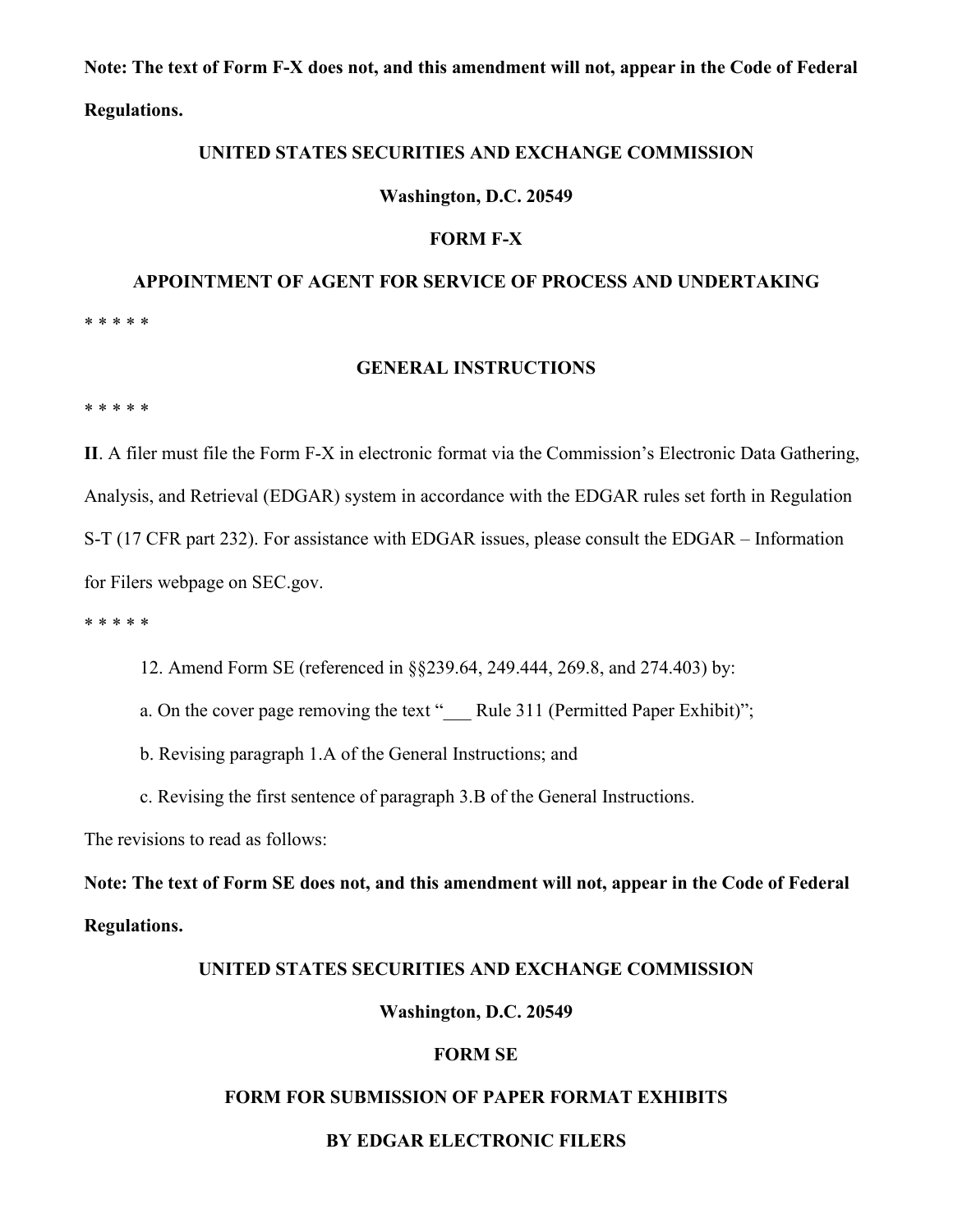#### **FORM SE GENERAL INSTRUCTIONS**

#### 1. \* \* \*

A. Electronic filers must use this form to submit any paper format exhibit under the Securities Act of 1933, the Securities Exchange Act of 1934, the Trust Indenture Act of 1939, or the Investment Company Act of 1940, provided that the submission of such exhibit in paper is permitted under Rule 201 or 202 of Regulation S-T (§§232.201 or 232.202 of this chapter).

\* \* \* \* \*

3. \* \* \*

B. If you are filing the exhibit under a continuing hardship exemption under Rule 202 of Regulation S-T (§232.202 of this chapter), you may file the exhibit in paper under cover of Form SE up to six business days before or on the date of filing of the electronic format document to which it relates; you may not file the exhibit after the filing date of the electronic document to which it relates. \* \* \* \* \* \* \* \*

13. Amend § 239.144 by revising paragraph (a) to read as follows:

(a) Except as indicated in paragraph (b) of this section, each person who intends to sell securities in reliance upon §230.144 of this chapter shall file this form in electronic format by means of the Commission's Electronic Data, Gathering, Analysis, and Retrieval system (EDGAR) in accordance with the EDGAR rules set forth in Regulation S-T (17 CFR part 232 of this chapter). \* \* \* \* \*

14. Amend Form 144 (referenced in § 239.144) by:

a. Removing the text "ATTENTION: Transmit for filing 3 copies of this form concurrently with either placing an order with a broker to execute sale or executing a sale directly with a market maker." and add in its place "ATTENTION: This form must be filed in electronic format by means of the Commission's Electronic Data Gathering, Analysis, and Retrieval system (EDGAR) in accordance with the EDGAR rules set forth in Regulation S-T (17 CFR part 232), except that where the issuer of the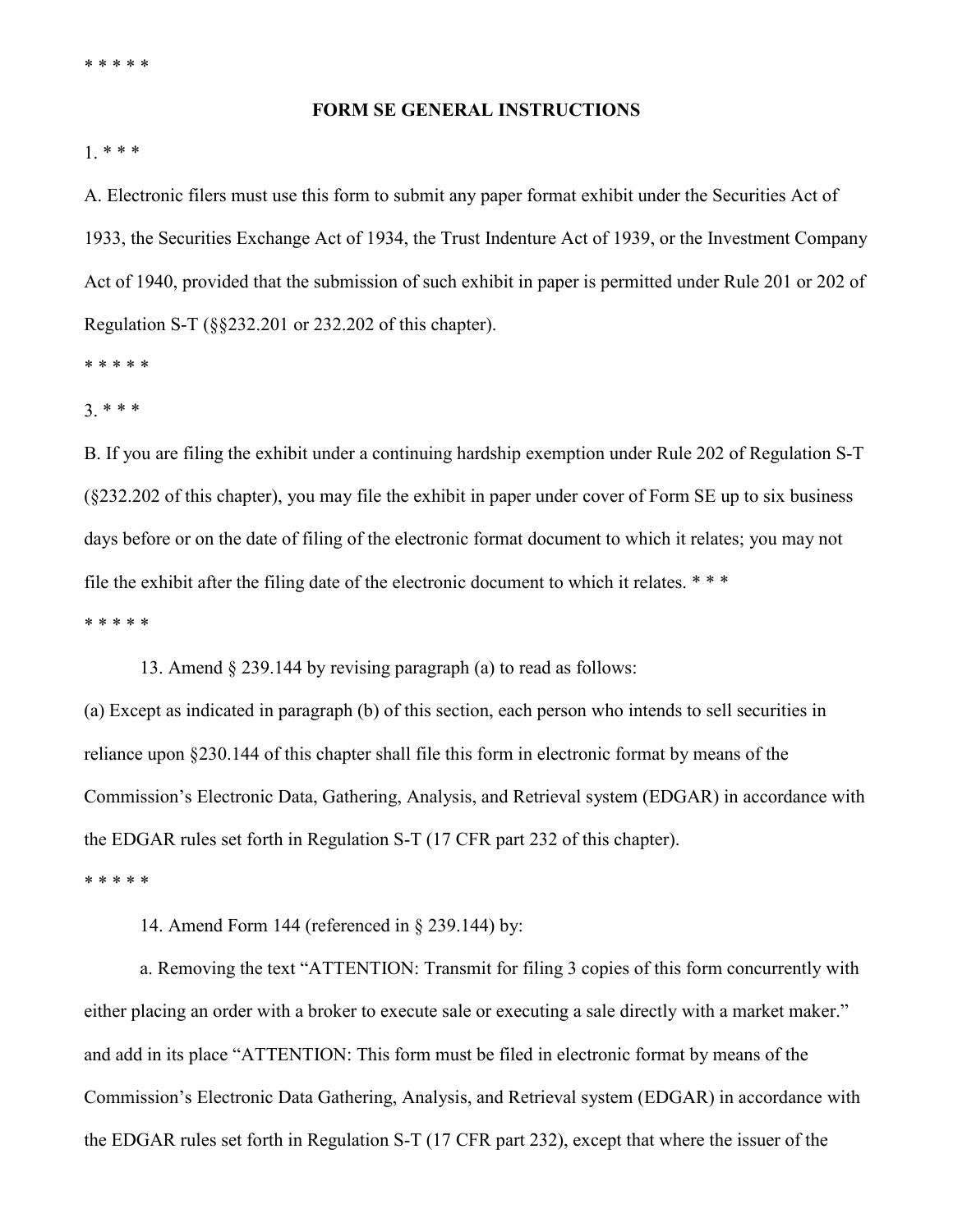securities is not subject to the reporting requirements of section 13 or 15(d) of the Exchange Act, this form must be filed in accordance with Securities Act Rule 144(h)(2). For assistance with EDGAR issues, please consult the EDGAR—Information for Filers webpage on SEC.gov;

b. Removing the text "INSTRUCTION: The person filing this notice should contact the issuer to obtain the I.R.S. Identification Number and the S.E.C. File Number." and add in its place "INSTRUCTION: The filer should contact the issuer to obtain the S.E.C. File Number.";

c. Removing the data field box "1(b)";

d. Redesignating the data field boxes  $1(c)$  through  $1(e)$  as  $1(b)$  through  $1(d)$ ;

e. Removing the data field box " $2(c)$ ";

f. Removing Instructions  $1(b)$  and  $2(c)$ ;

g. Redesignating Instructions  $1(c)$  through  $1(e)$  as  $1(b)$  through  $1(d)$ ; and

**Note: The text of Form 144 does not and this amendment will not appear in the Code of Federal Regulations.**

**PART 240 – GENERAL RULES AND REGULATIONS, SECURITIES EXCHANGE ACT OF 1934**

15. The authority citation for part 240 continues to read, in part, as follows:

Authority: 15 U.S.C. 77c, 77d, 77g, 77j, 77s, 77z-2, 77z-3, 77eee, 77ggg, 77nnn, 77sss, 77ttt, 78c, 78c-3, 78c-5, 78d, 78e, 78f, 78g, 78i, 78j, 78j-1, 78k, 78k-1, 78l, 78m, 78n, 78n-1, 78o, 78o-4, 78o-10, 78p, 78q, 78q-1, 78s, 78u-5, 78w, 78x, 78dd, 78ll, 78mm, 80a-20, 80a-23, 80a-29, 80a-37, 80b-3, 80b-4, 80b-11, and 7201 et seq., and 8302; 7 U.S.C. 2(c)(2)(E); 12 U.S.C. 5221(e)(3); 18 U.S.C. 1350; Pub. L. 111- 203, 939A, 124 Stat. 1376 (2010); and Pub. L. 112-106, sec. 503 and 602, 126 Stat. 326 (2012), unless otherwise noted.

\* \* \* \* \*

Sections 240.14a-3, 240.14a-13, 240.14b-1 and 240.14c-7 also issued under secs. 12, 14 and 17, 15 U.S.C. 781, 78n and 78g;

Sections 240.14c-1 to 240.14c-101 also issued under sec. 14, 48 Stat. 895; 15 U.S.C. 78n;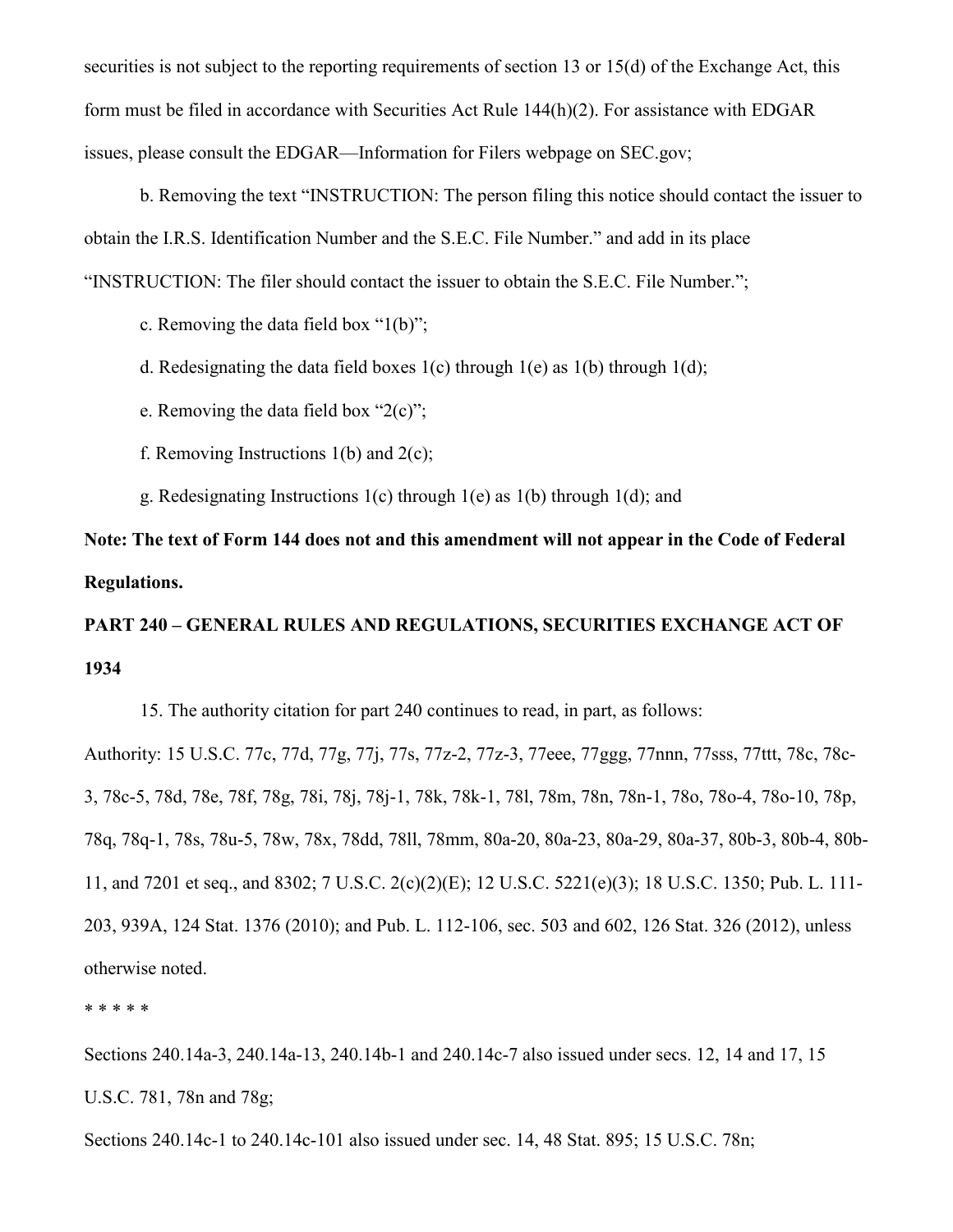\* \* \* \* \*

16. Amend §240.12d1-3 by revising paragraph (c) to read as follows:

#### **§240.12d1-3 Requirements as to certification.**

\* \* \* \* \*

(c) The certification must be filed in electronic format via the Commission's Electronic Data Gathering, Analysis, and Retrieval (EDGAR) system in accordance with the EDGAR rules set forth in §232 of this chapter (Regulation S-T).

17. Amend §240.14a-3 by revising paragraph (c) to read as follows:

## **§ 240.14a-3 Information to be furnished to security holders.**

\* \* \* \* \*

(c) The report sent to security holders pursuant to this rule shall be submitted in electronic format, in accordance with the EDGAR Filer Manual, to the Commission, solely for its information, not later than the date on which such report is first sent or given to security holders or the date on which preliminary copies, or definitive copies, if preliminary filing was not required, of solicitation material are filed with the Commission pursuant to §240.14a-6, whichever date is later. The report is not deemed to be "soliciting material" or to be "filed" with the Commission or subject to this regulation otherwise than as provided in this Rule, or to the liabilities of section 18 of the Act, except to the extent that the registrant specifically requests that it be treated as a part of the proxy soliciting material or incorporates it in the proxy statement or other filed report by reference.

\* \* \* \* \*

18. Amend §240.14c-3 by revising paragraph (b) to read as follows:

#### **§ 240.14c-3 Annual report to be furnished security holders.**

\* \* \* \* \*

(b) The report sent to security holders pursuant to this rule shall be submitted in electronic format, in accordance with the EDGAR Filer Manual, to the Commission, solely for its information, not later than the date on which such report is first sent or given to security holders or the date on which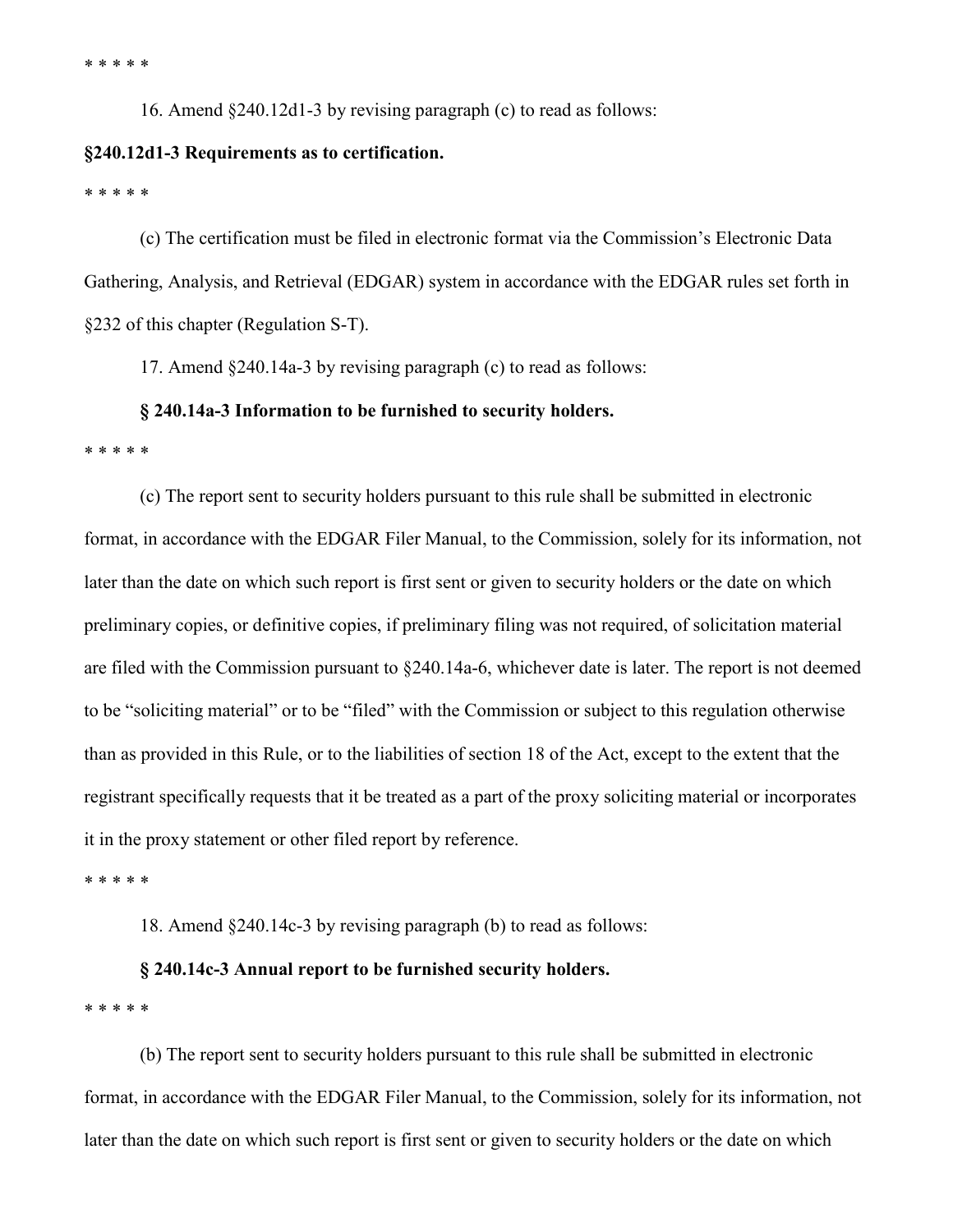preliminary copies, or definitive copies, if preliminary filing was not required, of the information statement are filed with the Commission pursuant to §240.14c-5, whichever date is later. The report is not deemed to be "filed" with the Commission or subject to this regulation otherwise than as provided in this rule, or to the liabilities of section 18 of the Act, except to the extent that the registrant specifically requests that it be treated as a part of the information statement or incorporates it in the information statement or other filed report by reference.

\* \* \* \* \*

#### **PART 249 — FORMS, SECURITIES EXCHANGE ACT OF 1934**

19. The authority citation for part 249 continues to read in part as follows:

Authority: 15 U.S.C. 78a et seq. and 7201 et seq.; 12 U.S.C. 5461 et seq.; 18 U.S.C. 1350; Sec.

953(b) Pub. L. 111-203, 124 Stat. 1904; Sec. 102(a)(3) Pub. L. 112-106, 126 Stat. 309 (2012), Sec. 107

Pub. L. 112–106, 126 Stat. 313 (2012), and Sec. 72001 Pub. L. 114-94, 129 Stat. 1312 (2015), and secs.

2 and 3 Pub. L. 116-222, 134 Stat. 1063 (2020), unless otherwise noted.

Section 249.220f is also issued under secs. 3(a), 202, 208, 302, 306(a), 401(a), 401(b), 406 and 407,

Pub. L. 107-204, 116 Stat. 745, and secs. 2 and 3, Pub. L. 116-222, 134 Stat. 1063.

Section 249.240f is also issued under secs. 3(a), 202, 208, 302, 306(a), 401(a), 406 and 407, Pub. L. 107-204, 116 Stat. 745.

\* \* \* \* \*

Section 249.310 is also issued under secs. 3(a), 202, 208, 302, 406 and 407, Pub. L. 107-204, 116 Stat. 745.

\* \* \* \* \*

20. Amend Form 20-F (referenced in §249.220f) by adding Item 10.J to read as follows:

**Note: The text of Form 20-F does not, and this amendment will not, appear in the Code of Federal Regulations.**

# **UNITED STATES SECURITIES AND EXCHANGE COMMISSION**

#### **Washington, D.C. 20549**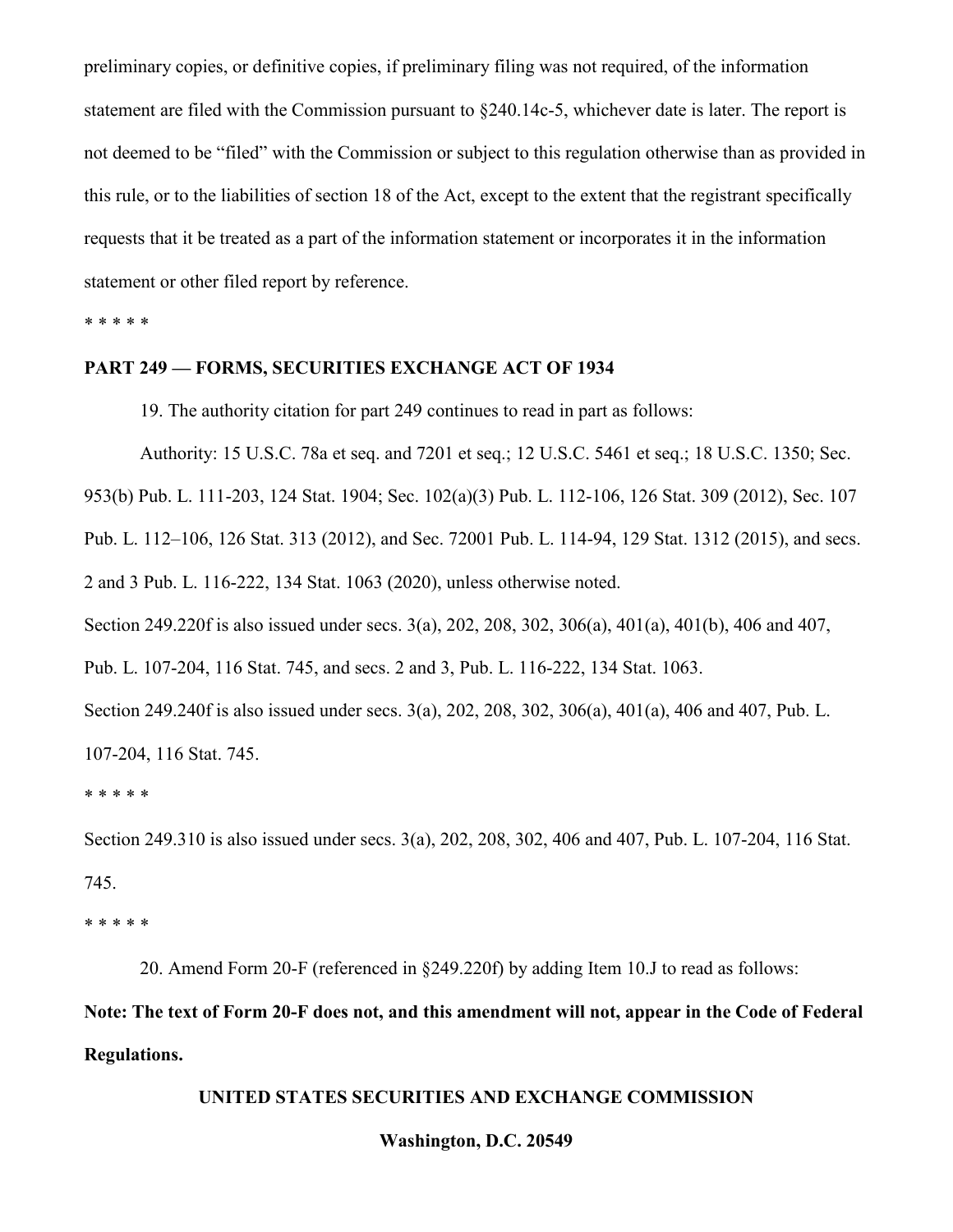\* \* \* \* \*

#### **PART I**

\* \* \* \* \*

**Item 10.** \* \* \*

**J. Annual Report to Security Holders.** If a registrant is required to provide an annual report to security holders in response to the requirements of Form 6-K (§249.306 of this chapter), the registrant must submit the annual report to security holders in electronic format in accordance with the EDGAR Filer Manual.

\* \* \* \* \*

21. Amend Form 40-F (referenced in §249.240f) by revising General Instruction B.(3) to read as follows:

**Note: The text of Form 40-F does not, and this amendment will not, appear in the Code of Federal Regulations.**

# **UNITED STATES SECURITIES AND EXCHANGE COMMISSION**

#### **Washington, D.C. 20549**

## **FORM 40-F**

\* \* \* \* \*

#### **GENERAL INSTRUCTIONS**

\* \* \* \* \*

**B.** \* \* \*

(3) Registrants reporting pursuant to Section 13(a) or 15(d) of the Exchange Act should file under cover of this form the annual information form required under Canadian law and the Registrant's audited annual financial statements and accompanying management's discussion and analysis. Registrants shall furnish under the cover of Form 6-K all other information material to an investment decision that a Registrant: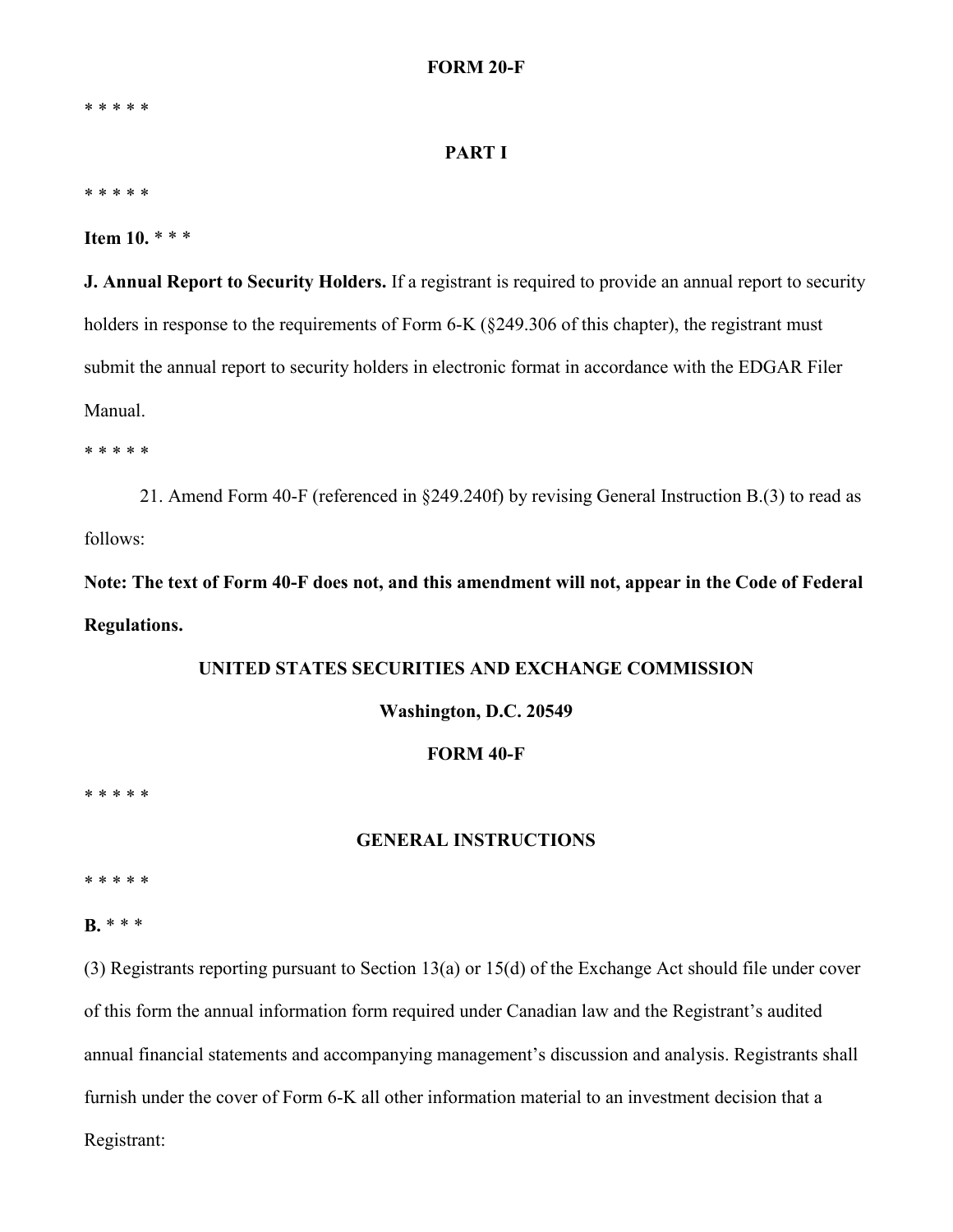(i) makes or is required to make public pursuant to the law of the jurisdiction of its domicile,

(ii) filed or is required to file with a stock exchange on which its securities are traded, or

(iii) distributes or is required to distribute to its security holders.

#### **Note to paragraphs (1) and (3) of General Instruction B:**

If General Instructions B.(1) or (3) of this Form require a registrant to furnish an annual report to security holders, the registrant shall satisfy this requirement by promptly submitting an English version of its annual report to security holders in electronic format in accordance with the EDGAR Filer Manual.

\* \* \* \* \*

22. Amend Form 6-K (referenced in §249.306) by:

a. On the cover page removing the text "Indicate by check mark if the registrant is submitting the Form 6-K in paper as permitted by Regulation S-T Rule  $101(b)(1)$ : \_\_\_\_\_\_

**Note**: Regulation S-T Rule 101(b)(1) only permits the submission in paper of a Form 6-K if submitted solely to provide an attached annual report to security holders.

Indicate by check mark if the registrant is submitting the Form 6-K in paper as permitted by Regulation S-T Rule  $101(b)(7)$ :

**Note**: Regulation S-T Rule 101(b)(7) only permits the submission in paper of a Form 6-K if submitted to furnish a report or other document that the registrant foreign private issuer must furnish and make public under the laws of the jurisdiction in which the registrant is incorporated, domiciled or legally organized (the registrant's "home country"), or under the rules of the home country exchange on which the registrant's securities are traded, as long as the report or other document is not a press release, is not required to be and has not been distributed to the registrant's security holders, and, if discussing a material event, has already been the subject of a Form 6-K submission or other Commission filing on EDGAR."; and

- b. Revising paragraph C(2) of the General Instructions;
- c. Revising paragraph C(3) of the General Instructions; and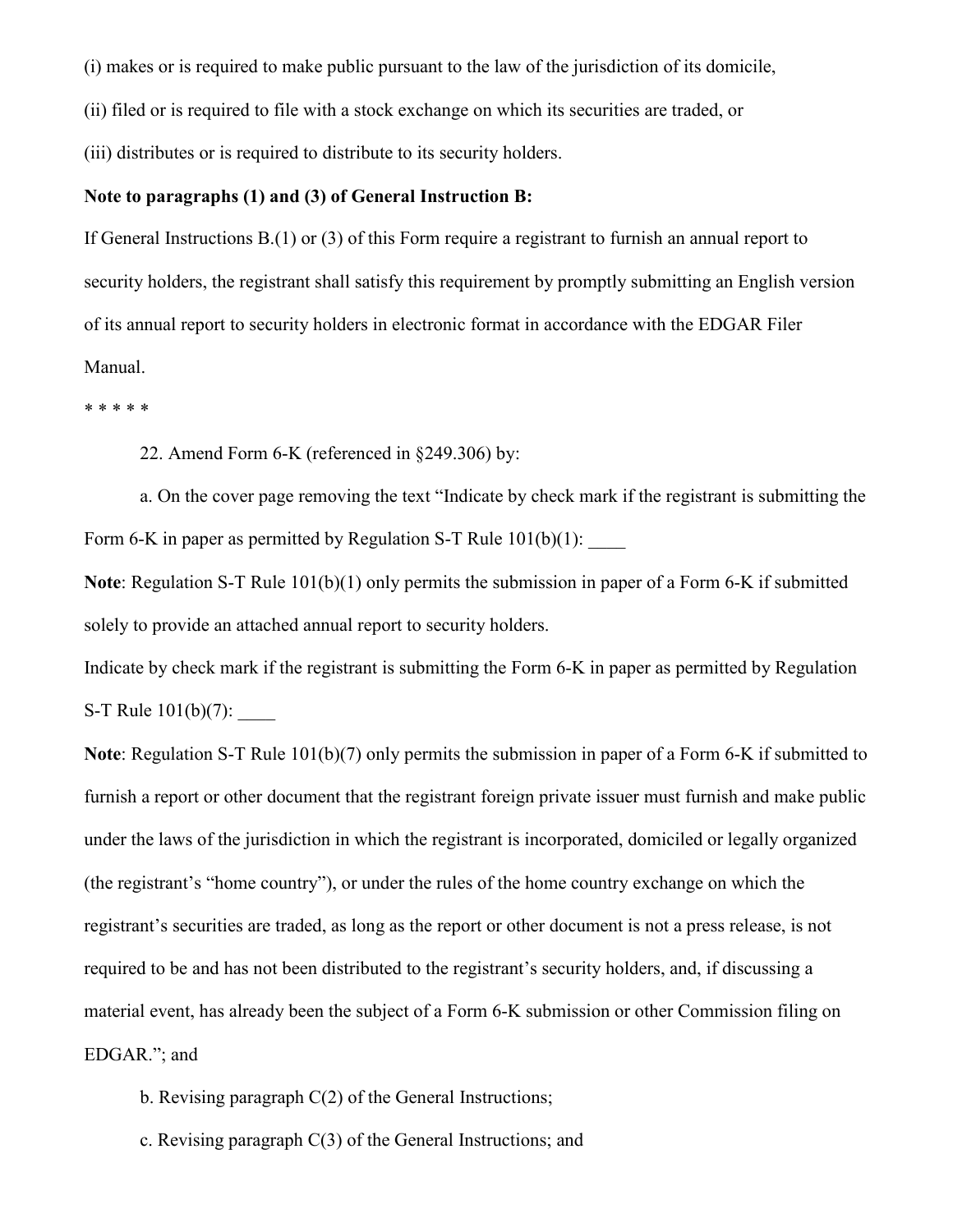d. Adding paragraph C(7) of the General Instructions.

The revisions and additions to read as follows:

**Note: The text of Form 6-K does not, and this amendment will not, appear in the Code of Federal Regulations.**

#### **UNITED STATES SECURITIES AND EXCHANGE COMMISSION**

## **Washington, D.C. 20549**

## **FORM 6-K**

# **REPORT OF FOREIGN PRIVATE ISSUER PURSUANT TO RULES 13a-16 OR 15d-16 UNDER THE SECURITIES EXCHANGE ACT OF 1934**

\* \* \* \* \*

### **GENERAL INSTRUCTIONS**

\* \* \* \* \*

 $C. * * *$ 

(2) An issuer may submit a Form 6-K in paper under a hardship exemption provided by Rules 201 or 202 of Regulation S-T (17 CFR 232.201 or 232.202).

**Note to paragraph (2):** An issuer that is or will be incorporating by reference all or part of an annual or other report to security holders, or of any part of a paper Form 6-K, into an electronic filing must file the incorporated portion in electronic format as an exhibit to the filing in accordance with Rule 303(b) of Regulation S-T (17 CFR 232.303(b)).

(3) When submitting a Form 6-K in paper under a hardship exemption, an issuer must provide the appropriate legend required by either Rule 201(a)(2) or Rule 202(c) of Regulation S-T (17 CFR  $232.201(a)(2)$  or  $232.202(c)$  on the cover page of the Form 6-K.

\* \* \* \* \*

(7) *Annual Report to Security Holders*. If General Instruction B of this form requires an issuer to furnish an annual report to security holders, the issuer shall satisfy this requirement by promptly submitting an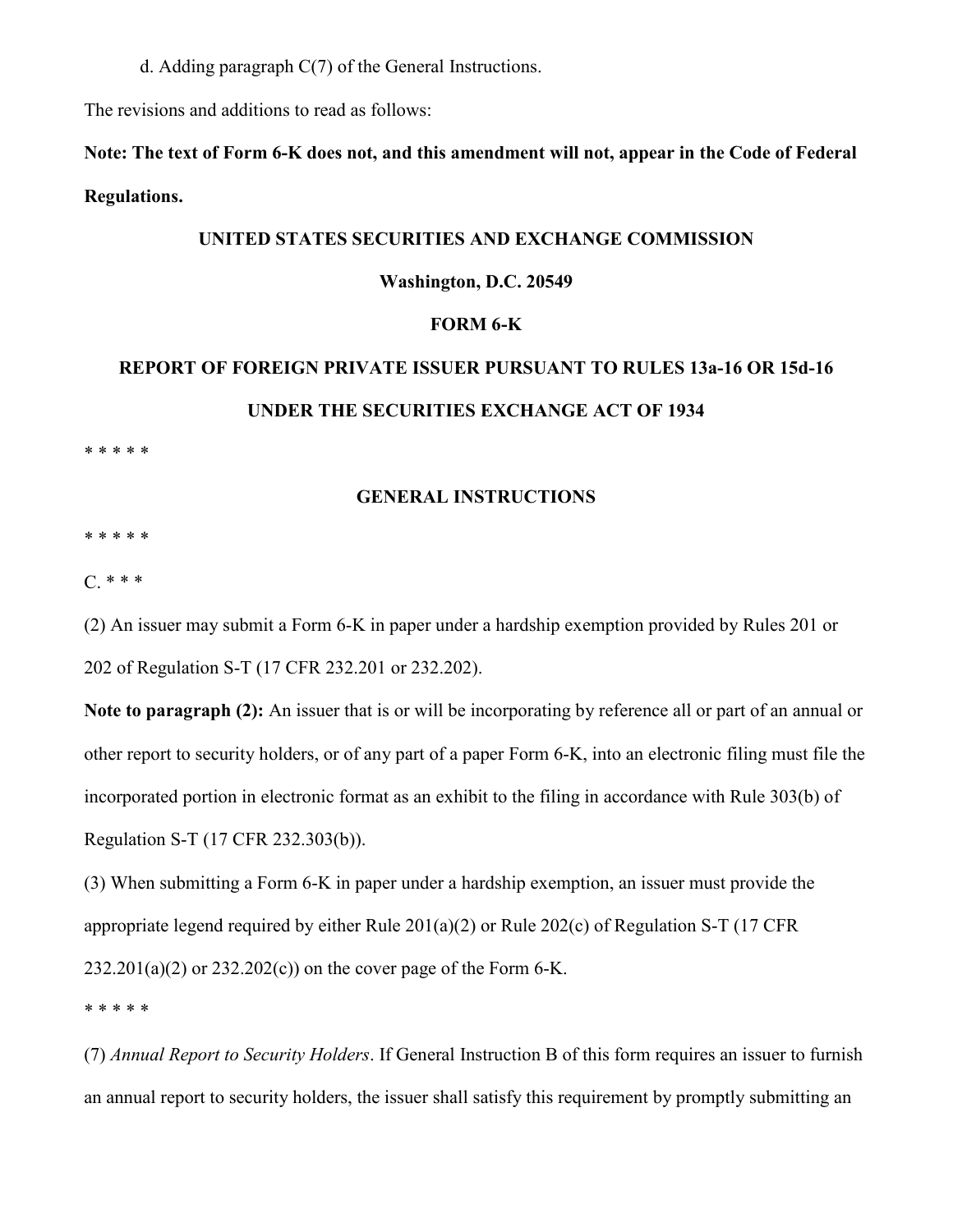English version of its annual report to security holders in electronic format in accordance with the EDGAR Filer Manual.

\* \* \* \* \*

23. Amend Form 10-K (referenced in §249.310) by revising paragraph (a) that follows the text "Supplemental Information to be Furnished With Reports Filed Pursuant to Section 15(d) of the Act by Registrants Which Have Not Registered Securities Pursuant to Section 12 of the Act". The revision reads as follows:

**Note: The text of Form 10-K does not, and this amendment will not, appear in the Code of Federal Regulations.**

(a) Except to the extent that the materials enumerated in (1) and/or (2) below are specifically incorporated into this Form by reference, every registrant which files an annual report on this Form pursuant to Section 15(d) of the Act must furnish to the Commission for its information at the time of filing its report on this form, an electronic submission in accordance with the EDGAR Filer Manual, of the following:

\* \* \* \* \*

24. Amend Form 11-K (referenced in §249.311) by:

a. Revising General Instruction E; and

b. Adding paragraph 5 of Required Information.

The revisions and additions to read as follows:

**Note: The text of Form 11-K does not, and this amendment will not, appear in the Code of Federal Regulations.**

#### **UNITED STATES SECURITIES AND EXCHANGE COMMISSION**

**Washington, D.C. 20549**

## **FORM 11-K**

# **FOR ANNUAL REPORTS OF EMPLOYEE STOCK PURCHASE, SAVINGS AND SIMILAR PLANS PURSUANT TO SECTION 15(d) OF THE SECURITIES EXCHANGE ACT OF 1934**